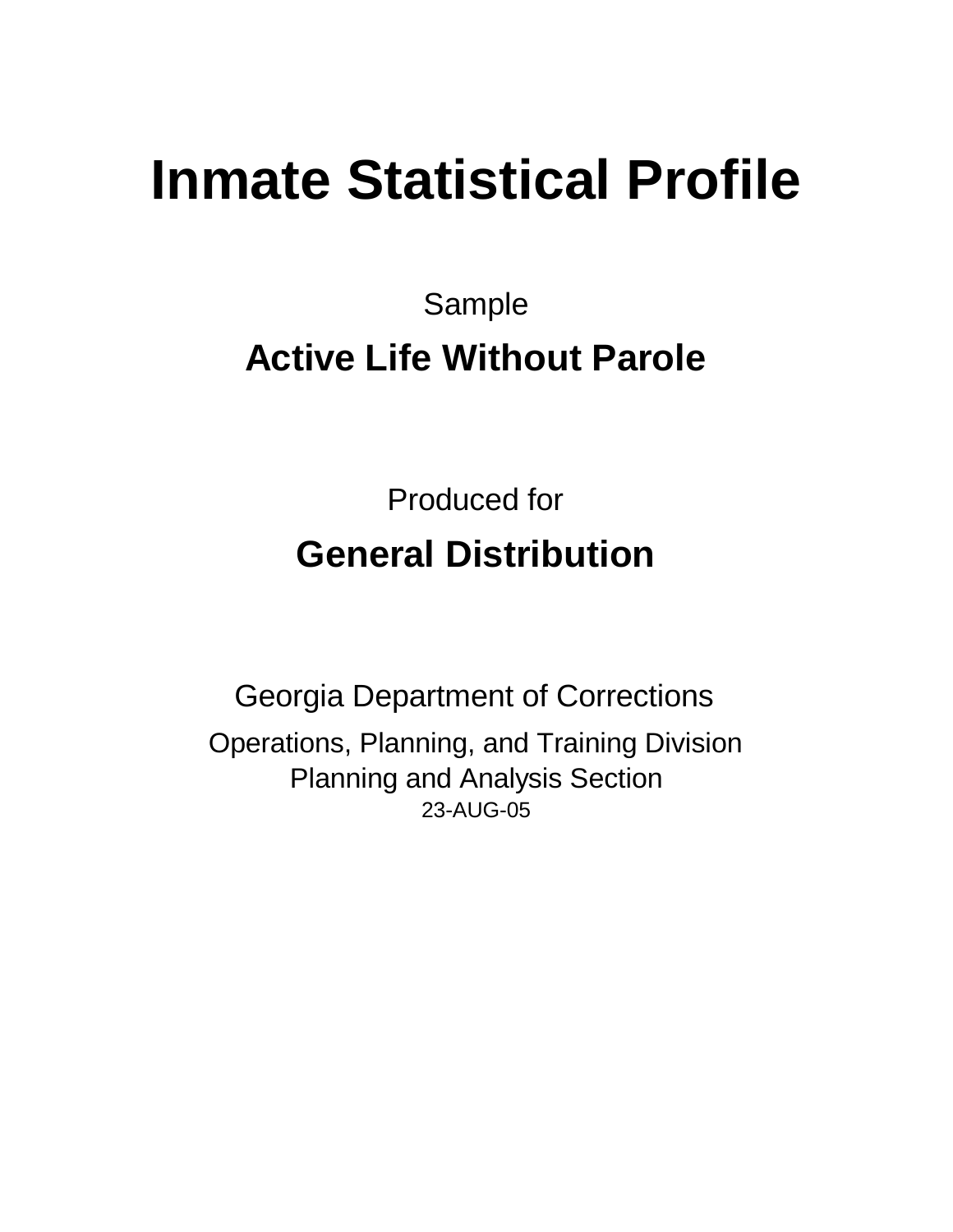**Contents** 

Sample **Active Life Without Parole**

Produced for **General Distribution**

### Table of Contents

|   | <b>Demographic information</b>                                       |
|---|----------------------------------------------------------------------|
| 1 | Current age, broken out in ten year age groups                       |
|   | 2 Race group                                                         |
|   | 3 Marital status, self-reported at entry to prison                   |
|   | 4 Number of children, self-reported at entry to prison               |
|   | 5 Religious affiliation, self-reported at entry to prison            |
|   | 6 Home county - self-reported at entry to prison                     |
|   | 9 Socioeconomic class, self-reported at entry to prison              |
|   | 10 Environment to age 16, self-reported at entry to prison           |
|   | 11 Guardian status to age 16, self-reported at entry to prison       |
|   | 12 Employment status before prison, self-reported at entry to prison |
|   | 13 Age at admission                                                  |
|   | 15 Age at release                                                    |
|   | 16 Height, measured at entry to prison                               |
|   | 17 Weight, measured at entry to prison                               |
|   | <b>Correctional information</b>                                      |
|   | 18 Type of admission to prison                                       |
|   | 19 Current / last security status                                    |
|   | 20 Current / last institution type                                   |
|   | 21 Institution type - transitional centers                           |
|   | 22 Institution type - mental hospitals                               |
|   | 23 Institution type - county prisons                                 |
|   | 24 Institution type - state prisons                                  |
|   | 25 Institution type - private prisons                                |
|   | 26 Institution type - prison annexes                                 |
|   | 27 Institution type - inmate boot camp                               |
|   | 28 Number of disciplinary reports                                    |
|   | 29 Number of transfers                                               |
|   | 30 Number of escapes                                                 |
|   | 31 Probable future release type                                      |
|   | 32 Actual release type                                               |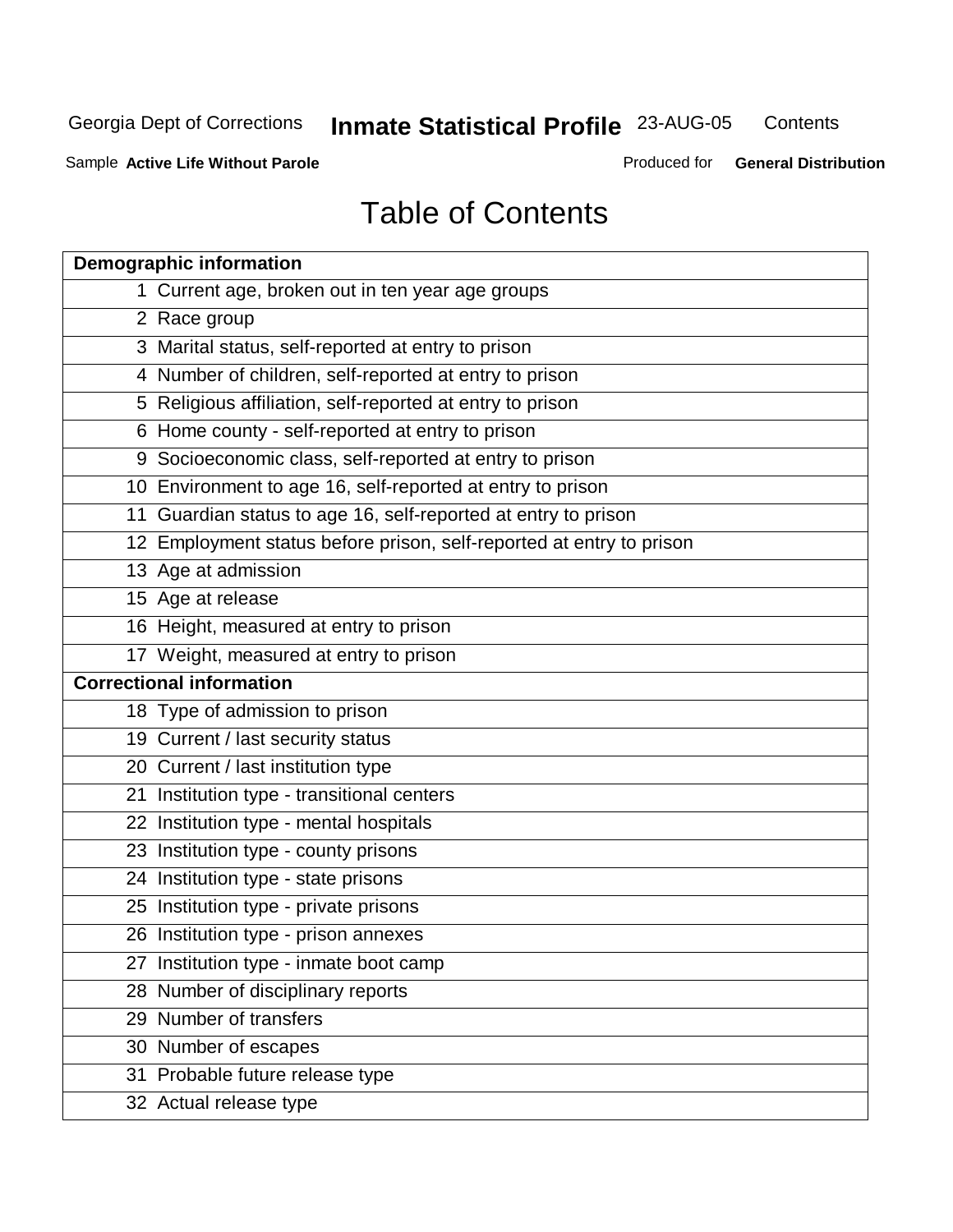**Contents** 

Sample **Active Life Without Parole**

Produced for **General Distribution**

## Table of Contents

| Educational, psychological and physical information              |
|------------------------------------------------------------------|
| 33 Highest grade level attained                                  |
| 34 Culture fair IQ scores                                        |
| 35 Wide Range Achievement Test (WRAT) reading score              |
| 36 Wide Range Achievement Test (WRAT) math score                 |
| 37 Wide Range Achievement Test (WRAT) spelling score             |
| 38 Scope of substance abuse - summary                            |
| 39 Scope of substance abuse - detail                             |
| 40 Current / last mental health treatment level                  |
| 41 PULHESDWIT medical scale - 'P' overall condition ('P'hysical) |
| 42 PULHESDWIT medical scale - 'U' upper body                     |
| 43 PULHESDWIT medical scale - 'L' lower body                     |
| 44 PULHESDWIT medical scale - 'H' hearing                        |
| 45 PULHESDWIT medical scale - 'E' vision                         |
| 46 PULHESDWIT medical scale -'S' psychiatric                     |
| 47 PULHESDWIT medical scale - 'D' dental                         |
| 48 PULHESDWIT medical scale - 'W' work ability                   |
| 49 PULHESDWIT medical scale - 'I' impairment                     |
| 50 PULHESDWIT medical scale - 'T' transportability               |
| 51 Criminality in family, self-reported                          |
| 52 Alcoholism in family, self-reported                           |
| 53 Subjected to frequent beatings, self-reported                 |
| 54 Father absent during inmate's childhood                       |
| 55 Mother absent during inmate's childhood                       |
| 56 Inmate diagnosed as manipulative                              |
| 57 Inmate diagnosed as assaultive                                |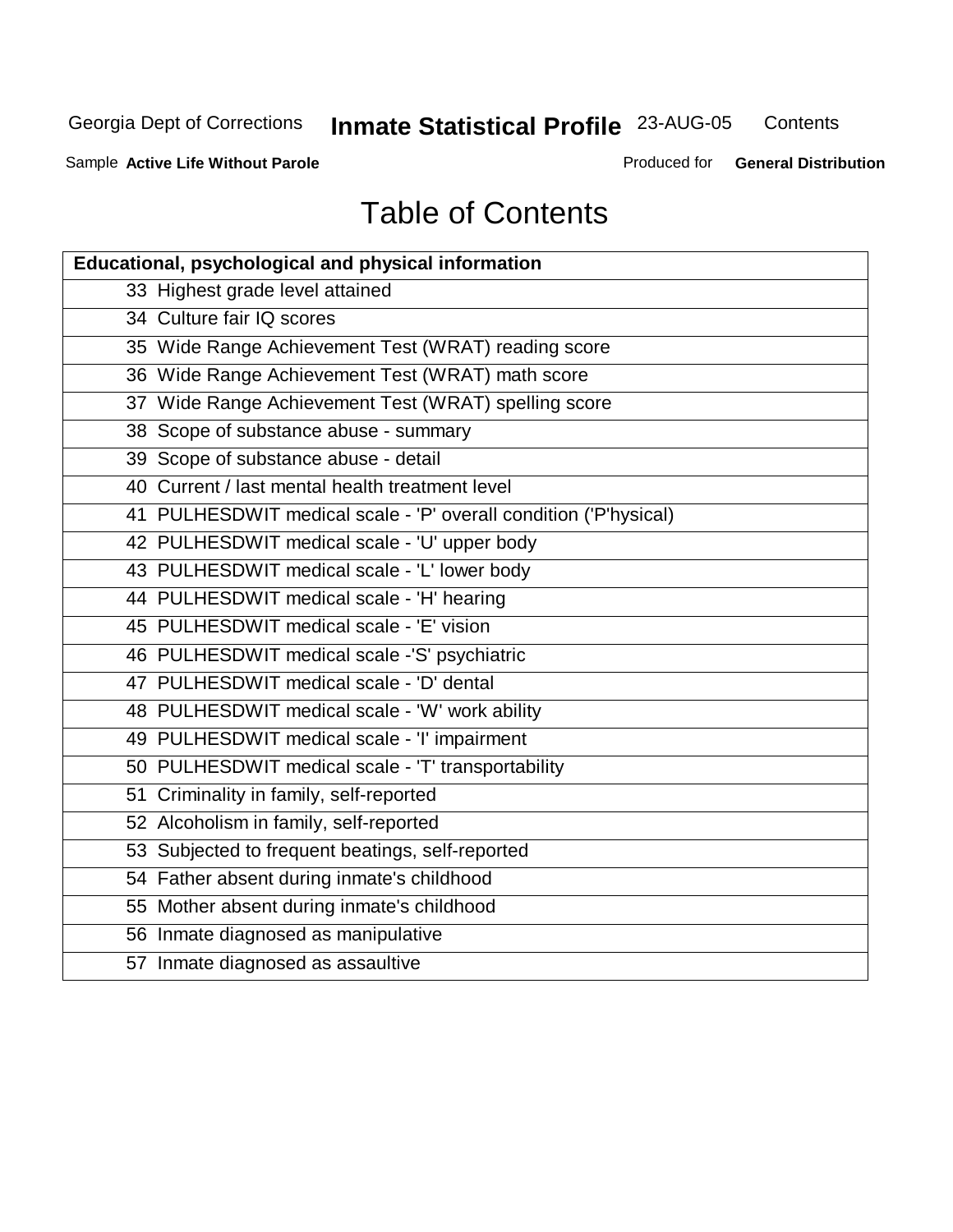**Contents** 

Sample **Active Life Without Parole**

Produced for **General Distribution**

### Table of Contents

| <b>Crimes and criminal history information</b>                  |
|-----------------------------------------------------------------|
| 58 Number of prior Georgia incarcerations                       |
| 59 Prison sentence in years                                     |
| 60 Primary offense, broken out into felonies vs misdemeanors    |
| 61 Primary offense, broken out into four broad crime categories |
| 62 Primary offense, detailed offense code                       |
| 63 County of conviction of primary offense                      |
| 66 Circuit of conviction of primary offense                     |
| 68 Years served (jail + prison) in this incarceration           |
| <b>Medical information</b>                                      |
| 69 Results of most recent HIV tests                             |
| 70 Results of most recent tuberculosis tests                    |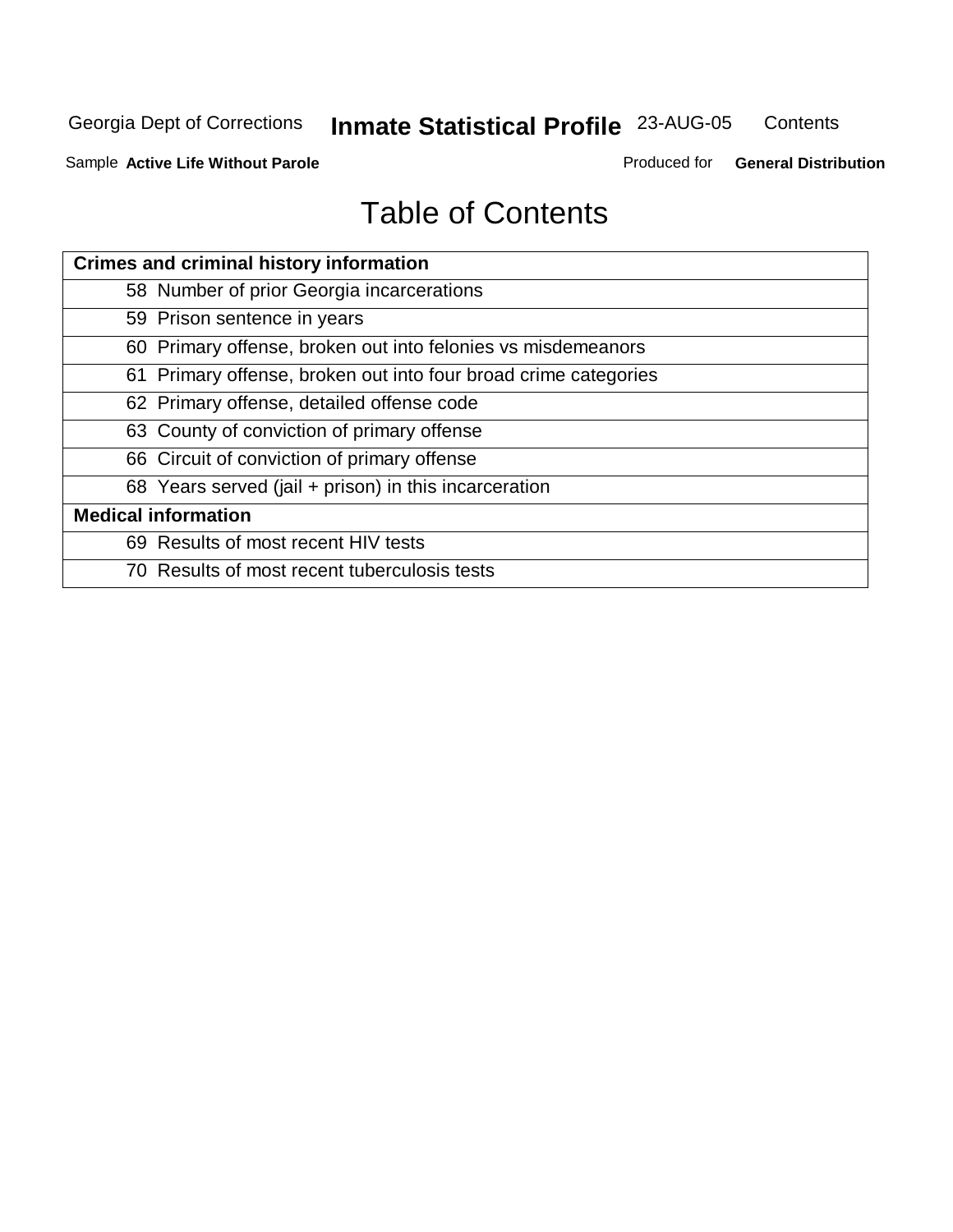#### Sample **Active Life Without Parole**

#### Produced for **General Distribution**

### Current age, broken out in ten-year age groups

|                       |              | <b>Male</b> |         |              | <b>Female</b> |        | <b>Total</b>   |            |
|-----------------------|--------------|-------------|---------|--------------|---------------|--------|----------------|------------|
| <b>Current Age</b>    | <b>Count</b> | Col %       | Row %   | <b>Count</b> | Col %         | Row %  | <b>Total</b>   | Col %      |
| <b>Teens</b>          |              | $0.51\%$    | 66.67%  |              | 16.67%        | 33.33% | 3 <sup>1</sup> | 0.75%      |
| <b>Twenties</b>       | 80           | 20.36%      | 100.00% |              |               |        | 80 l           | 20.05%     |
| <b>Thirties</b>       | 140          | $35.62\%$   | 98.59%  | 2            | 33.33%        | 1.41%  |                | 142 35.59% |
| <b>Forties</b>        | 111          | 28.24%      | 97.37%  | 3            | 50.00%        | 2.63%  | 114            | 28.57%     |
| <b>Fifties</b>        | 46           | 11.70%      | 100.00% |              |               |        | 46 l           | 11.53%     |
| <b>Sixties</b>        | 13           | 3.31%       | 100.00% |              |               |        | 13             | 3.26%      |
| Seventy +             |              | 0.25%       | 100.00% |              |               |        |                | 0.25%      |
| <b>Total Reported</b> | 393          | 100%        | 98.50%  | 6            | 100%          | 1.50%  | 399            | 100%       |

| <b>State Administration</b><br>тео |           |     |
|------------------------------------|-----------|-----|
|                                    | 20<br>393 | 399 |

| <b>Mean</b><br>(average) | 39.70    | 38.83  | 39.69     |
|--------------------------|----------|--------|-----------|
| <b>Median (middle)</b>   | 38       |        | 38        |
| Mode<br>(most frequent)  | ^<br>ا پ | $\sim$ | ^7<br>ູບເ |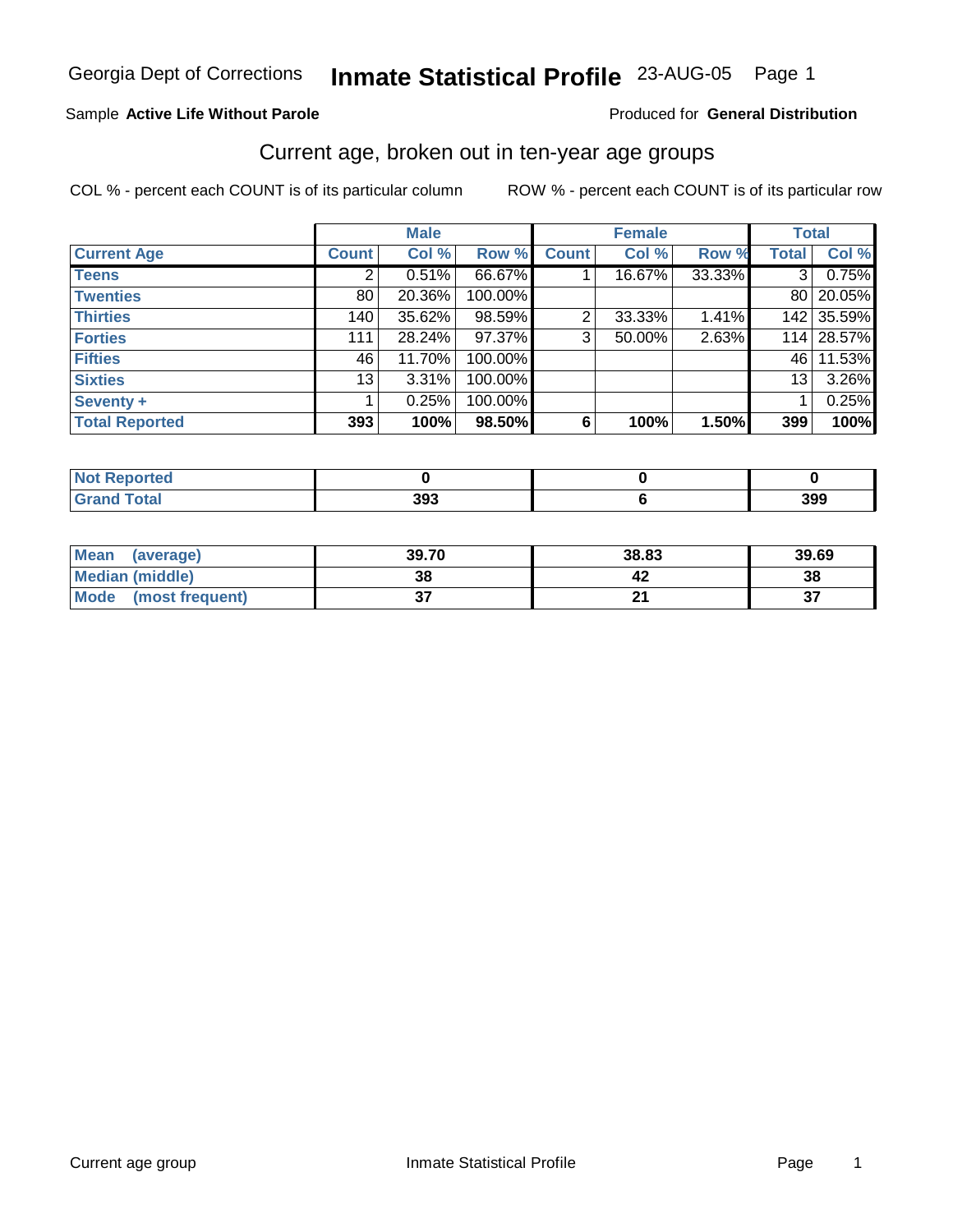Sample **Active Life Without Parole**

Produced for **General Distribution**

### Race group

|                       |              | <b>Male</b> |                    |   | <b>Female</b> |         |       | <b>Total</b> |
|-----------------------|--------------|-------------|--------------------|---|---------------|---------|-------|--------------|
| <b>Race Group</b>     | <b>Count</b> | Col %       | <b>Row % Count</b> |   | Col %         | Row %   | Total | Col %        |
| <b>White</b>          | 103          | 26.21%      | 96.26%             | 4 | 66.67%        | 3.74%   | 107   | 26.82%       |
| <b>Black</b>          | 290          | 73.79%      | 99.32%             |   | $33.33\%$     | $.68\%$ | 292   | 73.18%       |
| <b>Total Reported</b> | 393          | 100%        | 98.5%              |   | 100%          | 1.5%    | 399   | 100%         |

| <b>Not Reported</b> |     |     |
|---------------------|-----|-----|
| $T = 4 - 1$         | 393 | 399 |

| $M_{\odot}$ | nale.<br>зіаск | White | 3lack |
|-------------|----------------|-------|-------|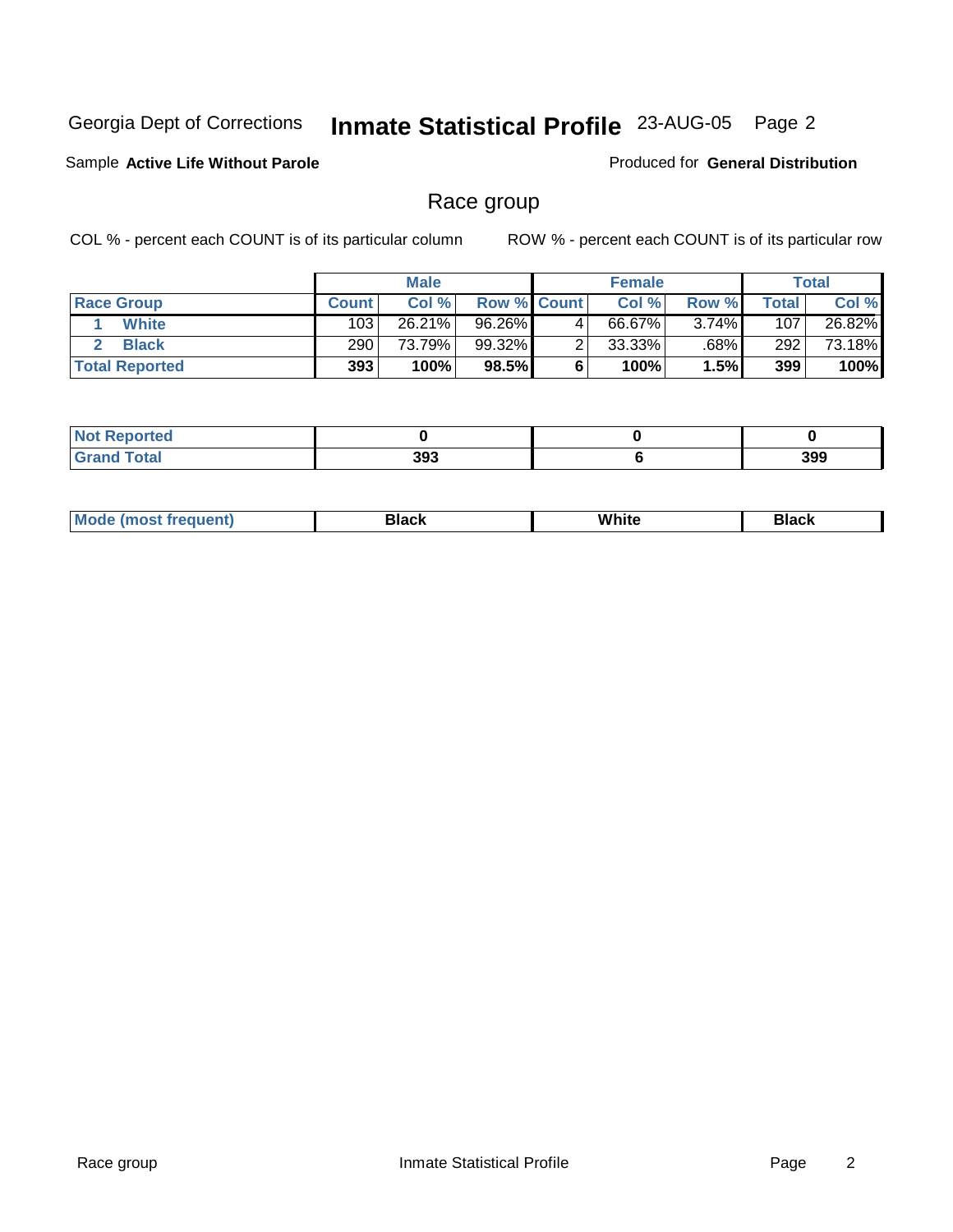#### Sample **Active Life Without Parole**

#### Produced for **General Distribution**

### Marital status, self-reported at entry to prison

|                        |              | <b>Male</b> |         |              | <b>Female</b> |       |              | <b>Total</b> |
|------------------------|--------------|-------------|---------|--------------|---------------|-------|--------------|--------------|
| <b>Marital Status</b>  | <b>Count</b> | Col %       | Row %   | <b>Count</b> | Col %         | Row % | <b>Total</b> | Col %        |
| <b>Single</b>          | 220          | 56.70%      | 98.21%  | 4            | 66.67%        | 1.79% | 224          | 56.85%       |
| <b>Married</b>         | 52           | 13.40%      | 100.00% |              |               |       | 52           | 13.20%       |
| <b>Separated</b><br>3  | 15           | 3.87%       | 100.00% |              |               |       | 15           | 3.81%        |
| <b>Divorced</b><br>4   | 47           | 12.11%      | 97.92%  |              | 16.67%        | 2.08% | 48           | 12.18%       |
| <b>Widowed</b><br>5    | 13           | 3.35%       | 92.86%  |              | 16.67%        | 7.14% | 14           | 3.55%        |
| <b>Common Law</b><br>6 | 41           | 10.57%      | 100.00% |              |               |       | 41           | 10.41%       |
| <b>Total Reported</b>  | 388          | 100%        | 98.48%  | 6            | 100%          | 1.52% | 394          | 100%         |

| тес |     |     |
|-----|-----|-----|
|     | 393 | 399 |

| <b>Mode (most frequent)</b><br>`'nale<br>Sinale<br>single |
|-----------------------------------------------------------|
|-----------------------------------------------------------|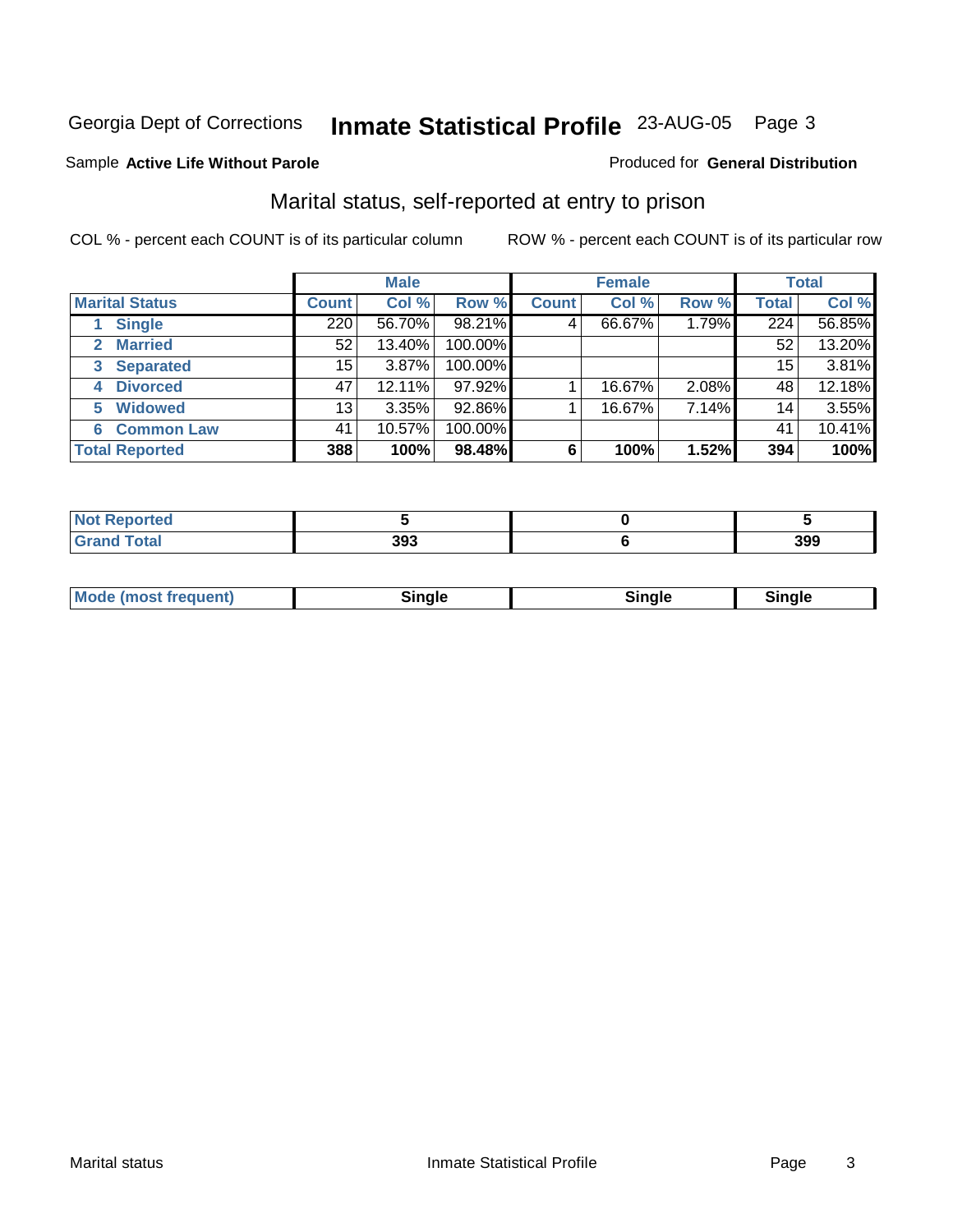#### Sample **Active Life Without Parole**

#### Produced for **General Distribution**

### Number of children, self reported at entry to prison

|                           |              | <b>Male</b> |         |              | <b>Female</b> |       | <b>Total</b> |        |
|---------------------------|--------------|-------------|---------|--------------|---------------|-------|--------------|--------|
| <b>Number of Children</b> | <b>Count</b> | Row %       | Col %   | <b>Count</b> | Col %         | Row % | <b>Total</b> | Col %  |
| $\overline{0}$            | 141          | 36.34%      | 99.30%  |              | 16.67%        | 0.70% | 142          | 36.04% |
|                           | 99           | 25.52%      | 96.12%  | 4            | 66.67%        | 3.88% | 103          | 26.14% |
| $\overline{2}$            | 68           | 17.53%      | 98.55%  |              | 16.67%        | 1.45% | 69           | 17.51% |
| 3                         | 44           | 11.34%      | 100.00% |              |               |       | 44           | 11.17% |
| 4                         | 18           | 4.64%       | 100.00% |              |               |       | 18           | 4.57%  |
| 5                         | 11           | 2.84%       | 100.00% |              |               |       | 11           | 2.79%  |
| 6                         | 2            | 0.52%       | 100.00% |              |               |       | 2            | 0.51%  |
|                           |              | 0.26%       | 100.00% |              |               |       |              | 0.25%  |
| 8                         |              | 0.26%       | 100.00% |              |               |       |              | 0.25%  |
| Over 10                   | 3            | 0.77%       | 100.00% |              |               |       | 3            | 0.76%  |
| <b>Total Reported</b>     | 388          | 100%        | 98.48%  | 6            | 100%          | 1.52% | 394          | 100%   |

| <b>Reported</b><br>NOT |     |     |
|------------------------|-----|-----|
|                        | 393 | 399 |

| Mean<br>(average)      | .43 | 1.43 |
|------------------------|-----|------|
| <b>Median (middle)</b> |     |      |
| Mode (most frequent)   |     |      |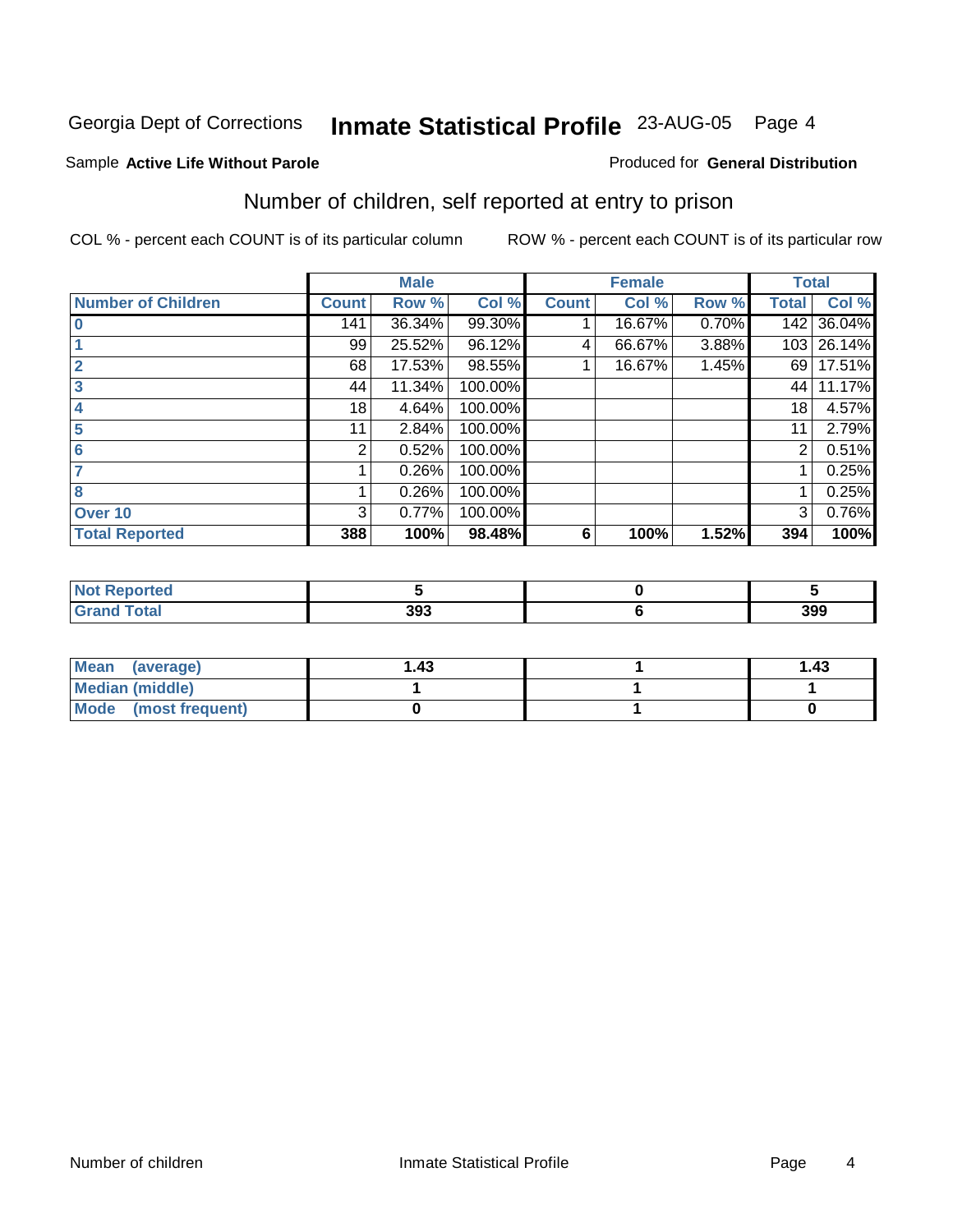#### Sample **Active Life Without Parole**

### Religious affiliation, self-reported at entry to prison

COL % - percent each COUNT is of its particular column ROW % - percent each COUNT is of its particular row

Produced for **General Distribution**

|              |                              |              | <b>Male</b> |         |              | <b>Female</b> |        |              | <b>Total</b> |
|--------------|------------------------------|--------------|-------------|---------|--------------|---------------|--------|--------------|--------------|
|              | <b>Religious Affiliation</b> | <b>Count</b> | Col %       | Row %   | <b>Count</b> | Col %         | Row %  | <b>Total</b> | Col %        |
|              | <b>Islam</b>                 | 29           | 8.48%       | 100.00% |              |               |        | 29           | $8.33\%$     |
| $\mathbf{2}$ | <b>Catholic</b>              | 9            | 2.63%       | 100.00% |              |               |        | 9            | 2.59%        |
| 3            | <b>Baptist</b>               | 155          | 45.32%      | 98.10%  | 3            | 50.00%        | 1.90%  | 158          | 45.40%       |
| 4            | <b>Methodist</b>             | 5            | 1.46%       | 100.00% |              |               |        | 5            | 1.44%        |
| 7            | <b>Chc Of God</b>            |              | .29%        | 100.00% |              |               |        |              | .29%         |
| 8            | <b>Holiness</b>              | 9            | 2.63%       | 90.00%  |              | 16.67%        | 10.00% | 10           | 2.87%        |
| 9            | <b>Jewish</b>                |              | .29%        | 100.00% |              |               |        |              | .29%         |
| 16           | <b>Seven D Ad</b>            | 4            | 1.17%       | 100.00% |              |               |        | 4            | 1.15%        |
| 17           | <b>Jehovah Wt</b>            | 6            | 1.75%       | 100.00% |              |               |        | 6            | 1.72%        |
| 20           | <b>Other Prot</b>            | 48           | 14.04%      | 96.00%  | 2            | 33.33%        | 4.00%  | 50           | 14.37%       |
| 96           | <b>None</b>                  | 75           | 21.93%      | 100.00% |              |               |        | 75           | 21.55%       |
|              | <b>Total Reported</b>        | 342          | 100%        | 98.28%  | 6            | 100%          | 1.72%  | 348          | 100%         |

| : Reported<br><b>NOT</b> |     | . . |
|--------------------------|-----|-----|
| <b>Grand Total</b>       | 393 | 399 |

| <b>Mode (most frequent)</b> | Baptist | 3aptist | 3aptıst |
|-----------------------------|---------|---------|---------|
|                             |         |         |         |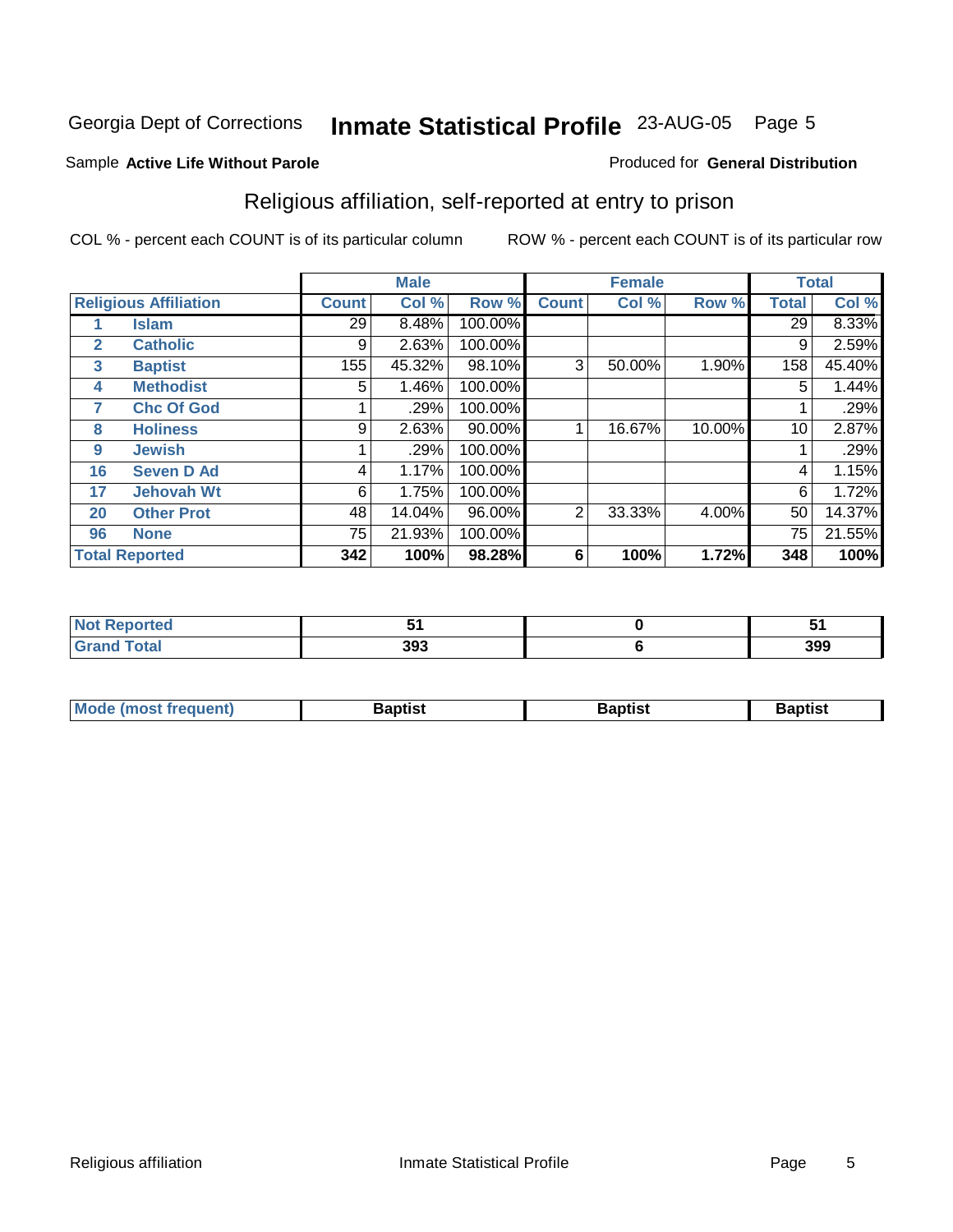#### Sample **Active Life Without Parole**

#### Produced for **General Distribution**

### Home county, self-reported at entry to prison

|                 |                    | <b>Male</b>     |        | <b>Female</b> |              |        | <b>Total</b> |                 |        |
|-----------------|--------------------|-----------------|--------|---------------|--------------|--------|--------------|-----------------|--------|
|                 | <b>Home County</b> | <b>Count</b>    | Col %  | Row %         | <b>Count</b> | Col %  | Row %        | <b>Total</b>    | Col %  |
| $\overline{1}$  | <b>Appling</b>     | $\overline{2}$  | .55%   | 100.00%       |              |        |              | $\overline{2}$  | .54%   |
| $\overline{2}$  | <b>Atkinson</b>    | 1               | .28%   | 100.00%       |              |        |              | 1               | .27%   |
| 5               | <b>Baldwin</b>     | $\overline{3}$  | .83%   | 100.00%       |              |        |              | 3               | .82%   |
| $\overline{7}$  | <b>Barrow</b>      | $\overline{3}$  | .83%   | 100.00%       |              |        |              | $\overline{3}$  | .82%   |
| 8               | <b>Bartow</b>      | $\overline{3}$  | .83%   | 100.00%       |              |        |              | $\overline{3}$  | .82%   |
| 9               | <b>Ben Hill</b>    | $\overline{2}$  | .55%   | 100.00%       |              |        |              | $\overline{2}$  | .54%   |
| 11              | <b>Bibb</b>        | $\overline{9}$  | 2.49%  | 100.00%       |              |        |              | $\overline{9}$  | 2.45%  |
| 12              | <b>Bleckley</b>    | $\overline{3}$  | .83%   | 100.00%       |              |        |              | $\overline{3}$  | .82%   |
| 14              | <b>Brooks</b>      | 1               | .28%   | 100.00%       |              |        |              | 1               | .27%   |
| 16              | <b>Bulloch</b>     | 1               | .28%   | 100.00%       |              |        |              | 1               | .27%   |
| 17              | <b>Burke</b>       | $\overline{2}$  | .55%   | 100.00%       |              |        |              | $\overline{2}$  | .54%   |
| 18              | <b>Butts</b>       | $\mathbf{1}$    | .28%   | 100.00%       |              |        |              | 1               | .27%   |
| 20              | <b>Camden</b>      | $\overline{2}$  | .55%   | 100.00%       |              |        |              | $\overline{2}$  | .54%   |
| 22              | <b>Carroll</b>     | $\overline{2}$  | .55%   | 100.00%       |              |        |              | $\overline{2}$  | .54%   |
| 25              | <b>Chatham</b>     | $\overline{18}$ | 4.99%  | 100.00%       |              |        |              | $\overline{18}$ | 4.90%  |
| 28              | <b>Cherokee</b>    | $\overline{2}$  | .55%   | 100.00%       |              |        |              | $\overline{2}$  | .54%   |
| 29              | <b>Clarke</b>      | 9               | 2.49%  | 100.00%       |              |        |              | $\overline{9}$  | 2.45%  |
| 31              | <b>Clayton</b>     | $\overline{10}$ | 2.77%  | 90.91%        | $\mathbf{1}$ | 16.67% | 9.09%        | $\overline{11}$ | 3.00%  |
| 33              | <b>Cobb</b>        | $\overline{13}$ | 3.60%  | 100.00%       |              |        |              | $\overline{13}$ | 3.54%  |
| 34              | <b>Coffee</b>      | 1               | .28%   | 100.00%       |              |        |              | $\mathbf{1}$    | .27%   |
| 35              | <b>Colquitt</b>    | $\overline{2}$  | .55%   | 100.00%       |              |        |              | $\overline{2}$  | .54%   |
| 36              | <b>Columbia</b>    | $\mathbf{1}$    | .28%   | 100.00%       |              |        |              | $\overline{1}$  | .27%   |
| 38              | <b>Coweta</b>      | 1               | .28%   | 100.00%       |              |        |              | 1               | .27%   |
| 40              | <b>Crisp</b>       | 1               | .28%   | 100.00%       |              |        |              | 1               | .27%   |
| 43              | <b>Decatur</b>     | $\overline{2}$  | .55%   | 100.00%       |              |        |              | $\overline{2}$  | .54%   |
| 44              | <b>Dekalb</b>      | $\overline{27}$ | 7.48%  | 100.00%       |              |        |              | $\overline{27}$ | 7.36%  |
| 47              | <b>Dougherty</b>   | 9               | 2.49%  | 100.00%       |              |        |              | $\overline{9}$  | 2.45%  |
| 48              | <b>Douglas</b>     | $\overline{5}$  | 1.39%  | 83.33%        | $\mathbf{1}$ | 16.67% | 16.67%       | $\overline{6}$  | 1.63%  |
| $\overline{51}$ | <b>Effingham</b>   | $\mathbf{1}$    | .28%   | 100.00%       |              |        |              | $\overline{1}$  | .27%   |
| $\overline{52}$ | <b>Elbert</b>      | $\overline{2}$  | .55%   | 100.00%       |              |        |              | $\overline{2}$  | .54%   |
| $\overline{56}$ | <b>Fayette</b>     | $\overline{2}$  | .55%   | 100.00%       |              |        |              | $\overline{2}$  | .54%   |
| 57              | <b>Floyd</b>       | 3               | .83%   | 100.00%       |              |        |              | 3 <sup>1</sup>  | .82%   |
| 59              | <b>Franklin</b>    | $\overline{3}$  | .83%   | 100.00%       |              |        |              | $\overline{3}$  | .82%   |
| 60              | <b>Fulton</b>      | $\overline{45}$ | 12.47% | 100.00%       |              |        |              | 45              | 12.26% |
| 61              | <b>Gilmer</b>      | 1               | .28%   | 100.00%       |              |        |              | $\mathbf{1}$    | .27%   |
| 63              | <b>Glynn</b>       | 7               | 1.94%  | 100.00%       |              |        |              | $\overline{7}$  | 1.91%  |
| 64              | <b>Gordon</b>      | $\overline{2}$  | .55%   | 100.00%       |              |        |              | $\overline{2}$  | .54%   |
| 66              | <b>Greene</b>      | $\mathbf 1$     | .28%   | 100.00%       |              |        |              | $\overline{1}$  | .27%   |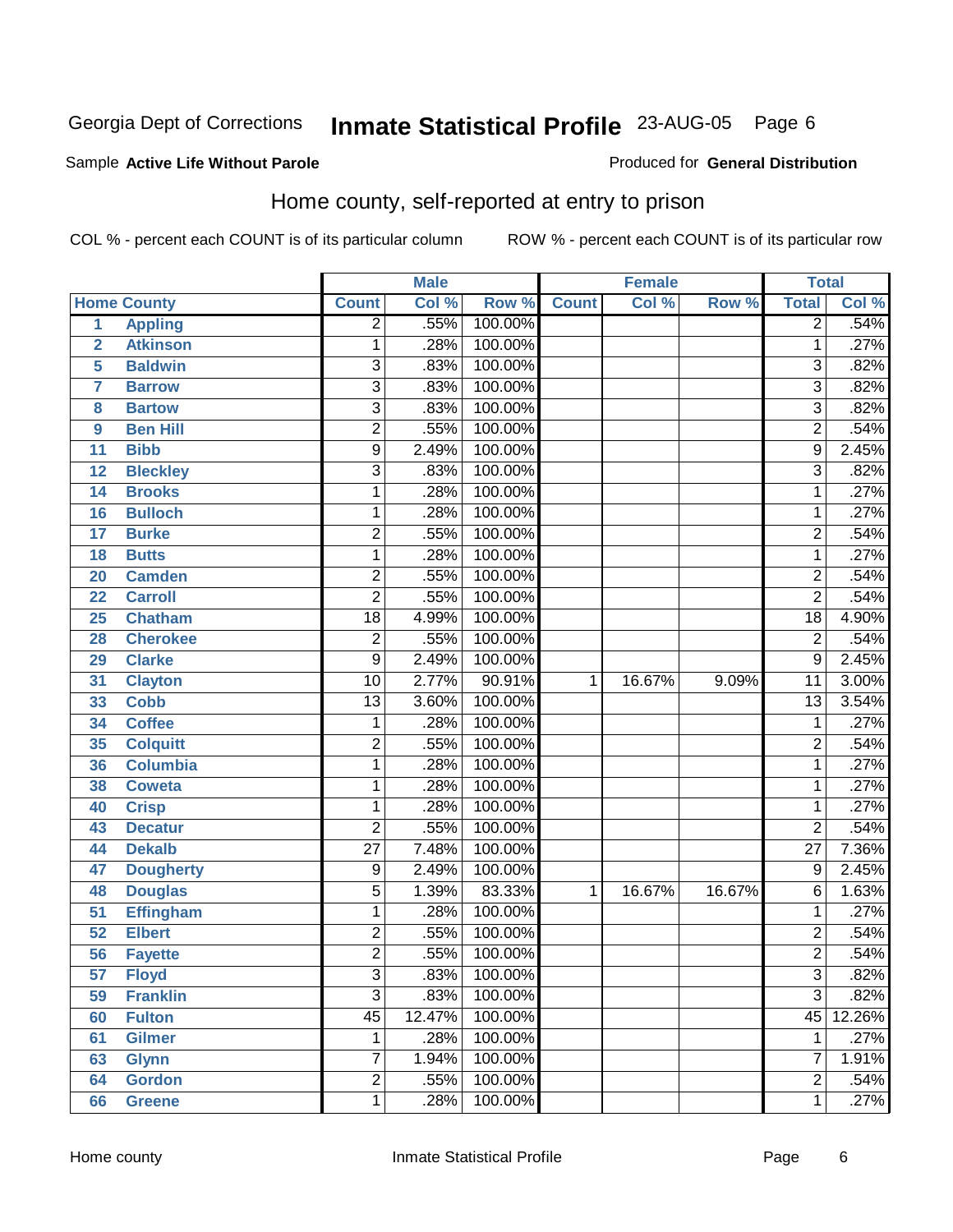#### Sample **Active Life Without Parole**

Produced for **General Distribution**

### Home county, self-reported at entry to prison

|                  |                    |                 | <b>Male</b> |         |              | <b>Female</b> |        | <b>Total</b>    |       |
|------------------|--------------------|-----------------|-------------|---------|--------------|---------------|--------|-----------------|-------|
|                  | <b>Home County</b> | <b>Count</b>    | Col %       | Row %   | <b>Count</b> | Col %         | Row %  | <b>Total</b>    | Col % |
| 67               | <b>Gwinnett</b>    | $\overline{5}$  | 1.39%       | 100.00% |              |               |        | $\overline{5}$  | 1.36% |
| 68               | <b>Habersham</b>   | 1               | .28%        | 100.00% |              |               |        | 1               | .27%  |
| 69               | <b>Hall</b>        | $\overline{5}$  | 1.39%       | 100.00% |              |               |        | 5               | 1.36% |
| 70               | <b>Hancock</b>     | $\overline{2}$  | .55%        | 100.00% |              |               |        | $\overline{2}$  | .54%  |
| 73               | <b>Hart</b>        | $\overline{2}$  | .55%        | 100.00% |              |               |        | $\overline{2}$  | .54%  |
| 75               | <b>Henry</b>       | $\overline{3}$  | .83%        | 100.00% |              |               |        | $\overline{3}$  | .82%  |
| 76               | <b>Houston</b>     | $\overline{6}$  | 1.66%       | 100.00% |              |               |        | 6               | 1.63% |
| 78               | <b>Jackson</b>     | $\overline{3}$  | .83%        | 100.00% |              |               |        | $\overline{3}$  | .82%  |
| 80               | <b>Jeff Davis</b>  | 1               | .28%        | 100.00% |              |               |        | 1               | .27%  |
| 82               | <b>Jenkins</b>     | 2               | .55%        | 100.00% |              |               |        | $\overline{2}$  | .54%  |
| 87               | <b>Laurens</b>     | $\overline{2}$  | .55%        | 100.00% |              |               |        | $\overline{2}$  | .54%  |
| 89               | <b>Liberty</b>     | $\overline{4}$  | 1.11%       | 100.00% |              |               |        | $\overline{4}$  | 1.09% |
| 90               | <b>Lincoln</b>     | 1               | .28%        | 100.00% |              |               |        | 1               | .27%  |
| 92               | <b>Lowndes</b>     | $\overline{3}$  | .83%        | 100.00% |              |               |        | $\overline{3}$  | .82%  |
| 96               | <b>Marion</b>      | 1               | .28%        | 100.00% |              |               |        | 1               | .27%  |
| 97               | <b>Mcduffie</b>    | 1               | .28%        | 100.00% |              |               |        | 1               | .27%  |
| 98               | <b>Mcintosh</b>    | $\overline{2}$  | .55%        | 100.00% |              |               |        | $\overline{2}$  | .54%  |
| 100              | <b>Miller</b>      | 1               | .28%        | 100.00% |              |               |        | 1               | .27%  |
| 101              | <b>Mitchell</b>    | 1               | .28%        | 100.00% |              |               |        | 1               | .27%  |
| 102              | <b>Monroe</b>      | 1               | .28%        | 100.00% |              |               |        | $\mathbf{1}$    | .27%  |
| 104              | <b>Morgan</b>      | 1               | .28%        | 100.00% |              |               |        | 1               | .27%  |
| 106              | <b>Muscogee</b>    | $\overline{11}$ | 3.05%       | 100.00% |              |               |        | $\overline{11}$ | 3.00% |
| 107              | <b>Newton</b>      | $\overline{c}$  | .55%        | 66.67%  | 1.           | 16.67%        | 33.33% | 3               | .82%  |
| 109              | <b>Oglethorpe</b>  | $\overline{2}$  | .55%        | 100.00% |              |               |        | $\overline{2}$  | .54%  |
| 110              | <b>Paulding</b>    | 1               | .28%        | 100.00% |              |               |        | 1               | .27%  |
| 113              | <b>Pierce</b>      | 1               | .28%        | 100.00% |              |               |        | $\mathbf{1}$    | .27%  |
| 114              | <b>Pike</b>        | 2               | .55%        | 66.67%  | 1            | 16.67%        | 33.33% | $\overline{3}$  | .82%  |
| $\overline{115}$ | <b>Polk</b>        | 1               | .28%        | 100.00% |              |               |        | $\overline{1}$  | .27%  |
| 117              | <b>Putnam</b>      | $\overline{2}$  | .55%        | 100.00% |              |               |        | $\overline{2}$  | .54%  |
| 119              | <b>Rabun</b>       | 1               | .28%        | 100.00% |              |               |        | $\mathbf{1}$    | .27%  |
| 120              | <b>Randolph</b>    | $\overline{2}$  | .55%        | 100.00% |              |               |        | $\overline{2}$  | .54%  |
| 121              | <b>Richmond</b>    | 14              | 3.88%       | 93.33%  | $\mathbf 1$  | 16.67%        | 6.67%  | $\overline{15}$ | 4.09% |
| 122              | <b>Rockdale</b>    | 1               | .28%        | 100.00% |              |               |        | 1               | .27%  |
| 125              | <b>Seminole</b>    | 1               | .28%        | 100.00% |              |               |        | $\mathbf 1$     | .27%  |
| 126              | <b>Spalding</b>    | 5               | 1.39%       | 100.00% |              |               |        | 5               | 1.36% |
| 127              | <b>Stephens</b>    | 1               | .28%        | 100.00% |              |               |        | $\mathbf{1}$    | .27%  |
| 129              | <b>Sumter</b>      | 1               | .28%        | 100.00% |              |               |        | 1               | .27%  |
| 132              | <b>Tattnall</b>    | 1               | .28%        | 100.00% |              |               |        | $\mathbf{1}$    | .27%  |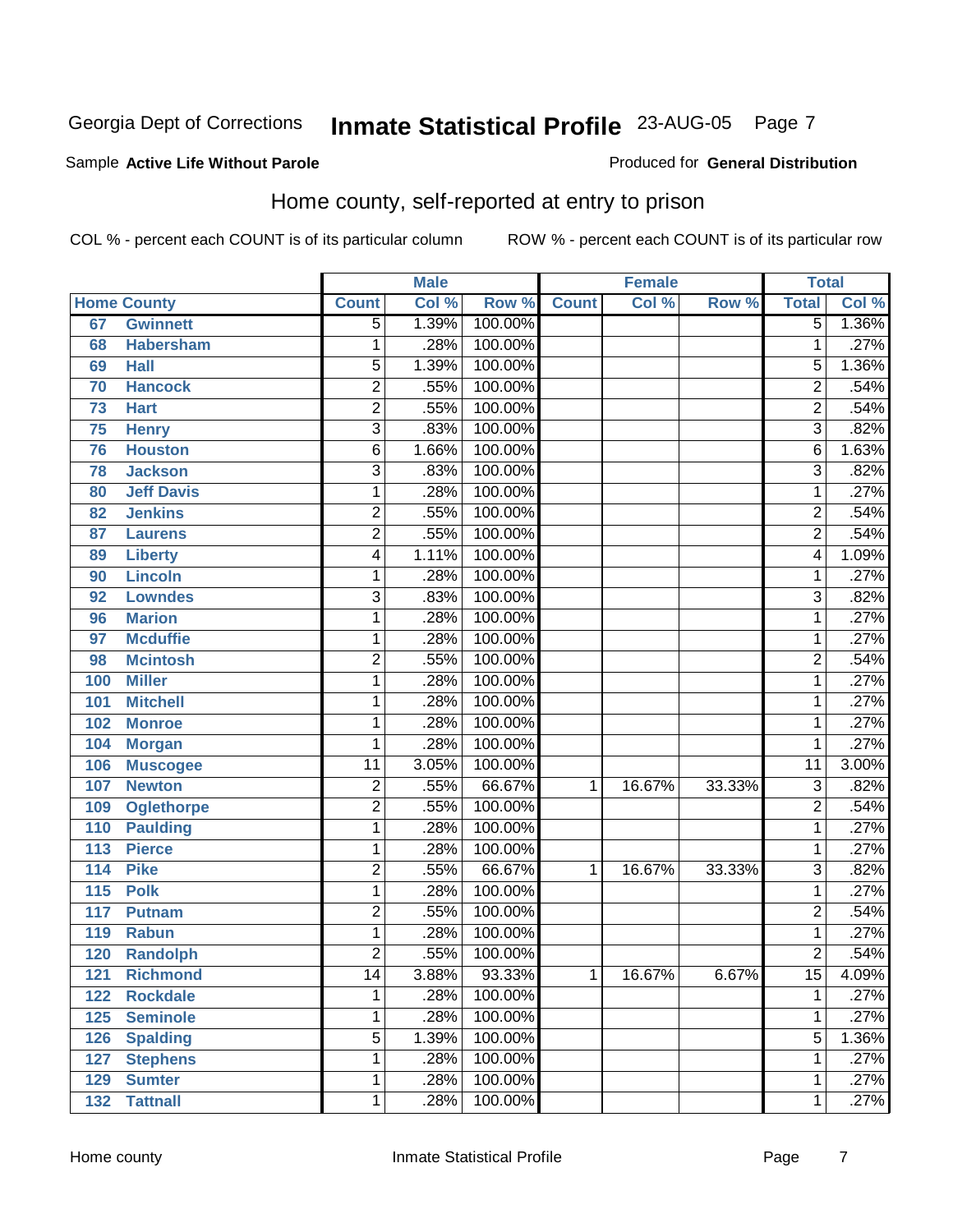#### Sample **Active Life Without Parole**

#### Produced for **General Distribution**

### Home county, self-reported at entry to prison

|     |                      |                | <b>Male</b> |         |              | <b>Female</b> |        |                | <b>Total</b> |  |
|-----|----------------------|----------------|-------------|---------|--------------|---------------|--------|----------------|--------------|--|
|     | <b>Home County</b>   | <b>Count</b>   | Col %       | Row %   | <b>Count</b> | Col %         | Row %  | <b>Total</b>   | Col %        |  |
| 136 | <b>Thomas</b>        | $\overline{2}$ | .55%        | 100.00% |              |               |        | $\overline{2}$ | .54%         |  |
| 137 | <b>Tift</b>          | 2              | .55%        | 100.00% |              |               |        | $\overline{2}$ | .54%         |  |
| 138 | <b>Toombs</b>        | 3              | .83%        | 100.00% |              |               |        | 3              | .82%         |  |
| 141 | <b>Troup</b>         |                | .28%        | 100.00% |              |               |        | $\mathbf 1$    | .27%         |  |
| 144 | <b>Union</b>         |                | .28%        | 100.00% |              |               |        | 1              | .27%         |  |
| 145 | <b>Upson</b>         |                | .28%        | 100.00% |              |               |        | 1              | .27%         |  |
| 146 | <b>Walker</b>        | $\overline{2}$ | .55%        | 66.67%  | 1            | 16.67%        | 33.33% | $\overline{3}$ | .82%         |  |
| 147 | <b>Walton</b>        | 2              | .55%        | 100.00% |              |               |        | $\overline{2}$ | .54%         |  |
| 148 | <b>Ware</b>          | 5              | 1.39%       | 100.00% |              |               |        | 5              | 1.36%        |  |
| 150 | <b>Washington</b>    | 3              | .83%        | 100.00% |              |               |        | 3 <sub>l</sub> | .82%         |  |
| 151 | <b>Wayne</b>         | 3              | .83%        | 100.00% |              |               |        | $\overline{3}$ | .82%         |  |
| 155 | <b>Whitfield</b>     | 2              | .55%        | 100.00% |              |               |        | 2              | .54%         |  |
| 158 | <b>Wilkinson</b>     |                | .28%        | 100.00% |              |               |        |                | .27%         |  |
| 160 | <b>Unknown</b>       | 33             | 9.14%       | 100.00% |              |               |        | 33             | 8.99%        |  |
|     | <b>Total Rported</b> | 361            | 100%        | 98.37%  | 6            | 100%          | 1.63%  | 367            | 100%         |  |

| τec     | n r<br>◡▵ | $\ddot{\phantom{0}}$<br>◡▴ |
|---------|-----------|----------------------------|
| _______ | 393       | 399                        |

| <b>Mode</b><br>(most frequent) | <b>ultor</b> | <b>Clavton</b> | ulton |
|--------------------------------|--------------|----------------|-------|
|--------------------------------|--------------|----------------|-------|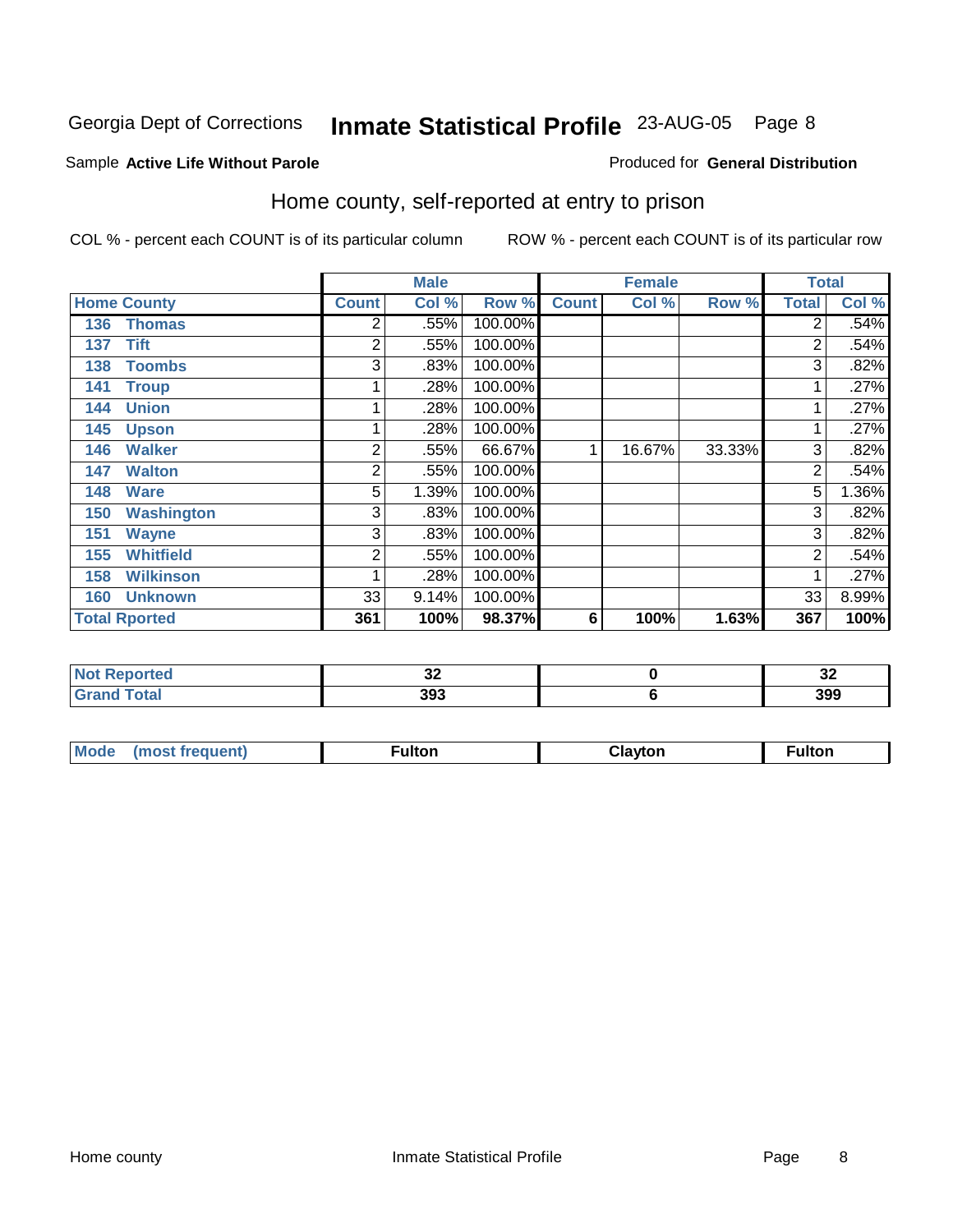#### Sample **Active Life Without Parole**

### Socioeconomic class, self-reported at entry to prison

COL % - percent each COUNT is of its particular column ROW % - percent each COUNT is of its particular row

Produced for **General Distribution**

|                                   | <b>Male</b><br><b>Female</b> |        |            |              | <b>Total</b> |        |       |        |
|-----------------------------------|------------------------------|--------|------------|--------------|--------------|--------|-------|--------|
| Socioeconomic Class               | <b>Count</b>                 | Col %  | Row %      | <b>Count</b> | Col %        | Row %  | Total | Col %  |
| <b>Welfare</b>                    | 22 <sub>1</sub>              | 5.87%  | 100.00%    |              |              |        | 22    | 5.79%  |
| <b>Occ Employ</b><br>$\mathbf{2}$ | 16                           | 4.27%  | $100.00\%$ |              |              |        | 16    | 4.21%  |
| <b>Minimum Std</b>                | 207                          | 55.20% | $99.52\%$  |              | 20.00%       | .48% l | 208   | 54.74% |
| <b>Middle</b>                     | 130                          | 34.67% | 97.01%     |              | 80.00%       | 2.99%  | 134   | 35.26% |
| <b>Total Reported</b>             | 375                          | 100%   | 98.68%     |              | 100%         | 1.32%  | 380   | 100%   |

| <b>Reported</b>      |     |     |
|----------------------|-----|-----|
| <b>Total</b><br>Grar | 393 | 399 |

| ___ |  | M.<br>. | Min<br>Std<br>. | Middle | Min<br>Std |
|-----|--|---------|-----------------|--------|------------|
|-----|--|---------|-----------------|--------|------------|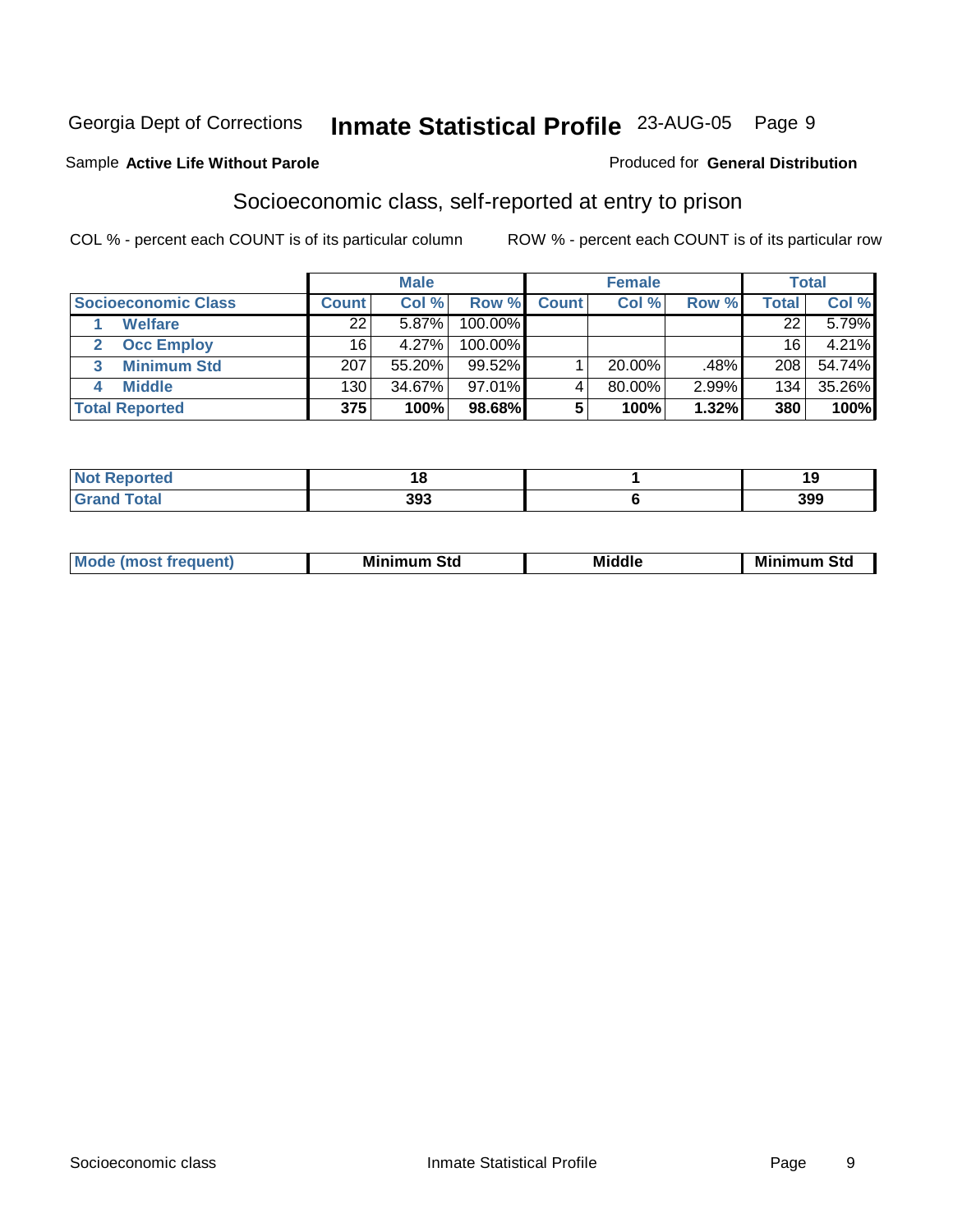#### Sample **Active Life Without Parole**

### Produced for **General Distribution**

### Environment to age 16, self-reported at entry to prison

|                              |                  | <b>Male</b> |         |              | <b>Female</b> |        |       | <b>Total</b> |
|------------------------------|------------------|-------------|---------|--------------|---------------|--------|-------|--------------|
| <b>Environment to age 16</b> | <b>Count</b>     | Col %       | Row %   | <b>Count</b> | Col %         | Row %  | Total | Col %        |
| <b>Rural/Farm</b>            | 8                | 2.10%       | 100.00% |              |               |        |       | 2.07%        |
| <b>Rural/Nfarm</b>           | 18               | 4.72%       | 85.71%  | 3            | 50.00%        | 14.29% | 21    | 5.43%        |
| <b>S.M.S.A</b><br>3          | 157 <sub>1</sub> | 41.21%      | 100.00% |              |               |        | 157   | 40.57%       |
| <b>Urban</b>                 | 76               | 19.95%      | 97.44%  | っ            | 33.33%        | 2.56%  | 78    | 20.16%       |
| <b>Small Town</b><br>5.      | 122 <sub>1</sub> | 32.02%      | 99.19%  |              | 16.67%        | .81%   | 123   | 31.78%       |
| <b>Total Reported</b>        | 381              | 100%        | 98.45%  |              | 100%          | 1.55%  | 387   | 100%         |

| <b>Not Reported</b> |     | . . |
|---------------------|-----|-----|
| <b>Total</b>        | 393 | 399 |

| M<br>.<br>---<br>s an A<br>.<br>M<br>M<br>-- |  |  |
|----------------------------------------------|--|--|
|                                              |  |  |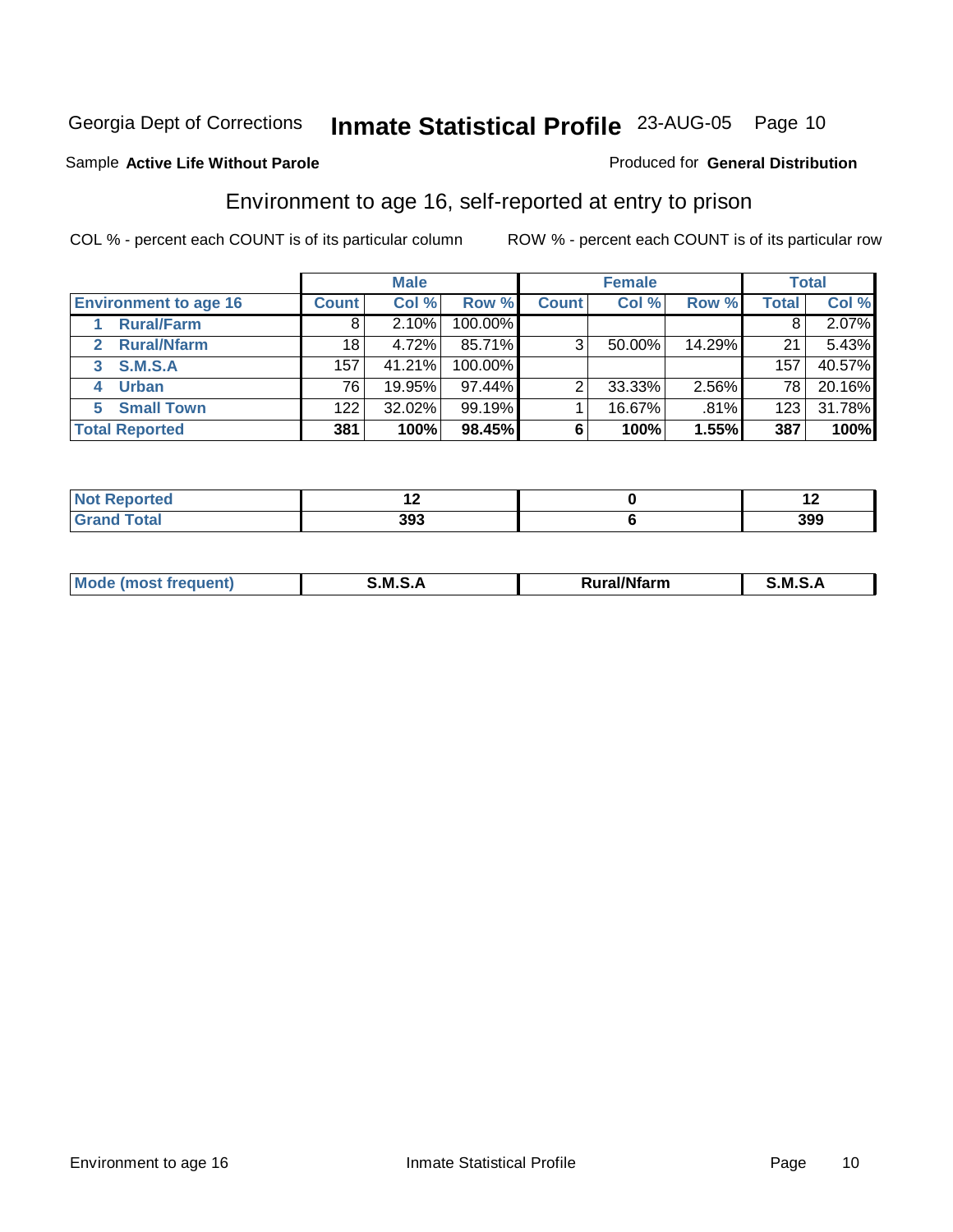#### Sample **Active Life Without Parole**

#### Produced for **General Distribution**

### Guardian status to age 16, self-reported at entry to prison

|                                  |         | <b>Male</b> |         |              | <b>Female</b> |          |              | <b>Total</b> |
|----------------------------------|---------|-------------|---------|--------------|---------------|----------|--------------|--------------|
| <b>Guardian Status To Age 16</b> | Count ! | Col %       | Row %   | <b>Count</b> | Col %         | Row %    | <b>Total</b> | Col %        |
| 2 Father Only                    | 9       | 2.41%       | 100.00% |              |               |          | 9            | 2.37%        |
| 3 Ftr Mtr Hd                     | 28      | 7.51%       | 100.00% |              |               |          | 28           | 7.39%        |
| <b>4 Mother Only</b>             | 145     | 38.87%      | 99.32%  |              | 16.67%        | .68%     | 146          | 38.52%       |
| 5 Mtr Ftr Hd                     | 132     | 35.39%      | 97.06%  |              | 66.67%        | 2.94%    | 136          | 35.88%       |
| <b>6 Oth Female</b>              | 13      | 3.49%       | 100.00% |              |               |          | 13           | 3.43%        |
| <b>7 Oth Male</b>                | 3       | $.80\%$     | 100.00% |              |               |          | 3            | .79%         |
| 8 Step-Parnts                    | 11      | 2.95%       | 100.00% |              |               |          | 11           | 2.90%        |
| 9 Foster Home                    | 8       | 2.14%       | 100.00% |              |               |          | 8            | 2.11%        |
| <b>10 Grand Prnts</b>            | 24      | 6.43%       | 96.00%  |              | 16.67%        | $4.00\%$ | 25           | 6.60%        |
| <b>Total Reported</b>            | 373     | 100%        | 98.42%  | 6            | 100%          | 1.58%    | 379          | 100%         |

| 2 v<br>$\sim$ | n,<br>~ |
|---------------|---------|
| າດາ<br>,,,    | 399     |

| <b>Mod</b> | <b>Mother</b><br>Onlv | Hc<br>. <u>.</u><br>Mtr | Only |
|------------|-----------------------|-------------------------|------|
|            |                       |                         |      |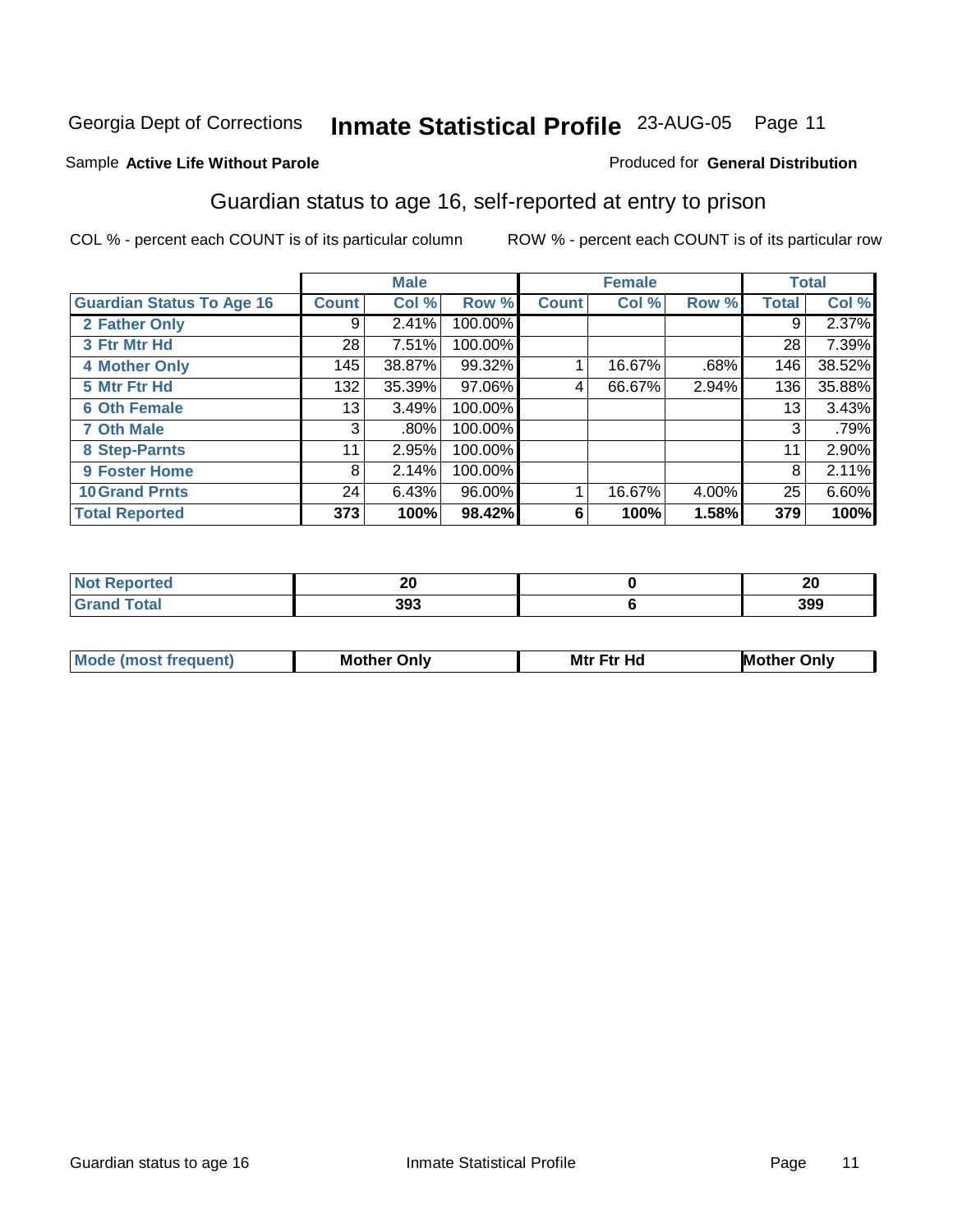#### Sample **Active Life Without Parole**

### Employment status before prison, self-reported at entry to prison

COL % - percent each COUNT is of its particular column ROW % - percent each COUNT is of its particular row

Produced for **General Distribution**

|                                  |              | <b>Male</b> |         |              | <b>Female</b> |          |              | <b>Total</b> |
|----------------------------------|--------------|-------------|---------|--------------|---------------|----------|--------------|--------------|
| <b>Employment Status</b>         | <b>Count</b> | Col %       | Row %   | <b>Count</b> | Col %         | Row %    | <b>Total</b> | Col %        |
| <b>Full Time</b>                 | 196          | 56.32%      | 98.00%  | 4            | 80.00%        | $2.00\%$ | 200          | 56.66%       |
| <b>Part Time</b><br>$\mathbf{2}$ | 18           | 5.17%       | 100.00% |              |               |          | 18           | 5.10%        |
| Unempl $<$ 6m<br>3               | 36           | $10.34\%$   | 97.30%  |              | 20.00%        | 2.70%    | 37           | 10.48%       |
| Unempl > 6m<br>4                 | 57           | 16.38%      | 100.00% |              |               |          | 57           | 16.15%       |
| <b>Never Workd</b><br>5          | 25           | 7.18%       | 100.00% |              |               |          | 25           | 7.08%        |
| <b>Student</b><br>6              |              | .29%        | 100.00% |              |               |          |              | .28%         |
| <b>Incapable</b>                 | 15           | 4.31%       | 100.00% |              |               |          | 15           | 4.25%        |
| <b>Total Reported</b>            | 348          | 100%        | 98.58%  | 5            | 100%          | 1.42%    | 353          | 100%         |

| тес    | - -<br>. .<br>∼ | - -<br>46 |
|--------|-----------------|-----------|
| ______ | 393             | 399       |

| Mo | un | ur<br>the contract of the contract of the contract of the contract of the contract of the contract of the contract of | <b>Full Time</b> |
|----|----|-----------------------------------------------------------------------------------------------------------------------|------------------|
|    |    |                                                                                                                       |                  |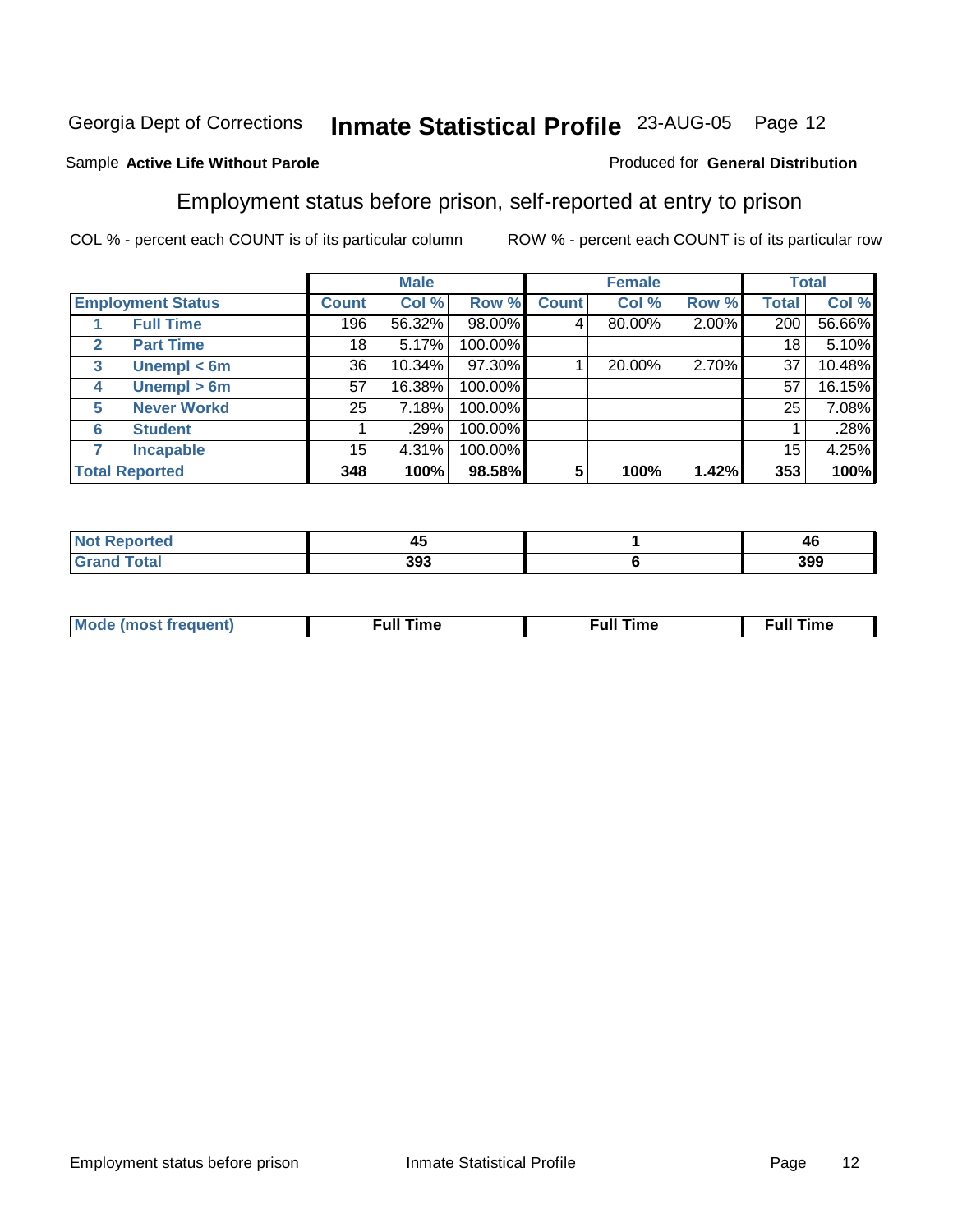### Sample **Active Life Without Parole**

Produced for **General Distribution**

### Age at admission

|                         |                 | <b>Male</b> |         |              | <b>Female</b> |        | <b>Total</b>    |       |
|-------------------------|-----------------|-------------|---------|--------------|---------------|--------|-----------------|-------|
| <b>Age At Admission</b> | <b>Count</b>    | Col %       | Row %   | <b>Count</b> | Col %         | Row %  | <b>Total</b>    | Col % |
| $\overline{17}$         | 1               | 0.25%       | 100.00% |              |               |        | 1               | 0.25% |
| 18                      | $\overline{3}$  | 0.76%       | 100.00% |              |               |        | 3               | 0.75% |
| 19                      | 11              | 2.80%       | 100.00% |              |               |        | 11              | 2.76% |
| 20                      | $\overline{6}$  | 1.53%       | 85.71%  | 1            | 16.67%        | 14.29% | $\overline{7}$  | 1.75% |
| 21                      | $\overline{15}$ | 3.82%       | 100.00% |              |               |        | $\overline{15}$ | 3.76% |
| 22                      | $\overline{21}$ | 5.34%       | 100.00% |              |               |        | $\overline{21}$ | 5.26% |
| 23                      | $\overline{12}$ | 3.05%       | 100.00% |              |               |        | $\overline{12}$ | 3.01% |
| $\overline{24}$         | 14              | 3.56%       | 100.00% |              |               |        | 14              | 3.51% |
| $\overline{25}$         | 16              | 4.07%       | 94.12%  | 1            | 16.67%        | 5.88%  | $\overline{17}$ | 4.26% |
| 26                      | $\overline{15}$ | 3.82%       | 100.00% |              |               |        | 15              | 3.76% |
| 27                      | 14              | 3.56%       | 100.00% |              |               |        | 14              | 3.51% |
| 28                      | $\overline{13}$ | 3.31%       | 100.00% |              |               |        | $\overline{13}$ | 3.26% |
| 29                      | $\overline{15}$ | 3.82%       | 100.00% |              |               |        | $\overline{15}$ | 3.76% |
| 30                      | $\overline{12}$ | 3.05%       | 100.00% |              |               |        | $\overline{12}$ | 3.01% |
| 31                      | $\overline{12}$ | 3.05%       | 100.00% |              |               |        | 12              | 3.01% |
| 32                      | 14              | 3.56%       | 93.33%  | 1            | 16.67%        | 6.67%  | $\overline{15}$ | 3.76% |
| 33                      | $\overline{12}$ | 3.05%       | 100.00% |              |               |        | $\overline{12}$ | 3.01% |
| 34                      | $\overline{7}$  | 1.78%       | 100.00% |              |               |        | $\overline{7}$  | 1.75% |
| 35                      | $\overline{15}$ | 3.82%       | 100.00% |              |               |        | 15              | 3.76% |
| 36                      | $\overline{17}$ | 4.33%       | 100.00% |              |               |        | $\overline{17}$ | 4.26% |
| 37                      | 11              | 2.80%       | 100.00% |              |               |        | $\overline{11}$ | 2.76% |
| 38                      | $\overline{14}$ | 3.56%       | 100.00% |              |               |        | 14              | 3.51% |
| 39                      | $\overline{13}$ | 3.31%       | 100.00% |              |               |        | 13              | 3.26% |
| 40                      | $\overline{7}$  | 1.78%       | 100.00% |              |               |        | $\overline{7}$  | 1.75% |
| 41                      | $\overline{17}$ | 4.33%       | 100.00% |              |               |        | $\overline{17}$ | 4.26% |
| 42                      | 11              | 2.80%       | 100.00% |              |               |        | $\overline{11}$ | 2.76% |
| 43                      | $\overline{8}$  | 2.04%       | 100.00% |              |               |        | 8               | 2.01% |
| 44                      | $\overline{6}$  | 1.53%       | 85.71%  | 1            | 16.67%        | 14.29% | $\overline{7}$  | 1.75% |
| 45                      | $\overline{9}$  | 2.29%       | 100.00% |              |               |        | 9               | 2.26% |
| 46                      | $\overline{6}$  | 1.53%       | 85.71%  | 1            | 16.67%        | 14.29% | $\overline{7}$  | 1.75% |
| 47                      | $\overline{3}$  | 0.76%       | 100.00% |              |               |        | $\overline{3}$  | 0.75% |
| 48                      | 7               | 1.78%       | 87.50%  | 1.           | 16.67%        | 12.50% | 8               | 2.01% |
| 49                      | $\overline{10}$ | 2.54%       | 100.00% |              |               |        | 10              | 2.51% |
| 50                      | $\overline{2}$  | 0.51%       | 100.00% |              |               |        | $\overline{c}$  | 0.50% |
| 51                      | $\overline{3}$  | 0.76%       | 100.00% |              |               |        | 3               | 0.75% |
| 52                      | $\overline{6}$  | 1.53%       | 100.00% |              |               |        | 6               | 1.50% |
| 53                      | 1               | 0.25%       | 100.00% |              |               |        | 1               | 0.25% |
| 54                      | 1               | 0.25%       | 100.00% |              |               |        | $\mathbf 1$     | 0.25% |
| 56                      | $\overline{3}$  | 0.76%       | 100.00% |              |               |        | $\overline{3}$  | 0.75% |
| 57                      | $\overline{3}$  | 0.76%       | 100.00% |              |               |        | $\overline{3}$  | 0.75% |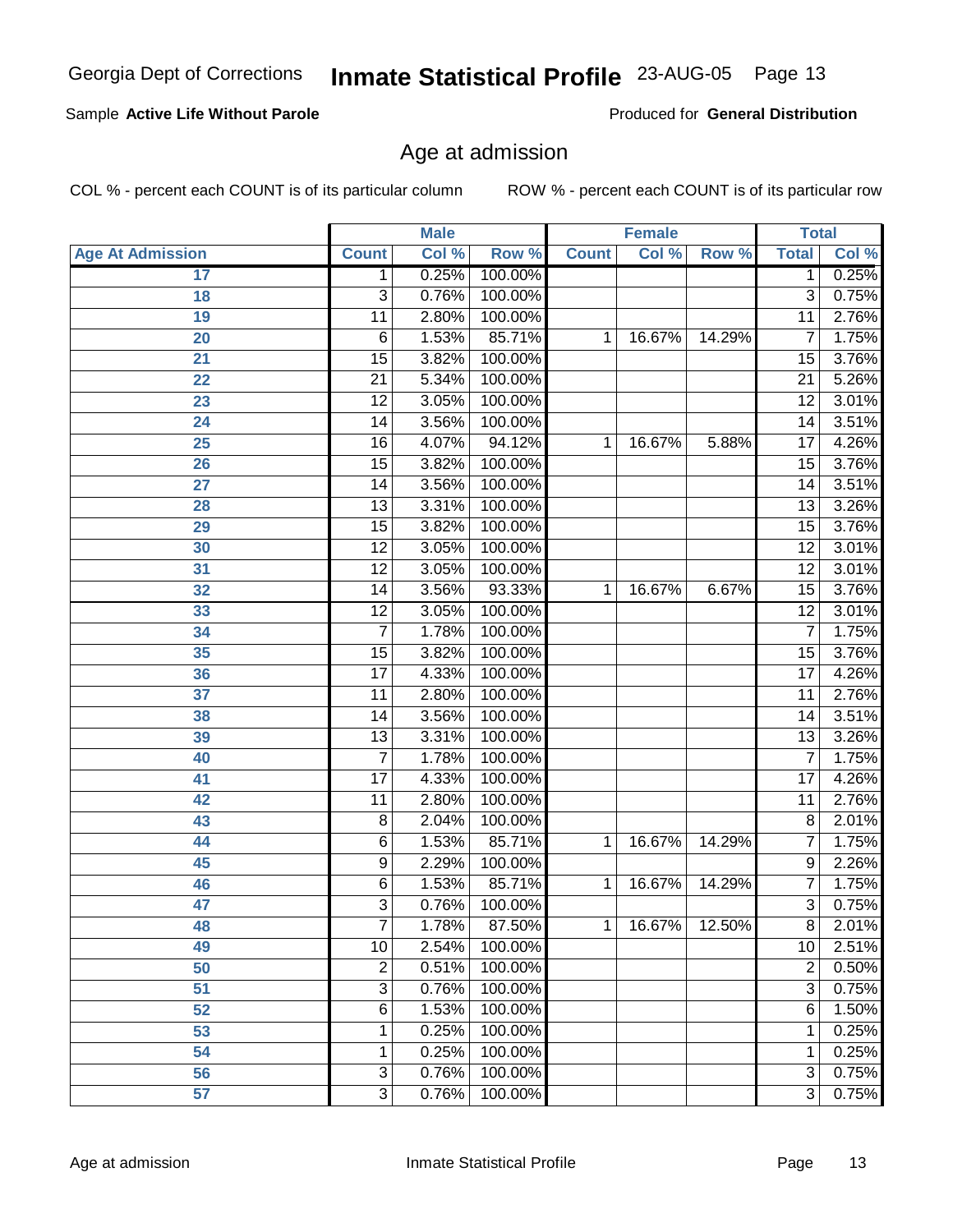### Sample **Active Life Without Parole**

Produced for **General Distribution**

### Age at admission

|                         | <b>Male</b>  |       | <b>Female</b> |              |       | <b>Total</b> |                |          |
|-------------------------|--------------|-------|---------------|--------------|-------|--------------|----------------|----------|
| <b>Age At Admission</b> | <b>Count</b> | Col % | Row %         | <b>Count</b> | Col % | Row %        | <b>Total</b>   | Col %    |
| 58                      |              | 0.51% | 100.00%       |              |       |              | $\overline{2}$ | $0.50\%$ |
| 63                      |              | 0.25% | 100.00%       |              |       |              |                | 0.25%    |
| 64                      |              | 0.51% | 100.00%       |              |       |              | 2              | $0.50\%$ |
| 65                      |              | 0.25% | 100.00%       |              |       |              |                | 0.25%    |
| 66                      |              | 0.25% | 100.00%       |              |       |              |                | 0.25%    |
| <b>Total Reported</b>   | 393          | 100%  | 98.50%        | 6            | 100%  | $1.50\%$     | 399            | 100%     |

| <b>NOT</b><br>ortea<br><b>CONTROL INCONSTRU</b> |     |     |
|-------------------------------------------------|-----|-----|
| <b>Total</b>                                    | 393 | 399 |

| <b>Mean</b><br>(average) | 33.83 | 35.83 | 33.86    |
|--------------------------|-------|-------|----------|
| Median (middle)          | -JJ   | 38    | n.<br>vu |
| Mode<br>(most frequent)  | --    | 20    | LL       |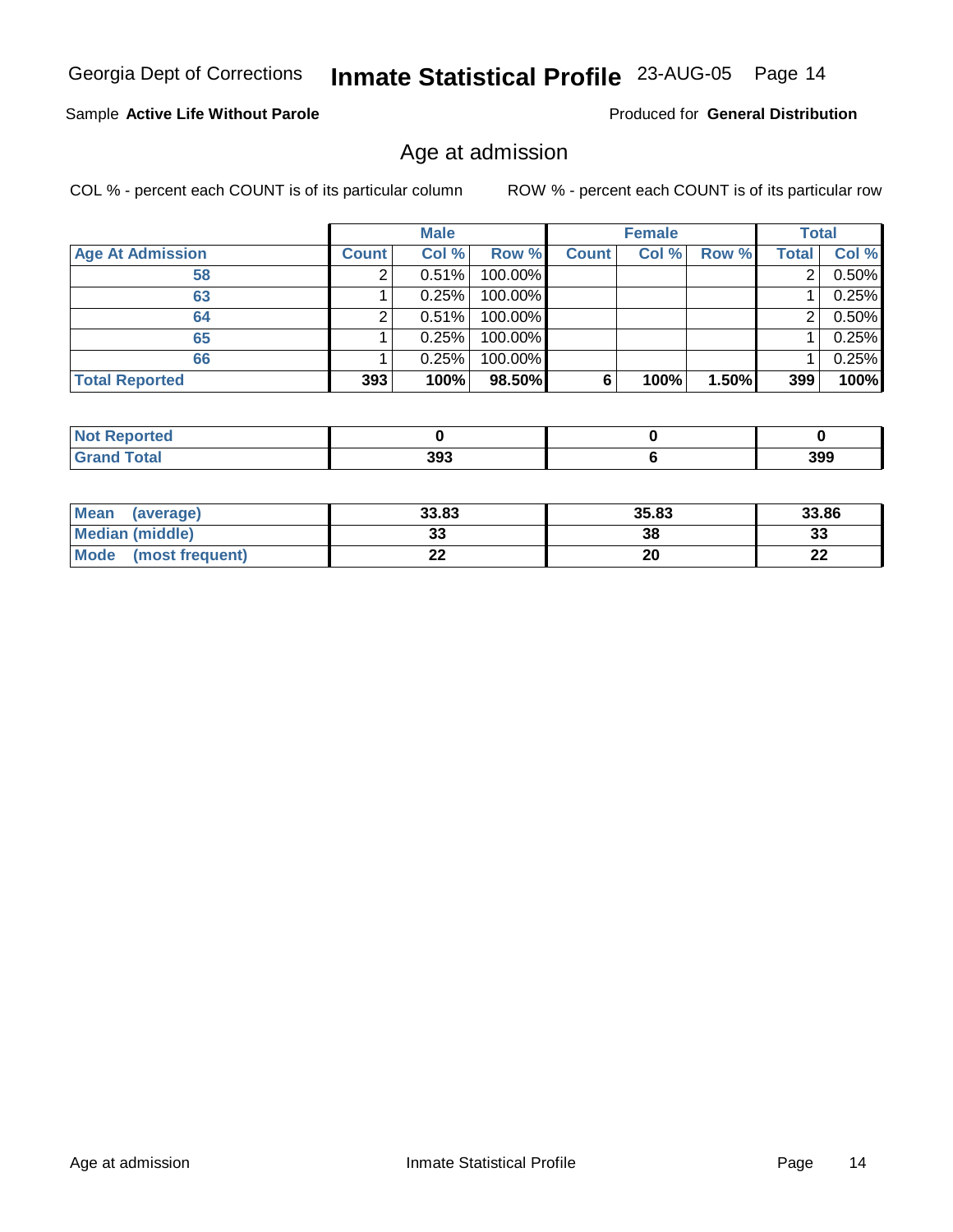| <b>Mean</b><br>(average)       | N/A | N/A | N/A |
|--------------------------------|-----|-----|-----|
| <b>Median (middle)</b>         | N/A | N/A | N/A |
| <b>Mode</b><br>(most frequent) | N/A | N/A | N/A |

 **Age At Release Count Col % Row % Count Col % Row % Total Col %** 

### Age at release

**Male**

COL % - percent each COUNT is of its particular column ROW % - percent each COUNT is of its particular row

Sample **Active Life Without Parole**

 **Total Reported**

 **Still Active Not Reported Grand Total**

**Female Total**

Produced for **General Distribution**

| 393         |             | 399         |
|-------------|-------------|-------------|
|             |             |             |
| 393         | u           | 399         |
|             |             |             |
| N/A         | N/A         | N/A         |
| <b>SILA</b> | <b>ALLA</b> | <b>NIJA</b> |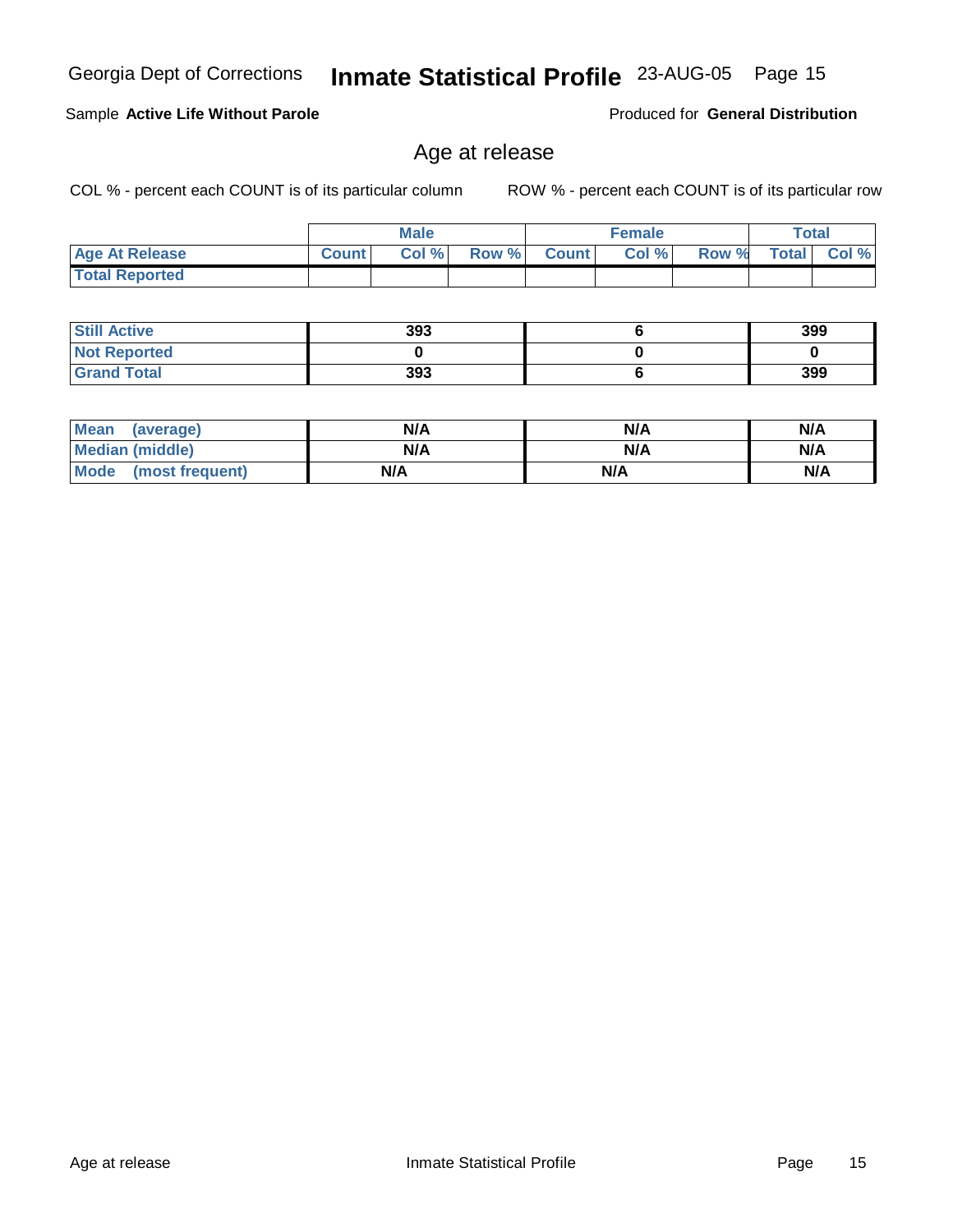#### Sample **Active Life Without Parole**

Produced for **General Distribution**

### Height, measured at entry to prison

|                       |                | <b>Male</b> |         |                | <b>Female</b> |        | <b>Total</b>   |        |
|-----------------------|----------------|-------------|---------|----------------|---------------|--------|----------------|--------|
| <b>Height</b>         | <b>Count</b>   | Col %       | Row %   | <b>Count</b>   | Col %         | Row %  | <b>Total</b>   | Col %  |
| 5'01''                | 1              | 0.26%       | 100.00% |                |               |        | 1              | 0.25%  |
| 5'02"                 | $\overline{2}$ | 0.51%       | 100.00% |                |               |        | $\overline{2}$ | 0.50%  |
| 5'03"                 | 2              | 0.51%       | 50.00%  | $\overline{2}$ | 33.33%        | 50.00% | 4              | 1.01%  |
| 5'04"                 | 4              | 1.02%       | 80.00%  | 1              | 16.67%        | 20.00% | 5              | 1.26%  |
| 5'05"                 | 14             | 3.57%       | 93.33%  | 1              | 16.67%        | 6.67%  | 15             | 3.77%  |
| 5'06''                | 29             | 7.40%       | 100.00% |                |               |        | 29             | 7.29%  |
| 5'07''                | 29             | 7.40%       | 96.67%  | 1              | 16.67%        | 3.33%  | 30             | 7.54%  |
| 5'08"                 | 39             | 9.95%       | 97.50%  | 1              | 16.67%        | 2.50%  | 40             | 10.05% |
| 5'09''                | 45             | 11.48%      | 100.00% |                |               |        | 45             | 11.31% |
| 5'10''                | 49             | 12.50%      | 100.00% |                |               |        | 49             | 12.31% |
| 5'11''                | 55             | 14.03%      | 100.00% |                |               |        | 55             | 13.82% |
| 6'00"                 | 46             | 11.73%      | 100.00% |                |               |        | 46             | 11.56% |
| 6'01''                | 31             | 7.91%       | 100.00% |                |               |        | 31             | 7.79%  |
| 6'02"                 | 15             | 3.83%       | 100.00% |                |               |        | 15             | 3.77%  |
| 6'03''                | 16             | 4.08%       | 100.00% |                |               |        | 16             | 4.02%  |
| 6'04"                 | 8              | 2.04%       | 100.00% |                |               |        | 8              | 2.01%  |
| 6'05"                 | 4              | 1.02%       | 100.00% |                |               |        | 4              | 1.01%  |
| 6'06"                 | 2              | 0.51%       | 100.00% |                |               |        | 2              | 0.50%  |
| Seven feet +          | 1              | 0.26%       | 100.00% |                |               |        | 1              | 0.25%  |
| <b>Total Reported</b> | 392            | 100%        | 98.49%  | 6              | 100%          | 1.51%  | 398            | 100%   |

| ortea                                        |          |     |
|----------------------------------------------|----------|-----|
| $\sim$<br>$\sim$ $\sim$ $\sim$ $\sim$ $\sim$ | ົ<br>აჟა | 399 |

| <b>Mean</b><br>(average) | 5'10" | 5'05" | 5'10" |
|--------------------------|-------|-------|-------|
| Median (middle)          | 5'10" |       | 5'10" |
| Mode<br>(most frequent)  | 5'11" | 5'03" | 5'11" |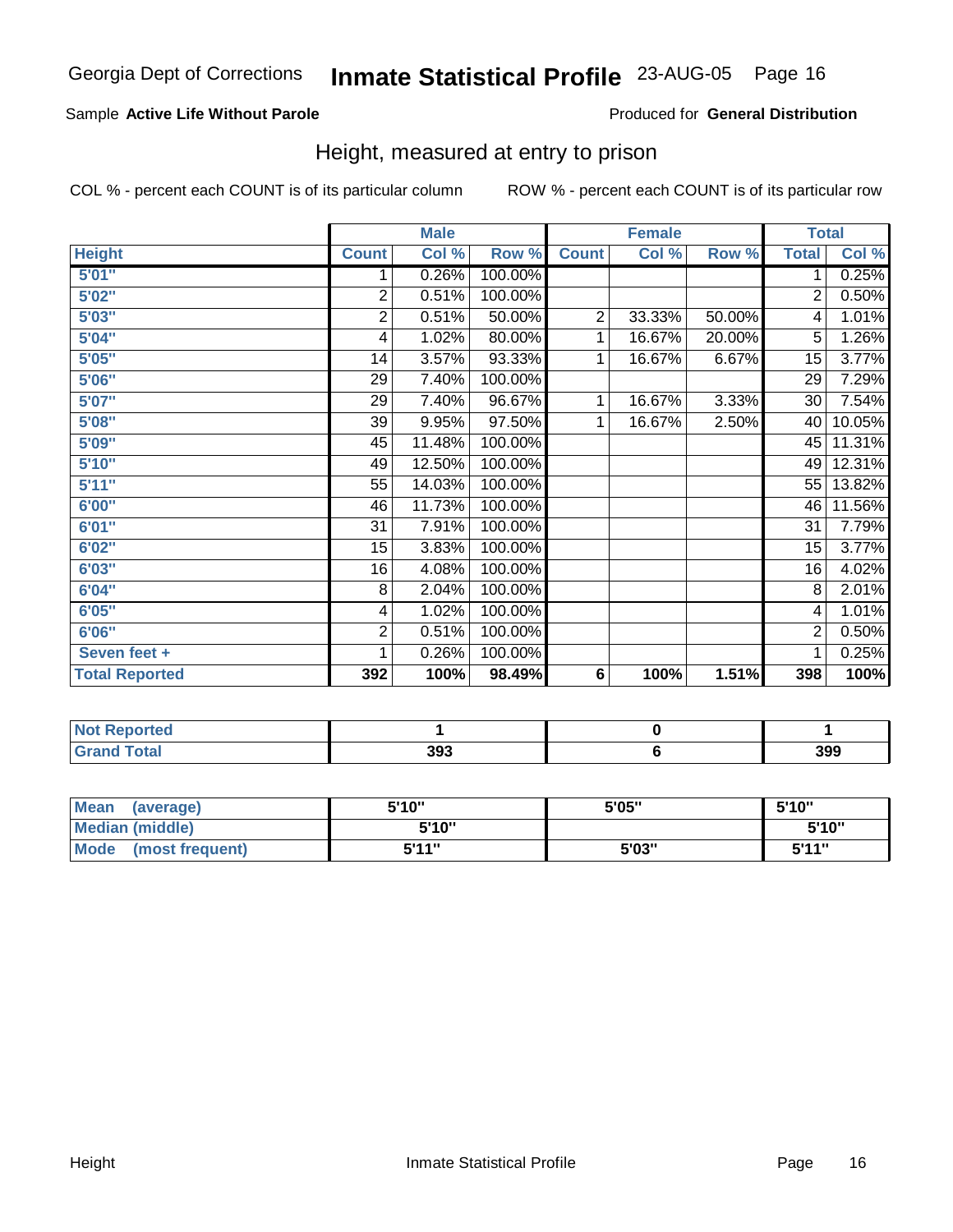#### Sample **Active Life Without Parole**

Produced for **General Distribution**

### Weight, measured at entry to prison

|                       | <b>Male</b>     |        | <b>Female</b> |                |        | <b>Total</b> |                 |        |
|-----------------------|-----------------|--------|---------------|----------------|--------|--------------|-----------------|--------|
| Weight                | <b>Count</b>    | Col %  | Row %         | <b>Count</b>   | Col %  | Row %        | <b>Total</b>    | Col %  |
| 100 - 109 pounds      | 1               | 0.26%  | 100.00%       |                |        |              | 1.              | 0.25%  |
| 110 - 119 pounds      | 1               | 0.26%  | 50.00%        | 1              | 16.67% | 50.00%       | 2               | 0.50%  |
| 120 - 129 pounds      | 4               | 1.02%  | 80.00%        | 1              | 16.67% | 20.00%       | 5               | 1.26%  |
| 130 - 139 pounds      | 11              | 2.81%  | 100.00%       |                |        |              | $\overline{11}$ | 2.76%  |
| 140 - 149 pounds      | 24              | 6.12%  | 100.00%       |                |        |              | 24              | 6.03%  |
| 150 - 159 pounds      | $\overline{28}$ | 7.14%  | 96.55%        | 1              | 16.67% | 3.45%        | $\overline{29}$ | 7.29%  |
| 160 - 169 pounds      | 57              | 14.54% | 96.61%        | $\overline{2}$ | 33.33% | 3.39%        | 59              | 14.82% |
| 170 - 179 pounds      | 50              | 12.76% | 98.04%        | 1              | 16.67% | 1.96%        | 51              | 12.81% |
| 180 - 189 pounds      | 57              | 14.54% | 100.00%       |                |        |              | 57              | 14.32% |
| 190 - 199 pounds      | 35              | 8.93%  | 100.00%       |                |        |              | 35              | 8.79%  |
| 200 - 209 pounds      | 28              | 7.14%  | 100.00%       |                |        |              | 28              | 7.04%  |
| 210 - 219 pounds      | $\overline{29}$ | 7.40%  | 100.00%       |                |        |              | $\overline{29}$ | 7.29%  |
| 220 - 229 pounds      | $\overline{25}$ | 6.38%  | 100.00%       |                |        |              | $\overline{25}$ | 6.28%  |
| 230 - 239 pounds      | 10              | 2.55%  | 100.00%       |                |        |              | $\overline{10}$ | 2.51%  |
| 240 - 249 pounds      | 9               | 2.30%  | 100.00%       |                |        |              | 9               | 2.26%  |
| 250 - 259 pounds      | $\overline{5}$  | 1.28%  | 100.00%       |                |        |              | $\overline{5}$  | 1.26%  |
| 260 - 269 pounds      | 9               | 2.30%  | 100.00%       |                |        |              | $\overline{9}$  | 2.26%  |
| 270 - 279 pounds      | $\overline{2}$  | 0.51%  | 100.00%       |                |        |              | $\overline{2}$  | 0.50%  |
| 280 - 289 pounds      | $\overline{2}$  | 0.51%  | 100.00%       |                |        |              | $\overline{2}$  | 0.50%  |
| 290 - 299 pounds      | 1               | 0.26%  | 100.00%       |                |        |              | 1               | 0.25%  |
| 310 - 319 pounds      | $\overline{2}$  | 0.51%  | 100.00%       |                |        |              | 2               | 0.50%  |
| 400 pounds and over   | $\overline{2}$  | 0.51%  | 100.00%       |                |        |              | $\overline{2}$  | 0.50%  |
| <b>Total Reported</b> | 392             | 100%   | 98.49%        | 6              | 100%   | 1.51%        | 398             | 100%   |

| Reported<br>NOT        |     |     |
|------------------------|-----|-----|
| <b>Total</b><br>$\sim$ | 393 | 399 |

| <b>Mean</b><br>(average)       | 189   | 149   | 188 |
|--------------------------------|-------|-------|-----|
| <b>Median (middle)</b>         | 184.5 | 159.5 | 184 |
| <b>Mode</b><br>(most frequent) | 160   | 110   | 160 |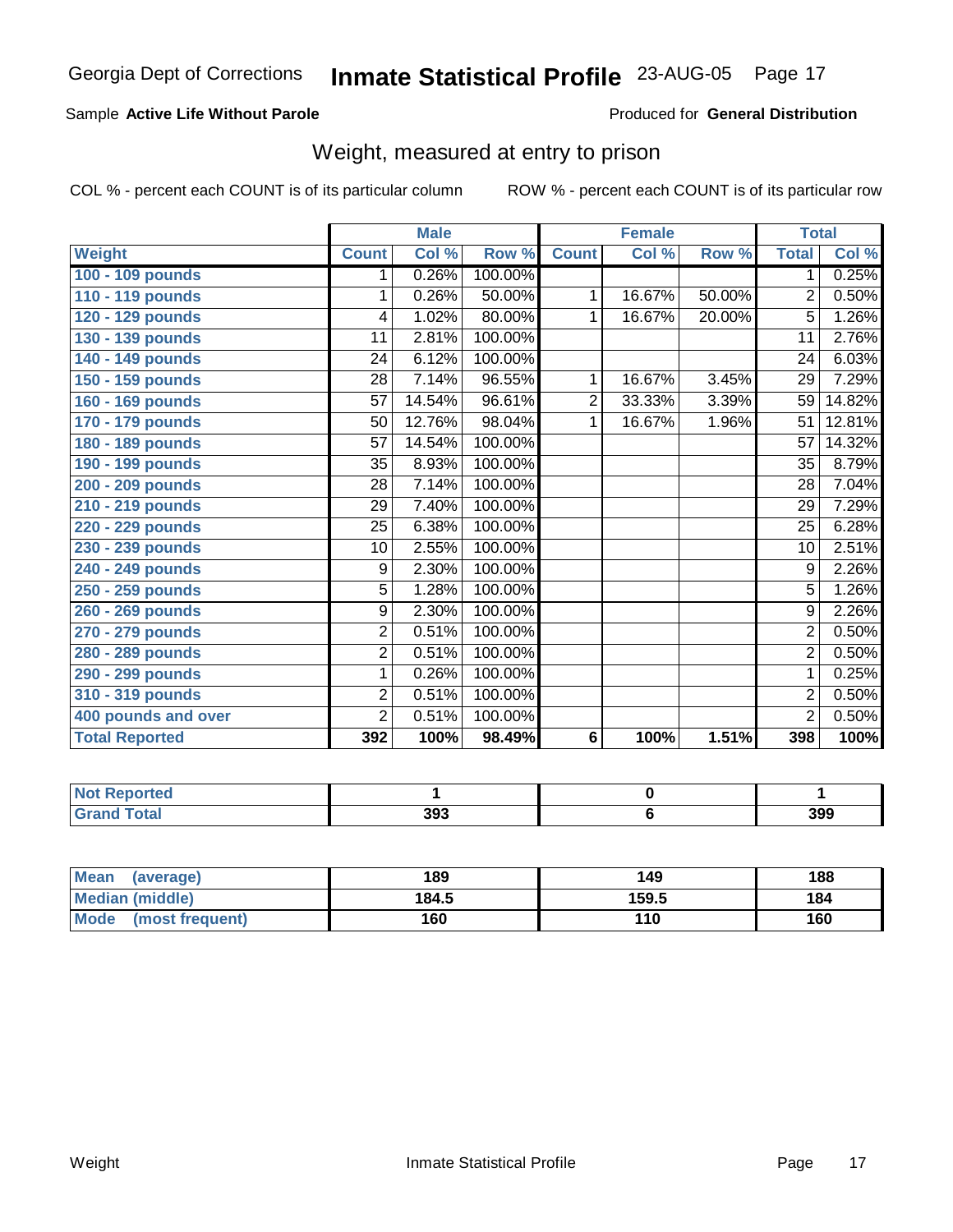#### Sample **Active Life Without Parole**

#### Produced for **General Distribution**

### Type of admission to prison

|                          |                             | <b>Male</b> |        |                    | <b>Female</b> |        |       | <b>Total</b> |        |
|--------------------------|-----------------------------|-------------|--------|--------------------|---------------|--------|-------|--------------|--------|
| <b>Type of Admission</b> |                             | Count       | Col %  | <b>Row % Count</b> |               | Col %  | Row % | <b>Total</b> | Col %  |
|                          | <b>Committed From Court</b> | 109         | 27.74% | 97.32%             | 3             | 50.00% | 2.68% | 112          | 28.07% |
| 3                        | <b>Parole Rev/New Sent</b>  | 32          | 8.14%  | 100.00%            |               |        |       | 32           | 8.02%  |
| 4                        | <b>Par Rev/No New Sent</b>  | 5.          | 1.27%  | 100.00%            |               |        |       | 5            | 1.25%  |
| 6                        | <b>Prob Viol/Partial</b>    | 3           | .76%   | 100.00%            |               |        |       | 3            | .75%   |
| 9                        | <b>Prob Rev/Remainder</b>   | 11          | 2.80%  | 100.00%            |               |        |       | 11           | 2.76%  |
| 10                       | <b>New Sent/Par Rev Pnd</b> |             | .25%   | 100.00%            |               |        |       |              | .25%   |
| 11                       | <b>Life W/O Parole</b>      | 231         | 58.78% | 98.72%             | 3             | 50.00% | 1.28% | 234          | 58.65% |
| 30                       | <b>Par Rev/Rsn Unknown</b>  |             | .25%   | 100.00%            |               |        |       |              | .25%   |
| <b>Total Reported</b>    |                             | 393         | 100%   | 98.5%              | 6             | 100%   | 1.5%  | 399          | 100%   |

| rreo |            |     |
|------|------------|-----|
| υιαι | າດາ<br>აყა | 399 |

| <b>Mode (most frequent)</b> | f W/O Par | <b>Court Cmmt</b> | `W/O Par |
|-----------------------------|-----------|-------------------|----------|
|                             |           |                   |          |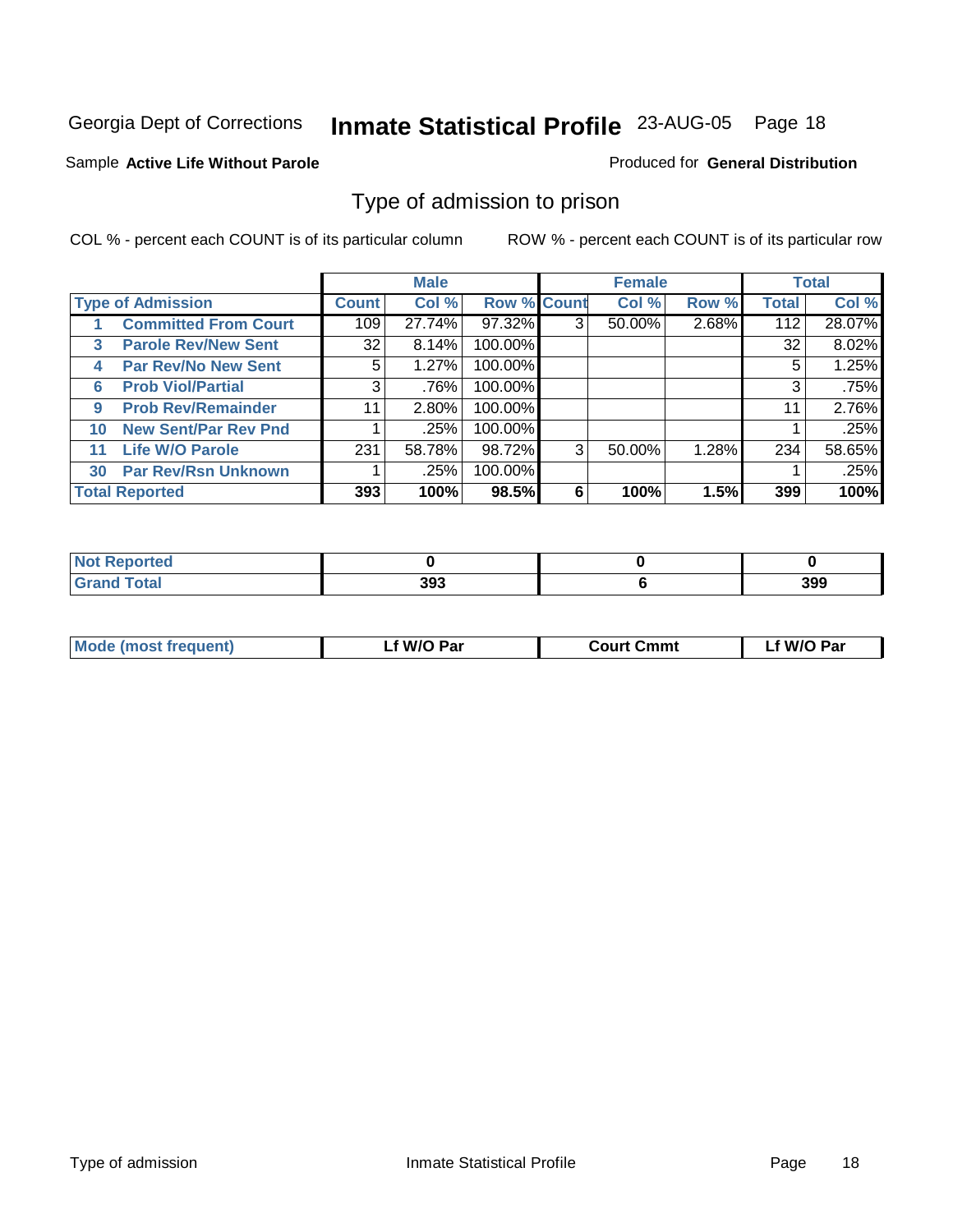#### Sample **Active Life Without Parole**

#### Produced for **General Distribution**

### Current / last security status

|                        | <b>Male</b>  |        |                    |   | <b>Female</b> | <b>Total</b> |       |        |
|------------------------|--------------|--------|--------------------|---|---------------|--------------|-------|--------|
| <b>Security Status</b> | <b>Count</b> | Col %  | <b>Row % Count</b> |   | Col %         | Row %        | Total | Col %  |
| 4 Medium               | 35           | 9.19%  | $100.00\%$         |   | .00%          |              | 35    | 9.04%  |
| 5 Close                | 323          | 84.78% | 98.18%             | 6 | 100.00%       | $1.82\%$     | 329   | 85.01% |
| 6 Maximum              | 23           | 6.04%  | 100.00%            |   | .00%          |              | 23    | 5.94%  |
| <b>Total Reported</b>  | 381          | 100%   | 98.45%             | 6 | 100%          | 1.55%        | 387   | 100%   |

| <b>Still being diagnosed</b> |     |     |
|------------------------------|-----|-----|
| <b>Not Reported</b>          |     |     |
| <b>Grand Total</b>           | 393 | 399 |

| <b>Mode</b><br>frequent)<br>a ımosı . | Jose<br>. | ∵lose | Close |
|---------------------------------------|-----------|-------|-------|
|                                       |           |       |       |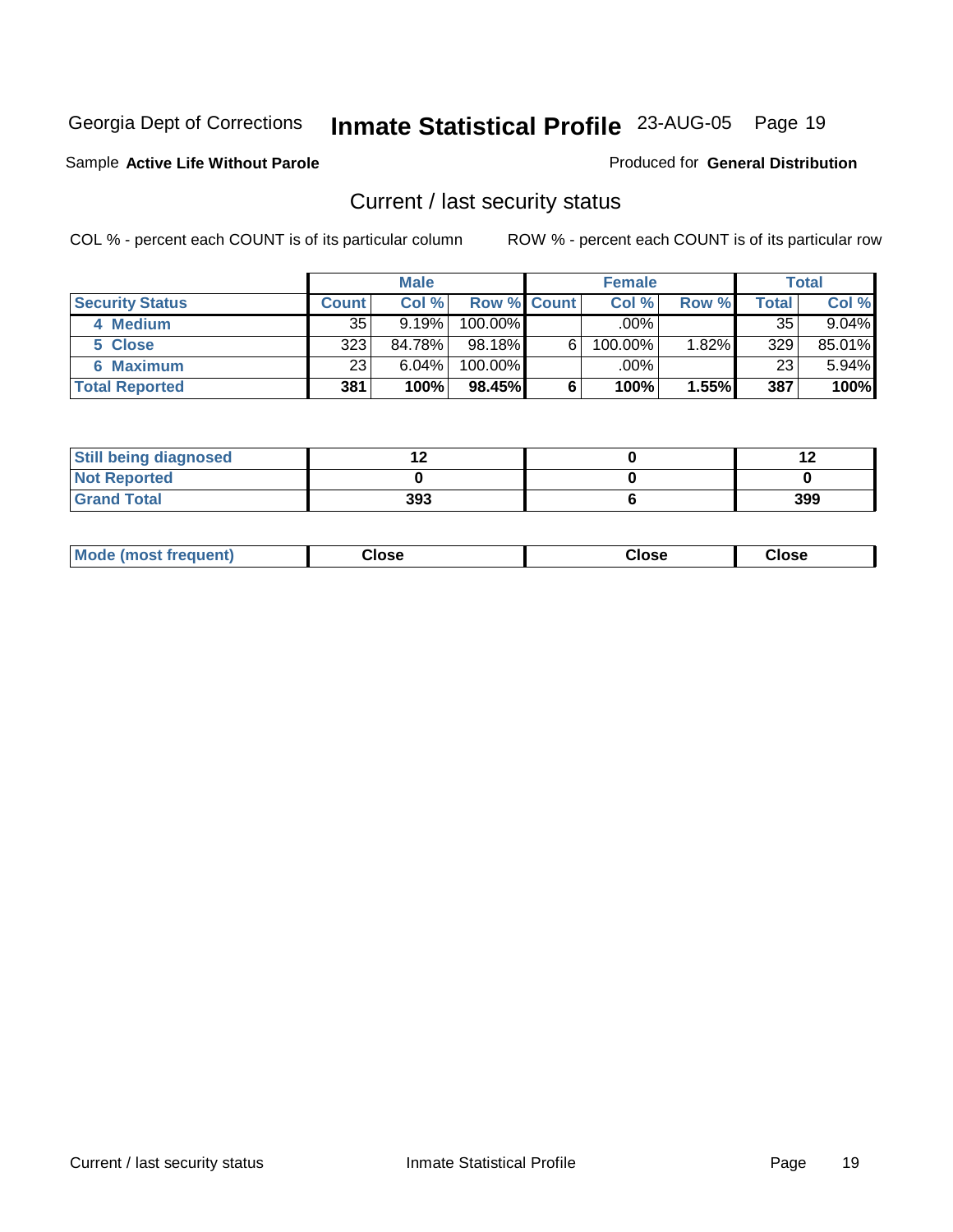#### Sample **Active Life Without Parole**

#### Produced for **General Distribution**

### Current / last type of institution

|                            | <b>Male</b>  |            |                    | <b>Female</b> |            |         | <b>Total</b> |            |
|----------------------------|--------------|------------|--------------------|---------------|------------|---------|--------------|------------|
| <b>Type of Institution</b> | <b>Count</b> | Col %      | <b>Row % Count</b> |               | Col %      | Row %   | <b>Total</b> | Col %      |
| <b>State Prison</b>        | 393          | $100.00\%$ | 98.50%             | 6.            | $100.00\%$ | $.50\%$ | 399          | $100.00\%$ |
| <b>Total Rported</b>       | 393          | 100%       | 98.5%              |               | 100%       | 1.5%I   | 399          | 100%       |

| Reported<br>N0<br>. |     |     |
|---------------------|-----|-----|
| <b>ota</b>          | 393 | 399 |

|  | <b>Mode (most frequent)</b> | <b>State Prison</b> | <b>State Prison</b> | <b>State Prison</b> |
|--|-----------------------------|---------------------|---------------------|---------------------|
|--|-----------------------------|---------------------|---------------------|---------------------|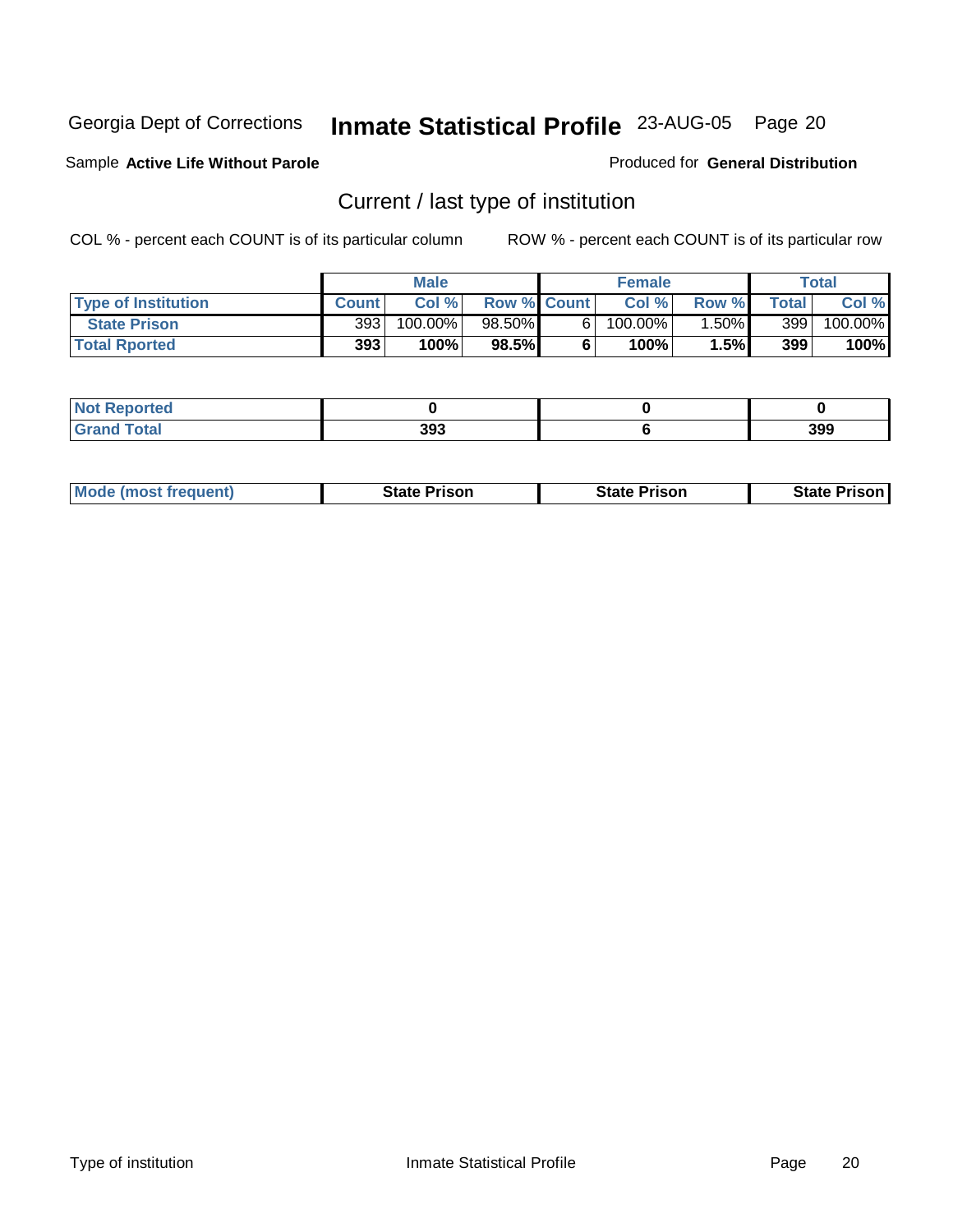#### Sample **Active Life Without Parole**

#### Produced for **General Distribution**

### Institution type - transitional centers

|                                                | Male  |                    | <b>Female</b> |                   | Total |
|------------------------------------------------|-------|--------------------|---------------|-------------------|-------|
| <b>Institution Type - Trans. Centers Count</b> | Col % | <b>Row % Count</b> |               | Col % Row % Total | Col % |
| <b>Total Rported</b>                           |       |                    |               |                   |       |

| <b>Not Reported</b>               |  |  |
|-----------------------------------|--|--|
| <b>Total</b><br>$C$ rar<br>$\sim$ |  |  |

| Mode (most frequent) | <b>Null</b> | <b>Null</b> | <b>Null</b> |
|----------------------|-------------|-------------|-------------|
|                      |             |             |             |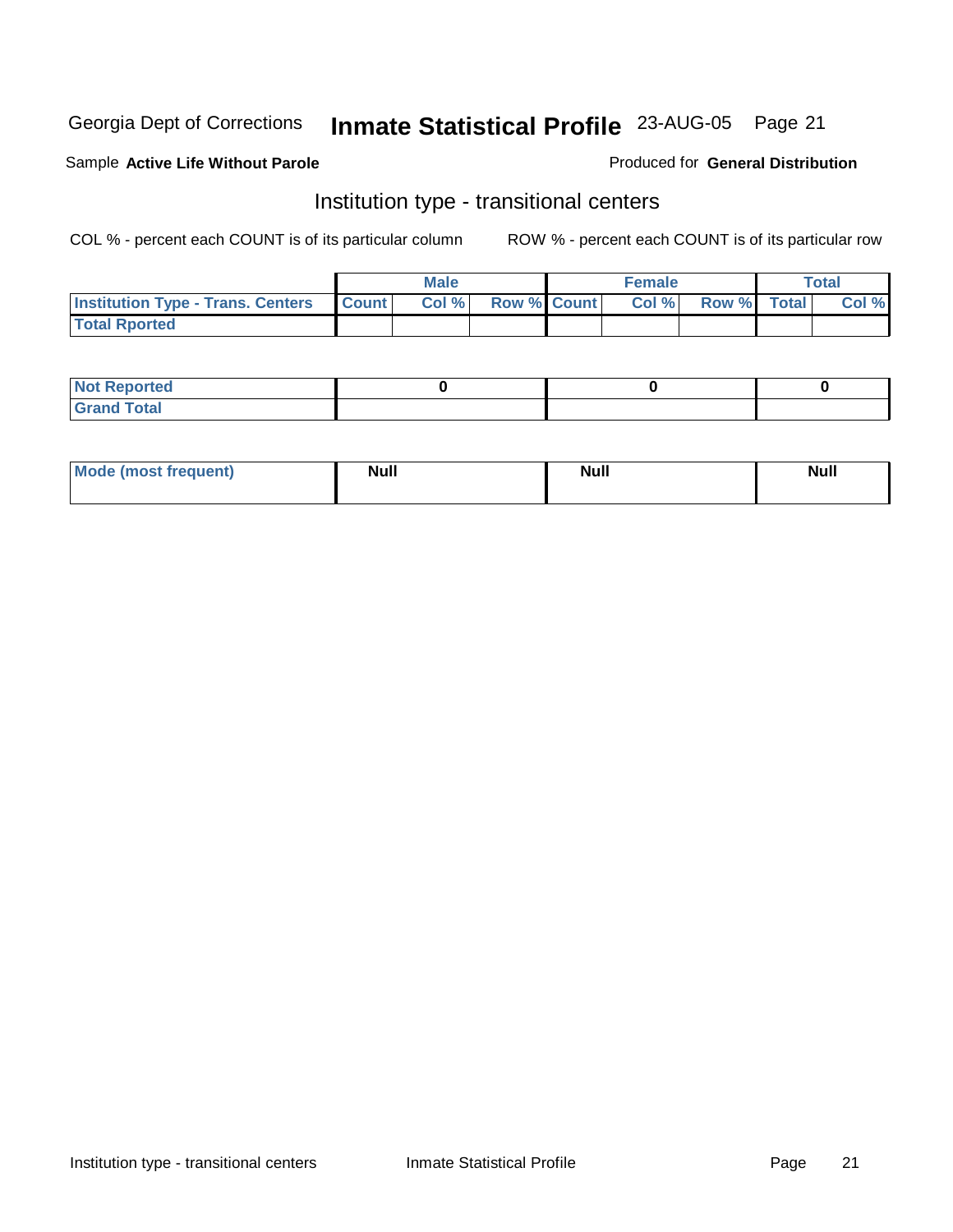#### Sample **Active Life Without Parole**

#### Produced for **General Distribution**

### Institution type - mental hospitals

|                                                    | Male  |                    | <b>Female</b> |                   | Total |
|----------------------------------------------------|-------|--------------------|---------------|-------------------|-------|
| <b>Institution Type - Mental Hospitals Count  </b> | Col % | <b>Row % Count</b> |               | Col % Row % Total | Col % |
| <b>Total Rported</b>                               |       |                    |               |                   |       |

| <b>Not Reported</b> |  |  |
|---------------------|--|--|
| <b>Total</b><br>r.  |  |  |

| Mode (most frequent) | <b>Null</b> | <b>Null</b> | <b>Null</b> |
|----------------------|-------------|-------------|-------------|
|                      |             |             |             |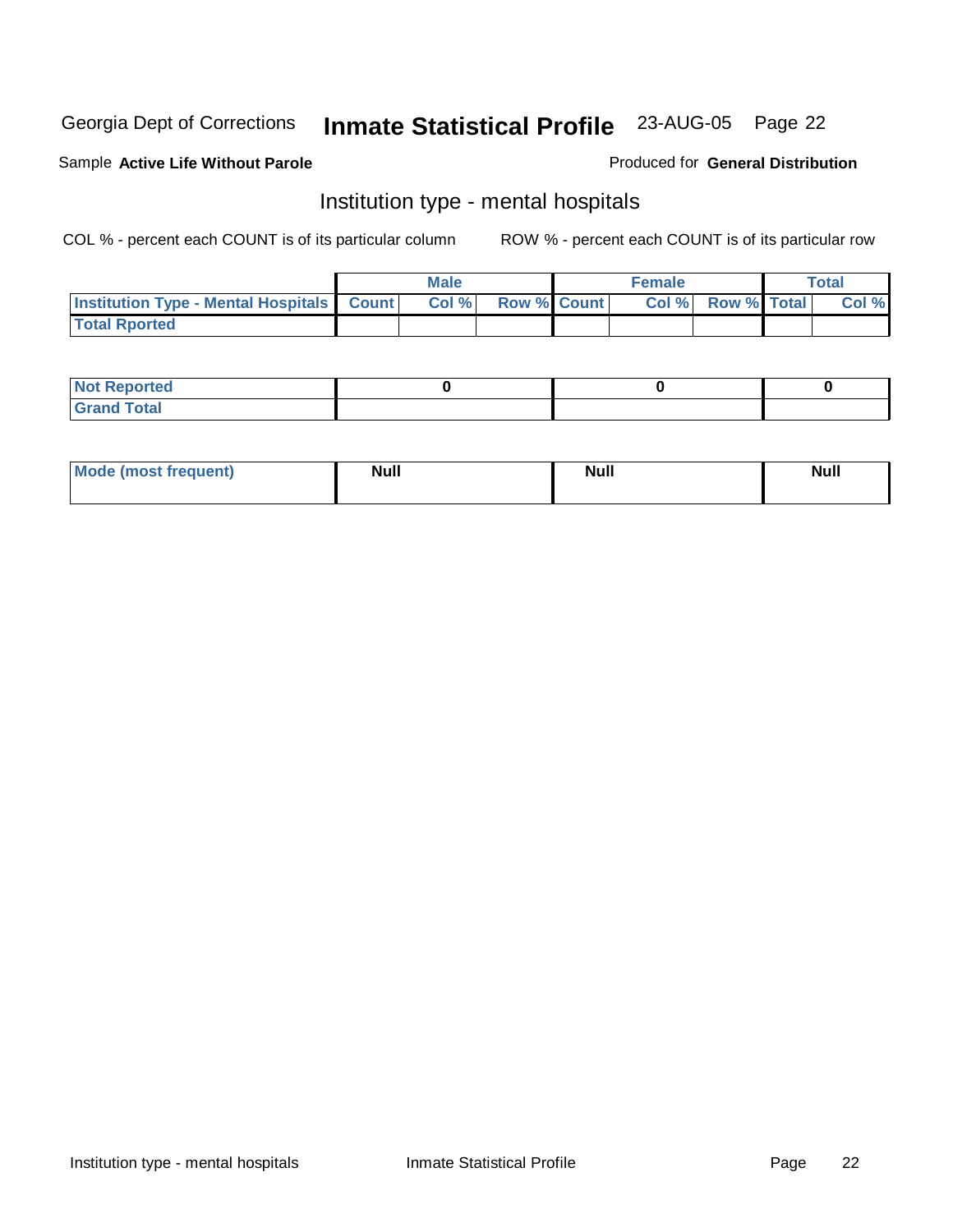#### Sample **Active Life Without Parole**

#### Produced for **General Distribution**

### Institution type - county prisons

|                                                    | <b>Male</b> |       |  | <b>Female</b> |                   |       | $\tau$ otal  |       |
|----------------------------------------------------|-------------|-------|--|---------------|-------------------|-------|--------------|-------|
| <b>Institution Type - County Prisons   Count  </b> |             | Col % |  |               | Row % Count Col % | Row % | <b>Total</b> | Col % |
| <b>Total Rported</b>                               |             |       |  |               |                   |       |              |       |

| <b>Not</b><br>Reported      |  |  |
|-----------------------------|--|--|
| d Total<br>'Grand<br>$\sim$ |  |  |

| <b>Mode (most frequent)</b> | Null | Null | <b>Null</b> |
|-----------------------------|------|------|-------------|
|                             |      |      |             |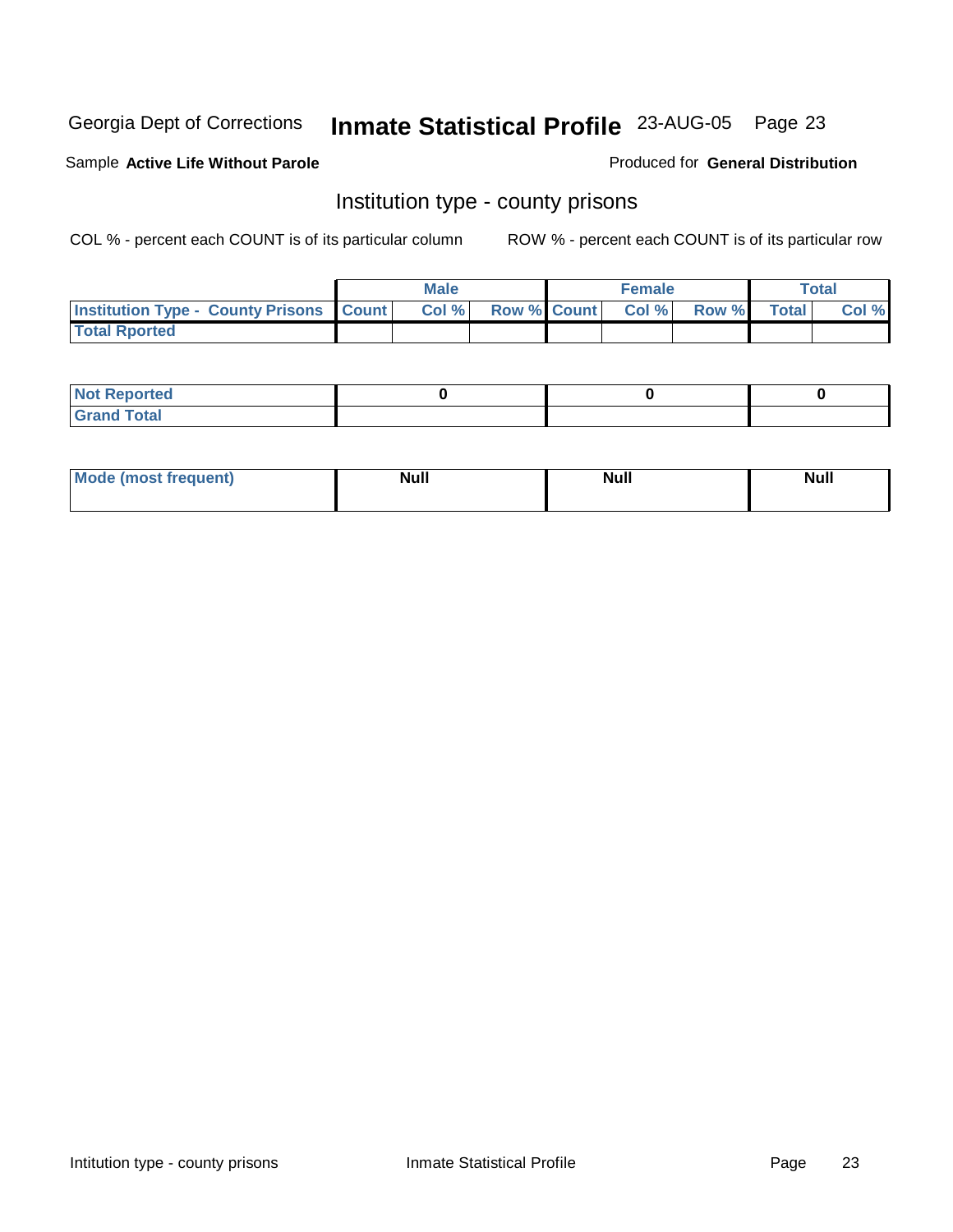#### Sample **Active Life Without Parole**

#### Produced for **General Distribution**

### Institution type - state prisons

|                      |                                         |                 | <b>Male</b> |         | <b>Female</b> |        |         | <b>Total</b>   |        |
|----------------------|-----------------------------------------|-----------------|-------------|---------|---------------|--------|---------|----------------|--------|
|                      | <b>Institution Type - State Prisons</b> | <b>Count</b>    | Col %       | Row %   | <b>Count</b>  | Col %  | Row %   | <b>Total</b>   | Col %  |
| 508                  | <b>Arrendale State Prison</b>           |                 |             |         | 2             | 33.33% | 100.00% | $\overline{2}$ | .50%   |
| 532                  | <b>Augusta State Med.</b>               | 18              | 4.58%       | 100.00% |               |        |         | 18             | 4.51%  |
|                      | <b>Prison</b>                           |                 |             |         |               |        |         |                |        |
| 553                  | <b>Baldwin State Prison</b>             | 3               | .76%        | 100.00% |               |        |         | 3              | .75%   |
| 523                  | <b>Coastal State Prison</b>             | 9               | 2.29%       | 100.00% |               |        |         | 9              | 2.26%  |
| 521                  | <b>Ga Diag &amp; Class Pris</b>         | 7               | 1.78%       | 100.00% |               |        |         | 7              | 1.75%  |
| 522                  | <b>Ga Diag &amp; Class Pris-</b>        | 1               | .25%        | 100.00% |               |        |         | 1              | .25%   |
| <b>Perm</b>          |                                         |                 |             |         |               |        |         |                |        |
| 517                  | <b>Ga State Prison</b>                  | 62              | 15.78%      | 100.00% |               |        |         | 62             | 15.54% |
| 541                  | <b>Hancock State Prison</b>             | 31              | 7.89%       | 100.00% |               |        |         | 31             | 7.77%  |
| 540                  | <b>Hays State Prison</b>                | 27              | 6.87%       | 100.00% |               |        |         | 27             | 6.77%  |
| 549                  | <b>Macon State Prison</b>               | 57              | 14.50%      | 100.00% |               |        |         | 57             | 14.29% |
| 519                  | <b>Men'S State Prison</b>               |                 | .25%        | 100.00% |               |        |         |                | .25%   |
| 554                  | <b>Metro State Prison (W)</b>           |                 |             |         | 1             | 16.67% | 100.00% | 1              | .25%   |
| 505                  | <b>Phillips State Prison</b>            | 21              | 5.34%       | 100.00% |               |        |         | 21             | 5.26%  |
| 557                  | <b>Pulaski State Prison (W)</b>         |                 |             |         | 3             | 50.00% | 100.00% | 3              | .75%   |
| 550                  | <b>Smith State Prison</b>               | $\overline{33}$ | 8.40%       | 100.00% |               |        |         | 33             | 8.27%  |
| 542                  | <b>Telfair State Prison</b>             | 56              | 14.25%      | 100.00% |               |        |         | 56             | 14.04% |
| 537                  | <b>Valdosta State Prison</b>            | 34              | 8.65%       | 100.00% |               |        |         | 34             | 8.52%  |
| 501                  | <b>Ware State Prison</b>                | 29              | 7.38%       | 100.00% |               |        |         | 29             | 7.27%  |
| 552                  | <b>Washington Sp</b>                    | 4               | 1.02%       | 100.00% |               |        |         | 4              | 1.00%  |
| <b>Total Rported</b> |                                         | 393             | 100%        | 98.5%   | 6             | 100%   | 1.5%    | 399            | 100%   |

| <b>Not</b><br>Reported |     |     |
|------------------------|-----|-----|
| <b>Total</b><br>-----  | 393 | 399 |

| Mode (most frequent) | 517 Ga State Prison | [557 Pulaski State Prison (W) 517 Ga State | <b>Prison</b> |
|----------------------|---------------------|--------------------------------------------|---------------|
|----------------------|---------------------|--------------------------------------------|---------------|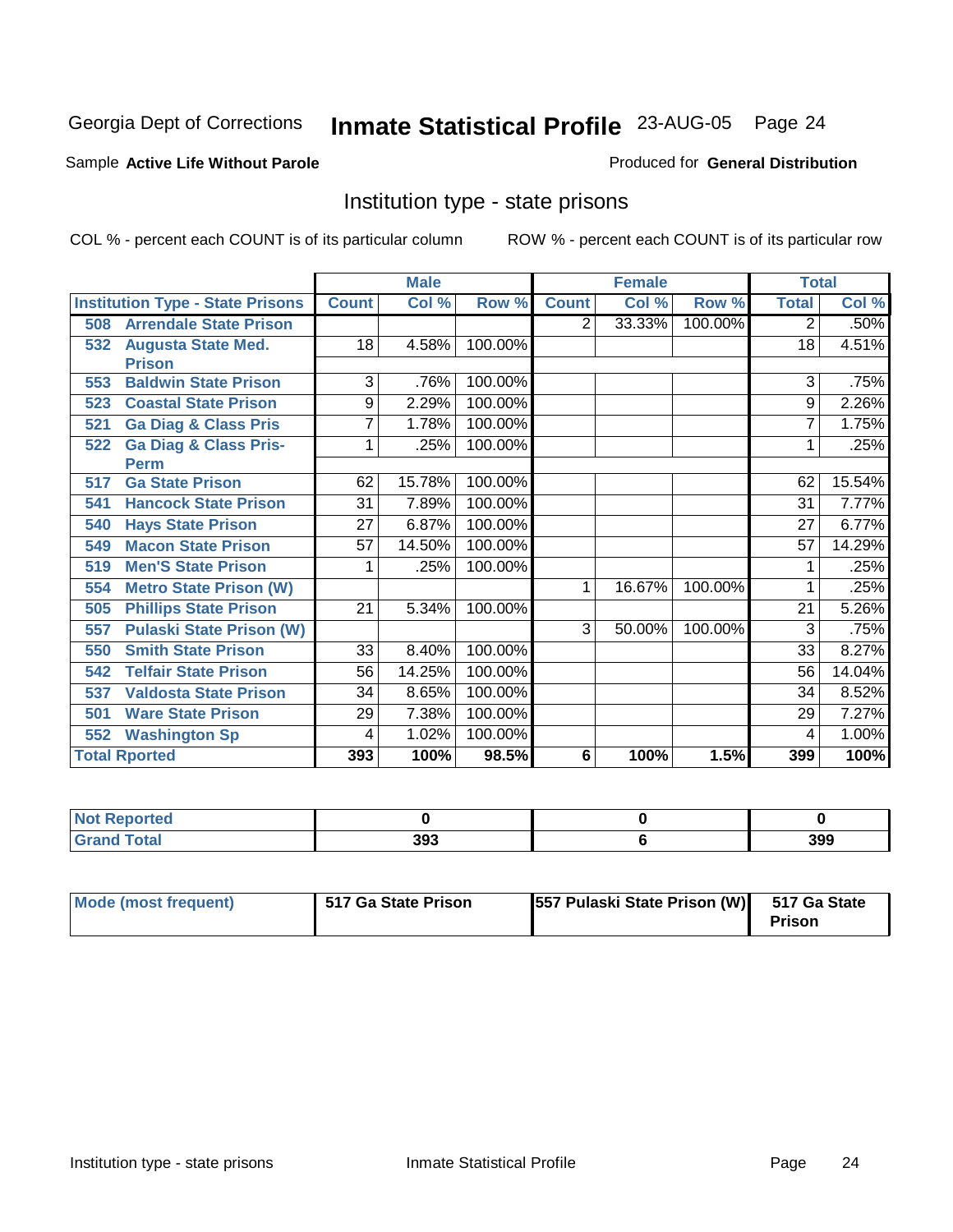#### Sample **Active Life Without Parole**

#### Produced for **General Distribution**

### Institution type - private prisons

|                                                     | <b>Male</b> |      |                    | <b>Female</b> |       |                    | <b>Total</b> |       |
|-----------------------------------------------------|-------------|------|--------------------|---------------|-------|--------------------|--------------|-------|
| <b>Institution Type - Private Prisons   Count  </b> |             | Col% | <b>Row % Count</b> |               | Col % | <b>Row %</b> Total |              | Col % |
| <b>Total Rported</b>                                |             |      |                    |               |       |                    |              |       |

| <b>Not Reported</b>                       |  |  |
|-------------------------------------------|--|--|
| <b>Total</b><br>Gr <sub>2</sub><br>$\sim$ |  |  |

| Mode (most frequent) | <b>Null</b> | <b>Null</b> | <b>Null</b> |
|----------------------|-------------|-------------|-------------|
|                      |             |             |             |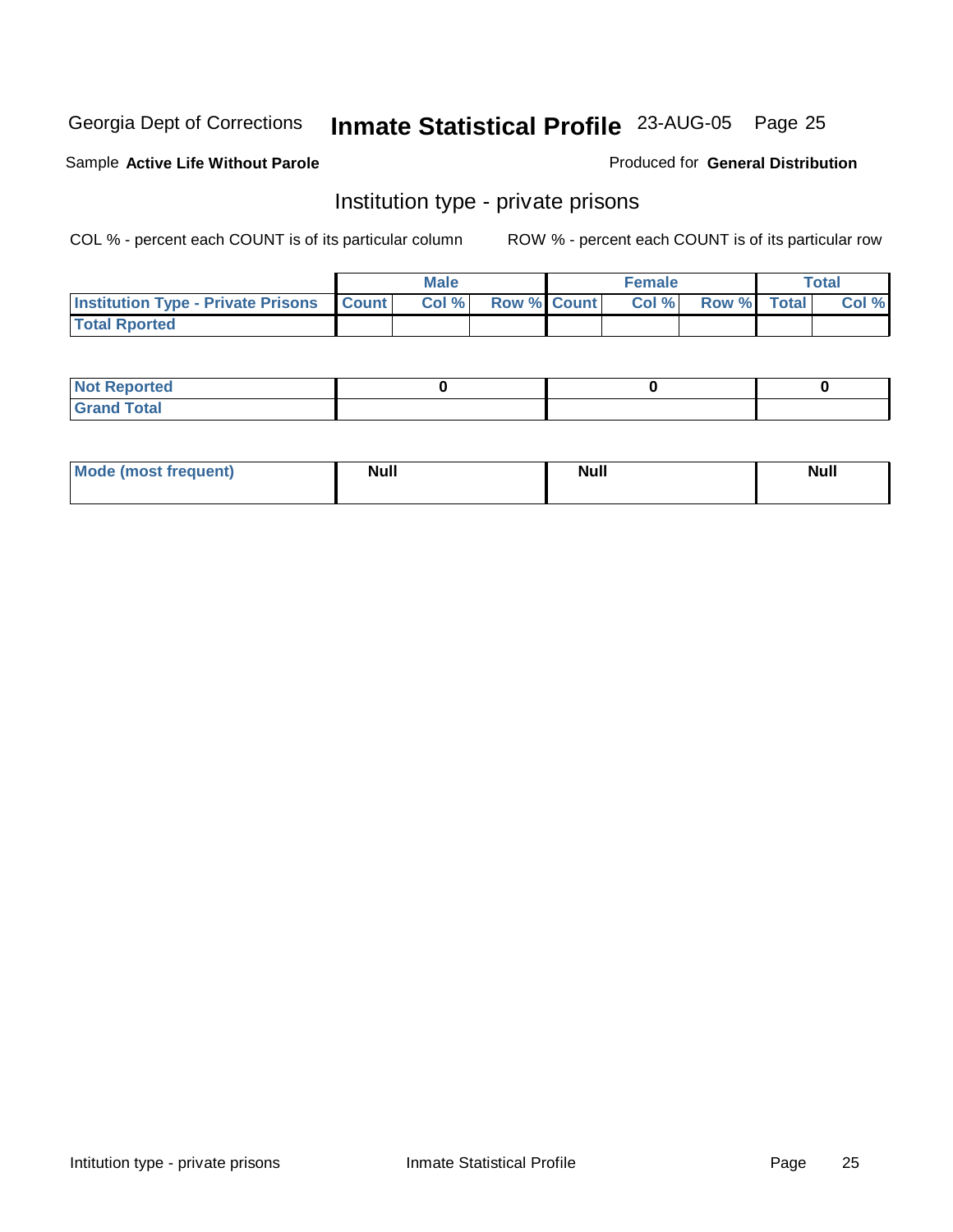Sample **Active Life Without Parole**

Produced for **General Distribution**

### Institution type - prison annexes

|                                                   | <b>Male</b> |       |  |             | <b>Female</b> | <b>Total</b> |  |       |
|---------------------------------------------------|-------------|-------|--|-------------|---------------|--------------|--|-------|
| <b>Institution Type - Prison Annexe   Count  </b> |             | Col % |  | Row % Count | Col %         | Row % Total  |  | Col % |
| <b>Total Rported</b>                              |             |       |  |             |               |              |  |       |

| $N$ nt R<br>Reported         |  |  |
|------------------------------|--|--|
| <b>Total</b><br><b>Grano</b> |  |  |

| Mode (most frequent) | <b>Null</b> | <b>Null</b> | <b>Null</b> |
|----------------------|-------------|-------------|-------------|
|                      |             |             |             |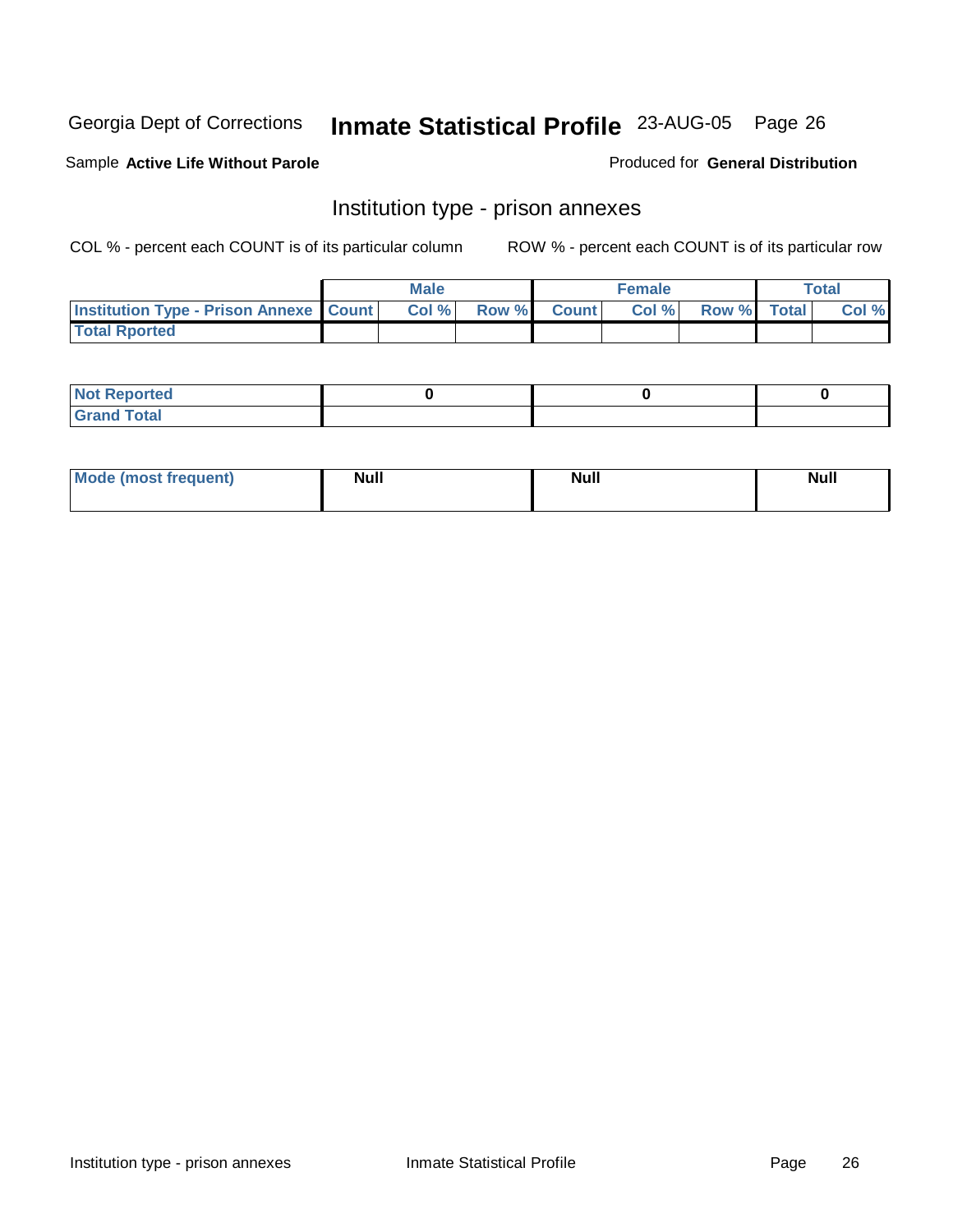#### Sample **Active Life Without Parole**

#### Produced for **General Distribution**

### Institution type - inmate boot camp

|                                      | <b>Male</b>  |  |                   | <b>Female</b> | Total       |  |       |
|--------------------------------------|--------------|--|-------------------|---------------|-------------|--|-------|
| <b>Institution Type - Boot Camps</b> | <b>Count</b> |  | Col % Row % Count | Col %         | Row % Total |  | Col % |
| <b>Total Rported</b>                 |              |  |                   |               |             |  |       |

| <b>Not Reported</b>          |  |  |
|------------------------------|--|--|
| Tota <sup>l</sup><br>$C = C$ |  |  |

| Mode (most frequent) | <b>Null</b> | <b>Null</b> | <b>Null</b> |
|----------------------|-------------|-------------|-------------|
|                      |             |             |             |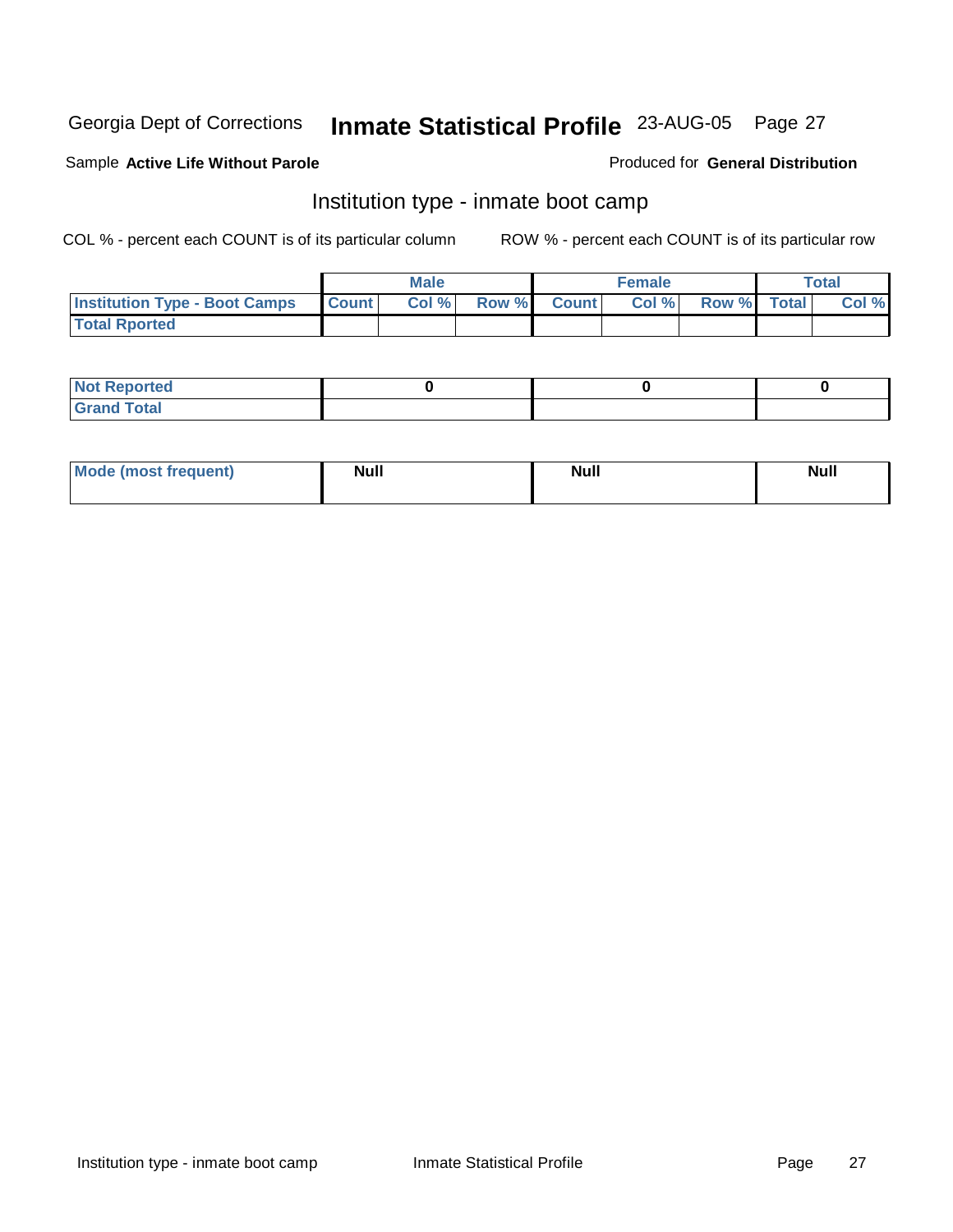#### Sample **Active Life Without Parole**

#### Produced for **General Distribution**

### Number of disciplinary reports

|                                      | <b>Male</b>  |        | <b>Female</b> |                |        | <b>Total</b> |       |        |
|--------------------------------------|--------------|--------|---------------|----------------|--------|--------------|-------|--------|
| <b>Number of Disciplinary Report</b> | <b>Count</b> | Col %  | Row % Count   |                | Col %  | Row %        | Total | Col %  |
|                                      | 101          | 25.70% | 97.12%        | 3              | 50.00% | 2.88%        | 104   | 26.07% |
|                                      | 41           | 10.43% | 100.00%       |                |        |              | 41    | 10.28% |
| $\overline{\mathbf{2}}$              | 38           | 9.67%  | 100.00%       |                |        |              | 38    | 9.52%  |
|                                      | 32           | 8.14%  | 96.97%        |                | 16.67% | 3.03%        | 33    | 8.27%  |
|                                      | 24           | 6.11%  | 100.00%       |                |        |              | 24    | 6.02%  |
| 5                                    | 22           | 5.60%  | 100.00%       |                |        |              | 22    | 5.51%  |
| <b>More Than 5</b>                   | 135          | 34.35% | 98.54%        | $\overline{2}$ | 33.33% | 1.46%        | 137   | 34.34% |
| <b>Total Reported</b>                | 393          | 100%   | 98.50%        | 6              | 100%   | 1.50%        | 399   | 100.0% |

| المصاد<br>теа<br>N |              |     |
|--------------------|--------------|-----|
|                    | 393<br>- - - | 399 |

| Mean (average)       | 6.38 |     | 6.39 |
|----------------------|------|-----|------|
| Median (middle)      |      | . . |      |
| Mode (most frequent) |      |     |      |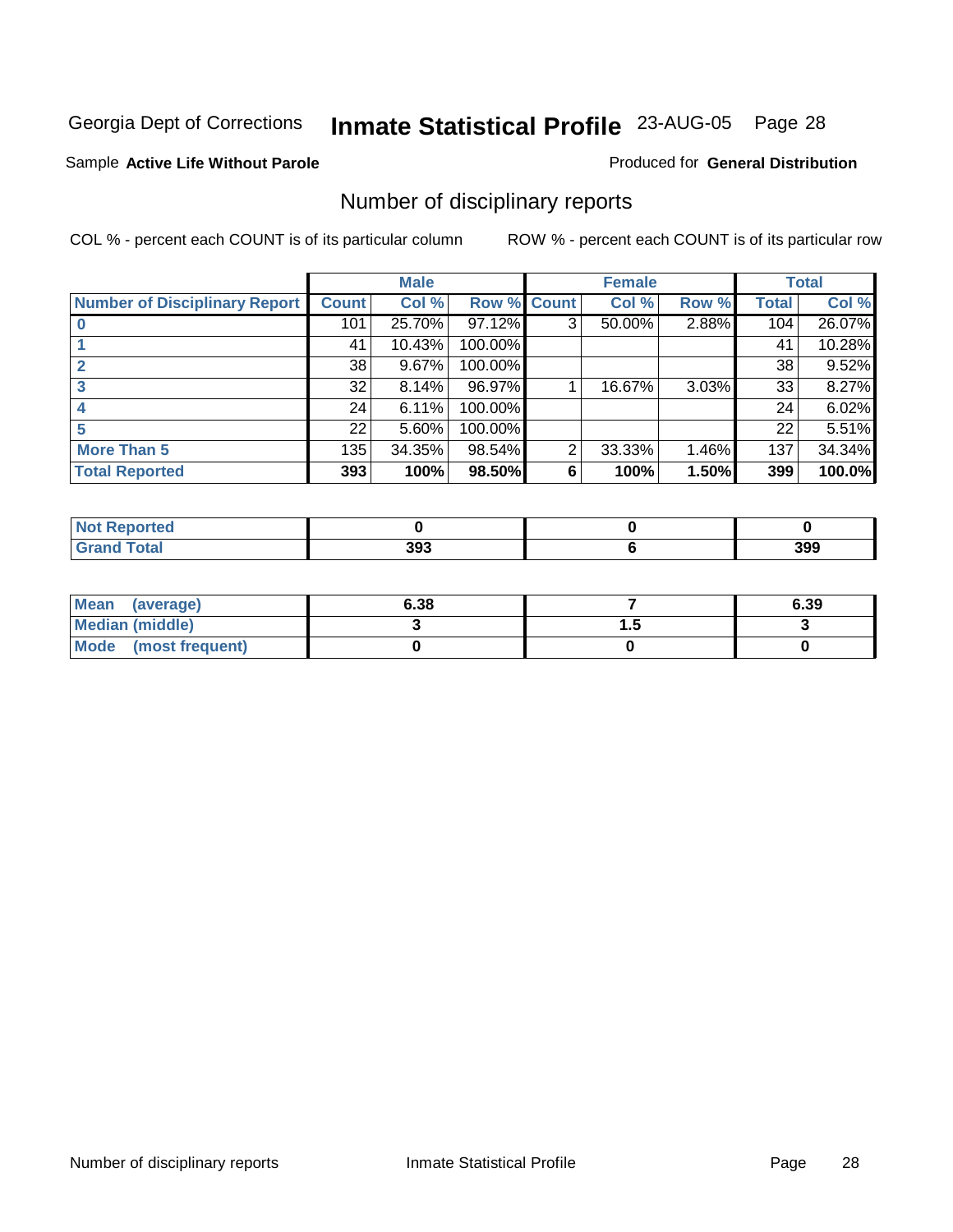#### Sample **Active Life Without Parole**

Produced for **General Distribution**

### Number of transfers

|                            |              | <b>Male</b> |         |                | <b>Female</b> |       |              | <b>Total</b> |
|----------------------------|--------------|-------------|---------|----------------|---------------|-------|--------------|--------------|
| <b>Number of Transfers</b> | <b>Count</b> | Col %       | Row %   | <b>Count</b>   | Col %         | Row % | <b>Total</b> | Col %        |
|                            | 14           | 3.56%       | 93.33%  |                | 16.67%        | 6.67% | 15           | 3.76%        |
|                            | 135          | 34.35%      | 97.83%  | 3              | 50.00%        | 2.17% | 138          | 34.59%       |
| $\mathbf{c}$               | 94           | 23.92%      | 97.92%  | $\overline{2}$ | 33.33%        | 2.08% | 96           | 24.06%       |
| 3                          | 73           | 18.58%      | 100.00% |                |               |       | 73           | 18.30%       |
|                            | 31           | 7.89%       | 100.00% |                |               |       | 31           | 7.77%        |
|                            | 18           | 4.58%       | 100.00% |                |               |       | 18           | 4.51%        |
| <b>More Than 5</b>         | 28           | 7.12%       | 100.00% |                |               |       | 28           | 7.02%        |
| <b>Total Reported</b>      | 393          | 100%        | 98.50%  | 6              | 100%          | 1.50% | 399          | 100.0%       |

| المصاد<br>теа<br>N |              |     |
|--------------------|--------------|-----|
|                    | 393<br>- - - | 399 |

| Mean (average)       | 2.45 | 2.43 |
|----------------------|------|------|
| Median (middle)      |      |      |
| Mode (most frequent) |      |      |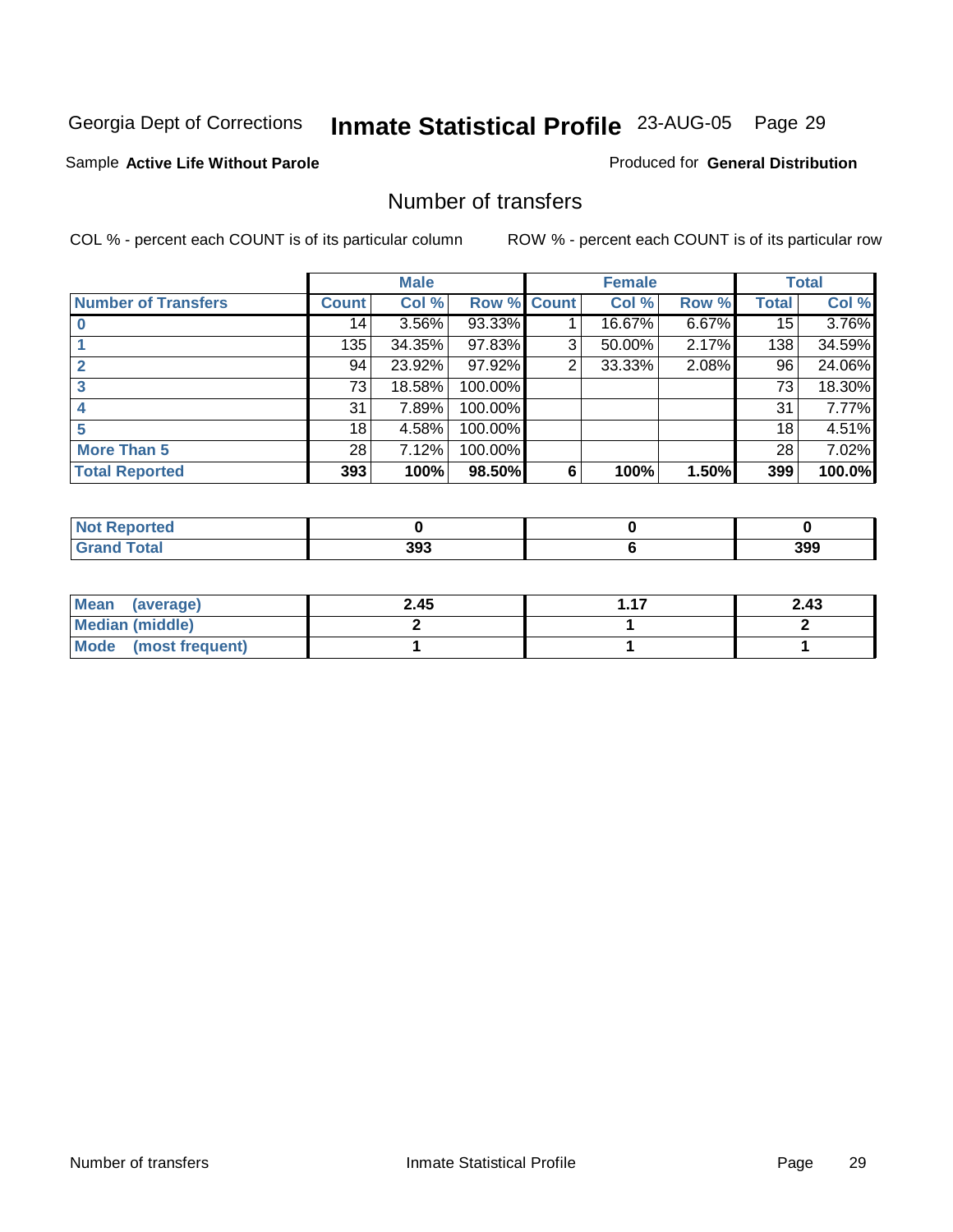Sample **Active Life Without Parole**

Produced for **General Distribution**

### Number of escapes

|                          | <b>Male</b>  |        |                    | <b>Female</b> |            |          | Total |          |
|--------------------------|--------------|--------|--------------------|---------------|------------|----------|-------|----------|
| <b>Number of Escapes</b> | <b>Count</b> | Col %  | <b>Row % Count</b> |               | Col %      | Row %    | Total | Col %    |
|                          | 392          | 99.75% | 98.49%             | 6             | $100.00\%$ | $1.51\%$ | 398   | 99.75%   |
|                          |              | 0.25%  | 100.00%            |               |            |          |       | $0.25\%$ |
| <b>Total Reported</b>    | 393          | 100%   | $98.50\%$          |               | 100%       | 1.50%    | 399   | 100%     |

| المتصنف للمناصر<br>rtea<br>NO: |     |     |
|--------------------------------|-----|-----|
| <b>Total</b><br>Grand          | 393 | 399 |

| Mean (average)       |  |  |
|----------------------|--|--|
| Median (middle)      |  |  |
| Mode (most frequent) |  |  |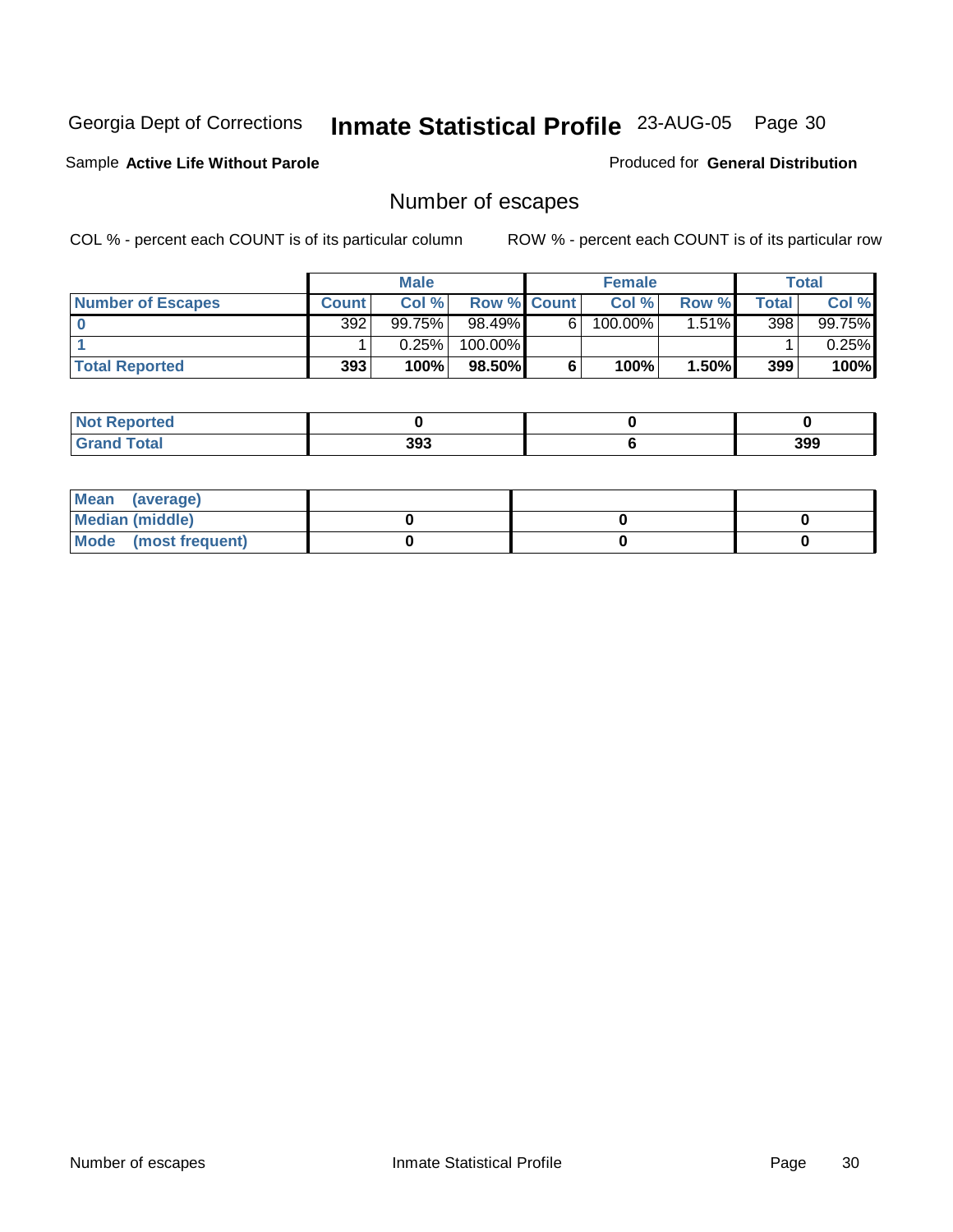#### Sample **Active Life Without Parole**

#### Produced for **General Distribution**

### Probable future release type

|                                         |              | <b>Male</b> |                    |   | <b>Female</b> |          | <b>Total</b> |        |
|-----------------------------------------|--------------|-------------|--------------------|---|---------------|----------|--------------|--------|
| <b>Probable Future Release Type</b>     | <b>Count</b> | Col %       | <b>Row % Count</b> |   | Col%          | Row %    | <b>Total</b> | Col %  |
| <b>Paroled with probation to follow</b> |              | $1.02\%$    | 100.00%            |   | $.00\%$       | $.00\%$  |              | 1.00%  |
| Paroled w/o probation to follow         | 218          | $55.47\%$   | $97.32\%$          | 6 | $100.00\%$    | $2.68\%$ | 224          | 56.14% |
| Maxout with probation to follow         | 11           | $2.80\%$    | 100.00%            |   | $.00\%$       | $.00\%$  | 11           | 2.76%  |
| <b>Maxout w/o probation to follow</b>   | 160          | $40.71\%$   | 100.00%            |   | $.00\%$       | $.00\%$  | 160          | 40.10% |
| <b>Total Reported</b>                   | 393          | 100%        | 98.5%              | 6 | 100%          | 1.5%     | 399          | 100%   |

| N<br>τeα |     |     |     |
|----------|-----|-----|-----|
|          | 393 | 393 | 399 |

| Mode (most frequent) | <b>PAR w/o PROB follow</b> | <b>PAR w/o PROB follow</b> | <b>PAR w/o PROB</b><br>follow |
|----------------------|----------------------------|----------------------------|-------------------------------|
|----------------------|----------------------------|----------------------------|-------------------------------|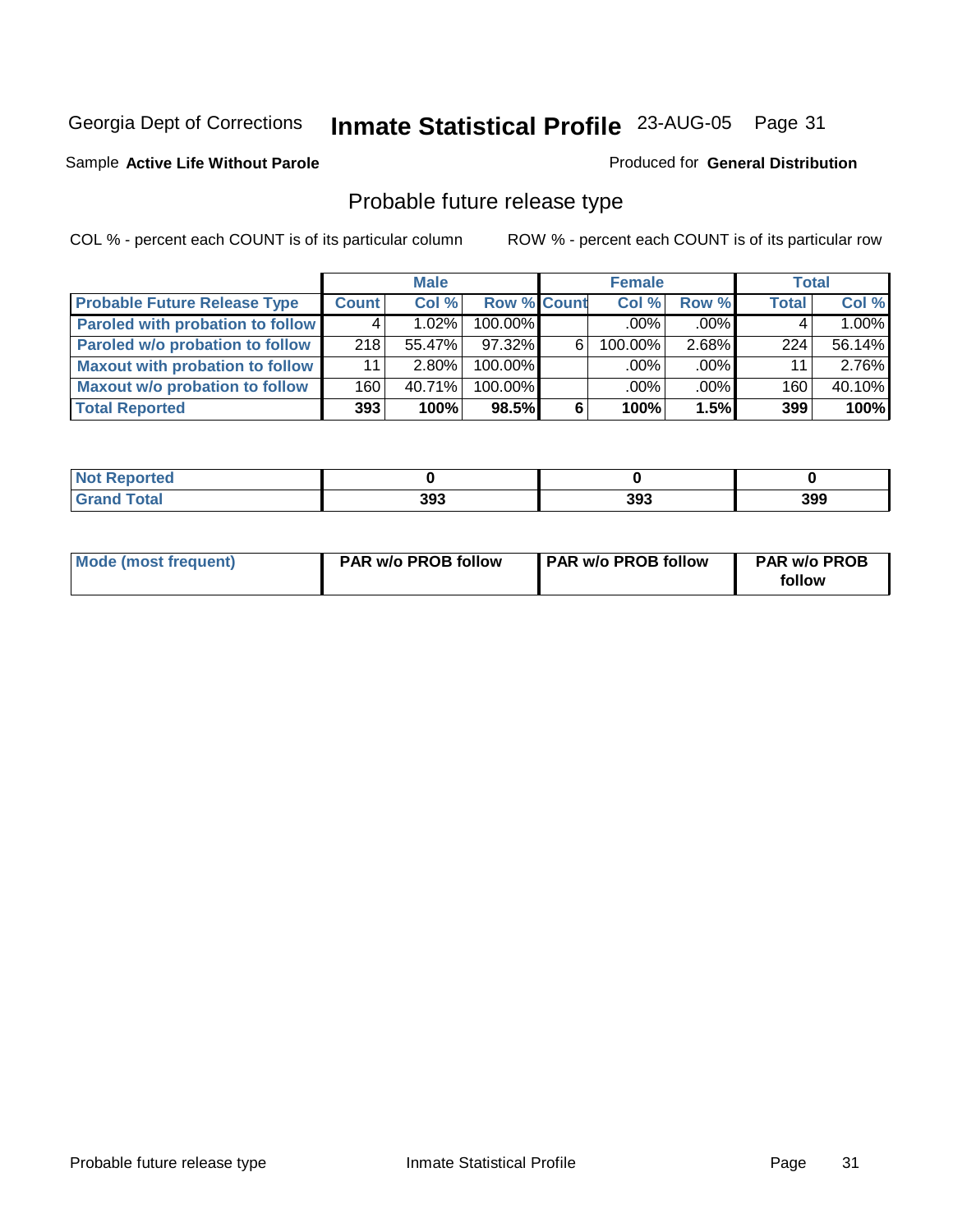Sample **Active Life Without Parole**

Produced for **General Distribution**

### Actual release type

|                            |              | <b>Male</b> |                    | <b>Female</b> |       |       | <b>Total</b> |
|----------------------------|--------------|-------------|--------------------|---------------|-------|-------|--------------|
| <b>Actual Release Type</b> | <b>Count</b> | Col %       | <b>Row % Count</b> | Col %         | Row % | Total | Col %        |
| <b>Total Reported</b>      |              | %           | %                  | %             | %     |       | %            |

| <b>Still Active</b> | 393 | 399 |
|---------------------|-----|-----|
| <b>Not Reported</b> |     |     |
| <b>Grand Total</b>  | 393 | 399 |

| .<br>,,,,,<br>. | æ |  |
|-----------------|---|--|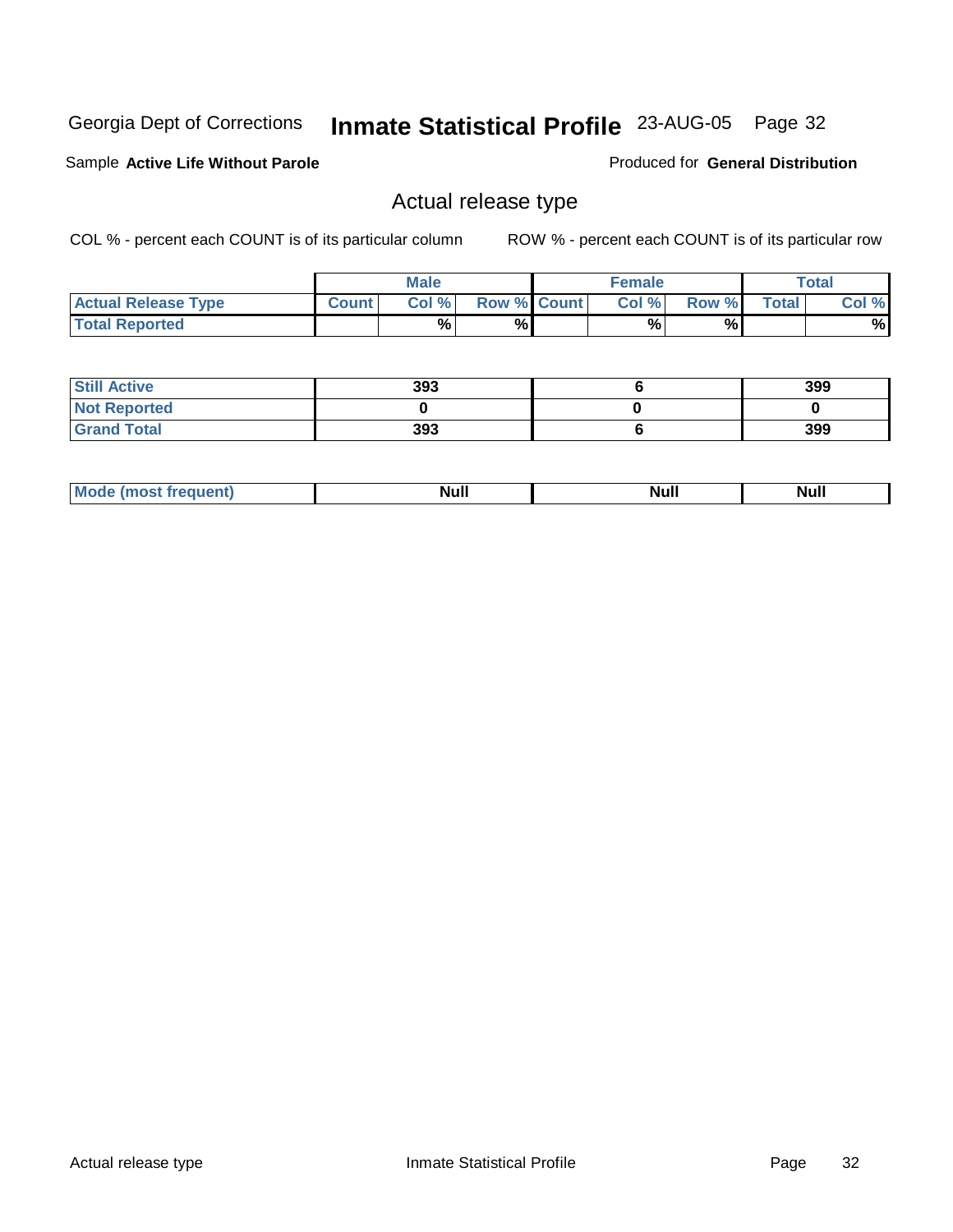#### Sample **Active Life Without Parole**

#### Produced for **General Distribution**

### Highest grade level attained

|                              |                 | <b>Male</b> |                    |                | <b>Female</b> |       |                 | <b>Total</b> |
|------------------------------|-----------------|-------------|--------------------|----------------|---------------|-------|-----------------|--------------|
| <b>Grade Level</b>           | <b>Count</b>    | Col %       | <b>Row % Count</b> |                | Col %         | Row % | <b>Total</b>    | Col %        |
| No school at all             | 1               | 0.26%       | 100.00%            |                |               |       | 1               | 0.26%        |
| <b>Grade 1</b>               |                 | 0.26%       | 100.00%            |                |               |       | 1               | 0.26%        |
| <b>Grade 4</b>               | 3               | 0.78%       | 100.00%            |                |               |       | 3               | 0.77%        |
| Grade 5                      | 3               | 0.78%       | 100.00%            |                |               |       | 3               | 0.77%        |
| Grade 6                      | 7               | 1.81%       | 100.00%            |                |               |       | 7               | 1.79%        |
| <b>Grade 7</b>               | 15              | 3.89%       | 100.00%            |                |               |       | $\overline{15}$ | 3.83%        |
| <b>Grade 8</b>               | 40              | 10.36%      | 100.00%            |                |               |       | 40              | 10.20%       |
| <b>Grade 9</b>               | $\overline{52}$ | 13.47%      | 98.11%             | 1              | 16.67%        | 1.89% | 53              | 13.52%       |
| Grade 10                     | 83              | 21.50%      | 98.81%             | 1              | 16.67%        | 1.19% | 84              | 21.43%       |
| Grade 11                     | 50              | 12.95%      | 96.15%             | $\overline{2}$ | 33.33%        | 3.85% | 52              | 13.27%       |
| <b>Grade 12 or GED</b>       | 61              | 15.80%      | 98.39%             | 1              | 16.67%        | 1.61% | 62              | 15.82%       |
| <b>Some tech school</b>      | 10              | 2.59%       | 100.00%            |                |               |       | 10              | 2.55%        |
| <b>Completed tech school</b> | 12              | 3.11%       | 100.00%            |                |               |       | 12              | 3.06%        |
| College, 1 year              | 14              | 3.63%       | 100.00%            |                |               |       | 14              | 3.57%        |
| College, 2 year              | 15              | 3.89%       | 93.75%             | 1              | 16.67%        | 6.25% | 16              | 4.08%        |
| College, 3 year              | 6               | 1.55%       | 100.00%            |                |               |       | 6               | 1.53%        |
| <b>Bachelor's degree</b>     | $\overline{7}$  | 1.81%       | 100.00%            |                |               |       | 7               | 1.79%        |
| <b>Master's degree</b>       | 3               | 0.78%       | 100.00%            |                |               |       | 3               | 0.77%        |
| Ph.D. degree                 | 1               | 0.26%       | 100.00%            |                |               |       | 1               | 0.26%        |
| Law degree                   | $\overline{2}$  | 0.52%       | 100.00%            |                |               |       | $\overline{2}$  | 0.51%        |
| <b>Total Reported</b>        | 386             | 100%        | 98.47%             | 6              | 100.0%        | 1.53% | 392             | 100.0%       |

| <b>Not Reported</b>               |     |     |
|-----------------------------------|-----|-----|
| <b>Grand Total</b><br><b>Grap</b> | 393 | 399 |

| <b>Mean</b><br>(average)       | 10.57    | 10.58    |          |
|--------------------------------|----------|----------|----------|
| Median (middle)                | Grade 10 | Grade 11 | Grade 10 |
| <b>Mode</b><br>(most frequent) | Grade 10 | Grade 11 | Grade 10 |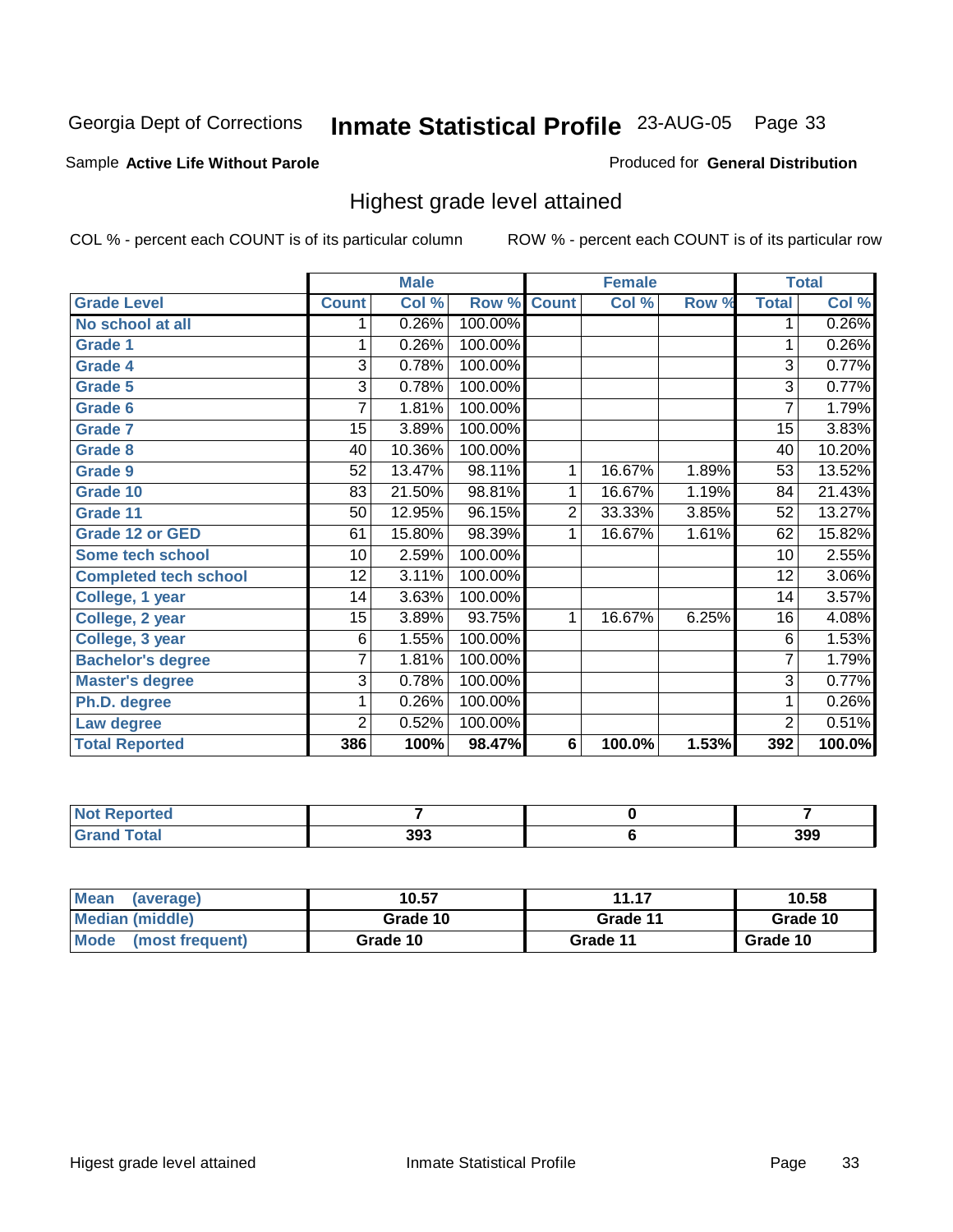#### Sample **Active Life Without Parole**

#### Produced for **General Distribution**

### Culture fair IQ scores

|                       |              | <b>Male</b> |             |                | <b>Female</b> |       |                 | <b>Total</b> |
|-----------------------|--------------|-------------|-------------|----------------|---------------|-------|-----------------|--------------|
| <b>IQ Scores</b>      | <b>Count</b> | Col %       | Row % Count |                | Col %         | Row % | <b>Total</b>    | Col %        |
| $60 - 69$             | 16           | 4.64%       | 100.00%     |                |               |       | 16 <sup>1</sup> | 4.56%        |
| $70 - 79$             | 27           | 7.83%       | 100.00%     |                |               |       | 27              | 7.69%        |
| $80 - 89$             | 49           | 14.20%      | 98.00%      |                | 16.67%        | 2.00% | 50              | 14.25%       |
| $90 - 99$             | 57           | 16.52%      | 96.61%      | $\overline{2}$ | 33.33%        | 3.39% | 59              | 16.81%       |
| $100 - 109$           | 97           | 28.12%      | 98.98%      |                | 16.67%        | 1.02% | 98 <sup>°</sup> | 27.92%       |
| $110 - 119$           | 84           | 24.35%      | 98.82%      |                | 16.67%        | 1.18% | 85              | 24.22%       |
| $120 - 129$           | 15           | 4.35%       | 93.75%      |                | 16.67%        | 6.25% | 16              | 4.56%        |
| <b>Total Reported</b> | 345          | 100%        | 98.29%      | 6              | 100.0%        | 1.71% | 351             | 100.0%       |

| <b>Not Reported</b>         |     | 47  |
|-----------------------------|-----|-----|
| <b>Not Valid (under 60)</b> |     |     |
| <b>Grand Total</b>          | 393 | 399 |

| Mean (average)       | 99  | 104 | 99  |
|----------------------|-----|-----|-----|
| Median (middle)      | 102 | 99  | 102 |
| Mode (most frequent) | 105 | 96  | 105 |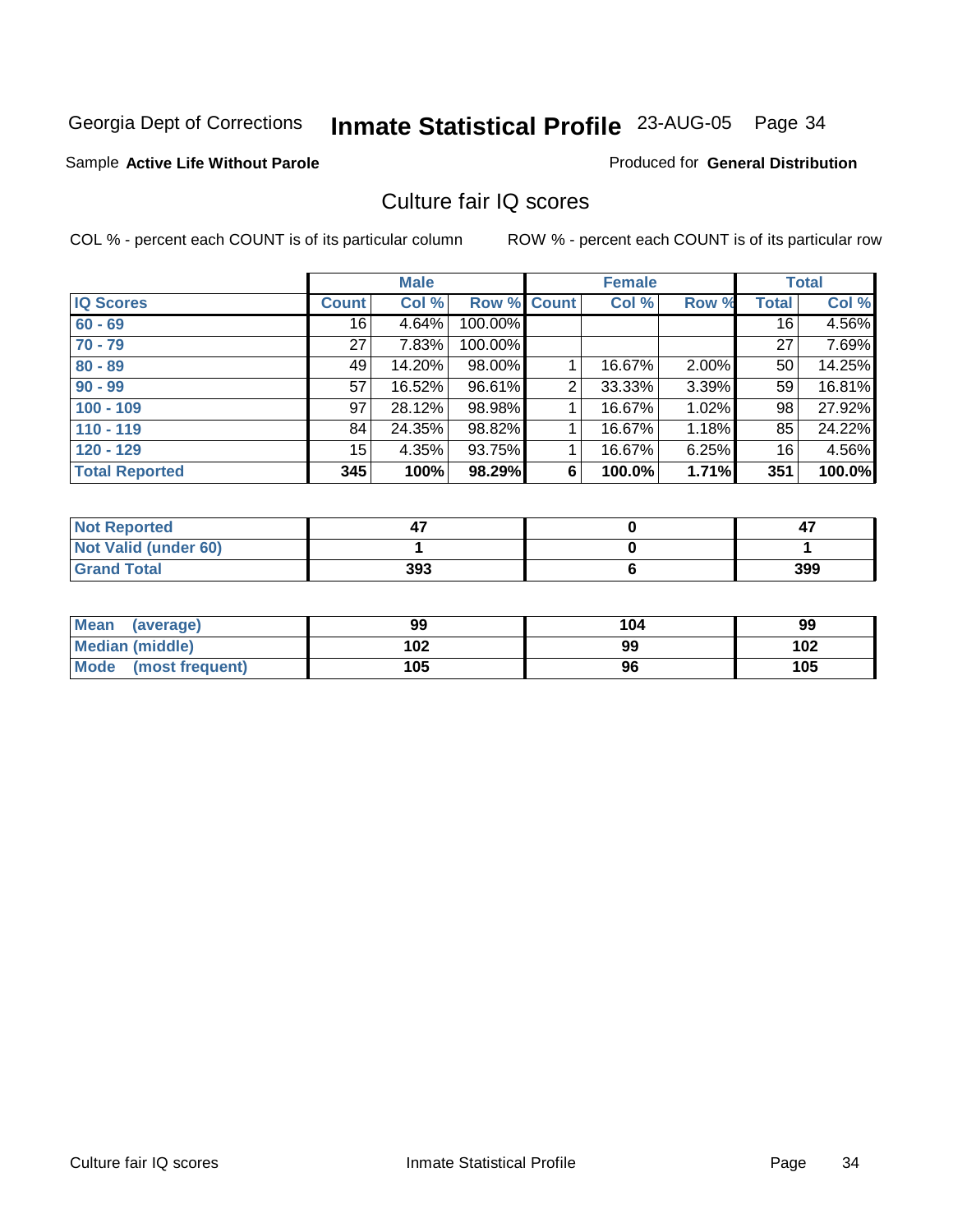#### Sample **Active Life Without Parole**

#### Produced for **General Distribution**

# Wide Range Achievement Test (WRAT) reading score

|                           |                 | <b>Male</b> |         |              | <b>Female</b> |       |                 | <b>Total</b> |
|---------------------------|-----------------|-------------|---------|--------------|---------------|-------|-----------------|--------------|
| <b>WRAT Reading Score</b> | <b>Count</b>    | Col %       | Row %   | <b>Count</b> | Col %         | Row % | <b>Total</b>    | Col %        |
| Less than 1               | 6               | 1.71%       | 100.00% |              |               |       | 6               | 1.68%        |
| 1.1 to 1.9                | 8               | 2.28%       | 100.00% |              |               |       | 8               | 2.24%        |
| 2.1 to 2.9                | $\overline{21}$ | 5.98%       | 95.45%  | 1            | 16.67%        | 4.55% | $\overline{22}$ | 6.16%        |
| 3.1 to 3.9                | 18              | 5.13%       | 100.00% |              |               |       | 18              | 5.04%        |
| 4.1 to 4.9                | 27              | 7.69%       | 100.00% |              |               |       | 27              | 7.56%        |
| 5.1 to 5.9                | 35              | 9.97%       | 97.22%  | 1            | 16.67%        | 2.78% | 36              | 10.08%       |
| 6.1 to 6.9                | 34              | 9.69%       | 100.00% |              |               |       | 34              | 9.52%        |
| 7.1 to 7.9                | 15              | 4.27%       | 100.00% |              |               |       | 15              | 4.20%        |
| 8.1 to 8.9                | 26              | 7.41%       | 100.00% |              |               |       | 26              | 7.28%        |
| 9.1 to 9.9                | 35              | 9.97%       | 97.22%  | 1            | 16.67%        | 2.78% | 36              | 10.08%       |
| 10.1 to 10.9              | 11              | 3.13%       | 100.00% |              |               |       | 11              | 3.08%        |
| 11.1 to 11.9              | 19              | 5.41%       | 100.00% |              |               |       | 19              | 5.32%        |
| 12.1 to 12.9              | 58              | 16.52%      | 100.00% |              |               |       | 58              | 16.25%       |
| 13                        | 38              | 10.83%      | 92.68%  | 3            | 50.00%        | 7.32% | 41              | 11.48%       |
| <b>Total Reported</b>     | 351             | 100%        | 98.32%  | 6            | 100.0%        | 1.68% | 357             | 100%         |
|                           |                 |             |         |              |               |       |                 |              |
| <b>Not Reported</b>       |                 | 42          |         |              | $\pmb{0}$     |       |                 | 42           |
| <b>Grand Total</b>        |                 | 393         |         |              | 6             |       |                 | 399          |

| <b>Mean</b><br>(average) | 8.22       | 9.35 | 8.24       |
|--------------------------|------------|------|------------|
| <b>Median (middle)</b>   | 0 מ<br>o.z | 4444 | о о<br>o.z |
| Mode<br>(most frequent)  | 12.8       | טו   | 12.8       |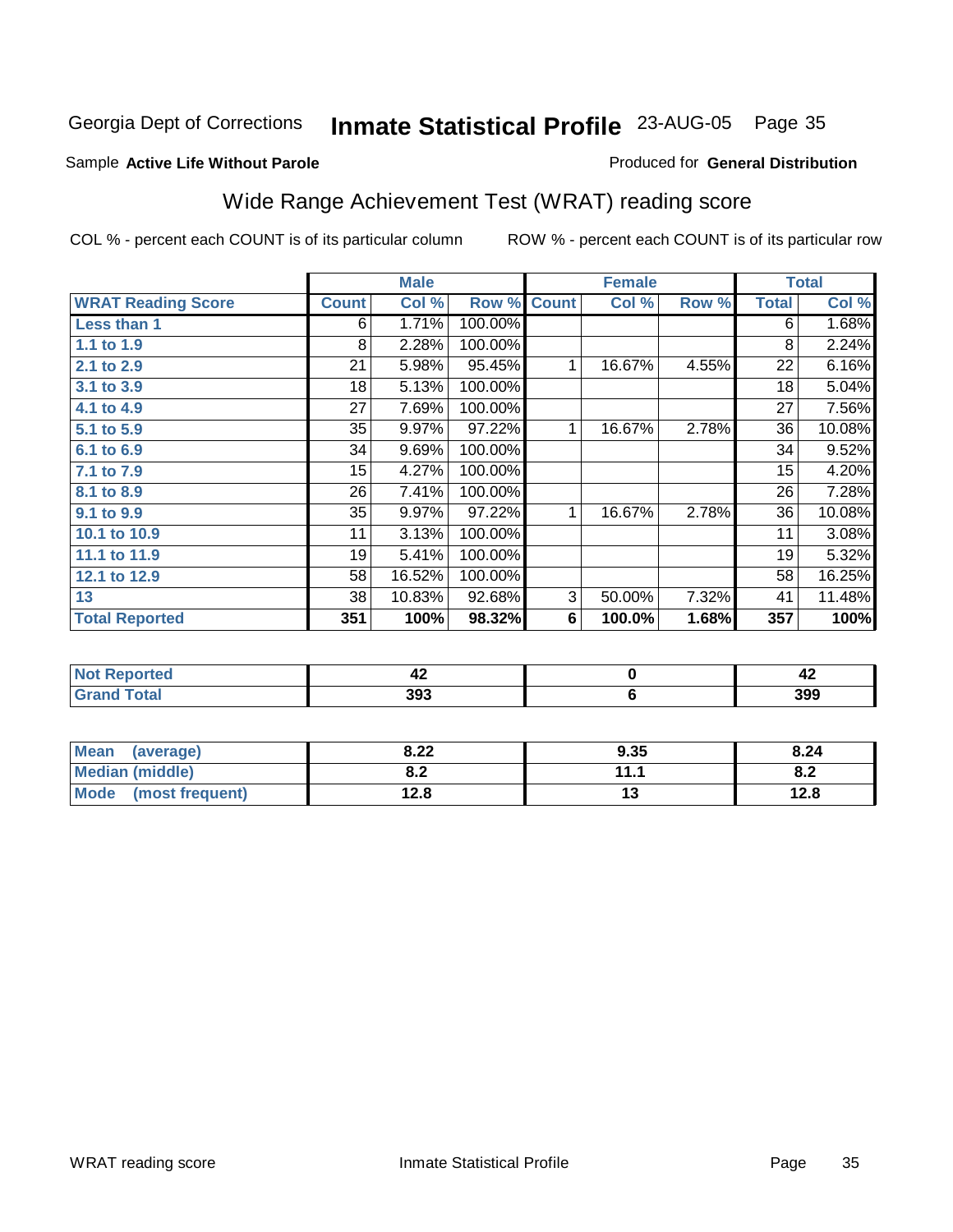#### Sample **Active Life Without Parole**

### Produced for **General Distribution**

### Wide Range Achievement Test (WRAT) math score

COL % - percent each COUNT is of its particular column ROW % - percent each COUNT is of its particular row

 **6**

|                              |              | <b>Male</b> |         |                | <b>Female</b> |        |                | <b>Total</b> |
|------------------------------|--------------|-------------|---------|----------------|---------------|--------|----------------|--------------|
| <b>WRAT Mathematic Score</b> | <b>Count</b> | Col %       | Row %   | <b>Count</b>   | Col %         | Row %  | <b>Total</b>   | Col %        |
| Less than 1                  |              | 0.28%       | 100.00% |                |               |        | 1              | 0.28%        |
| 1.1 to 1.9                   | 2            | 0.57%       | 100.00% |                |               |        | $\overline{2}$ | 0.56%        |
| 2.1 to 2.9                   | 13           | 3.70%       | 100.00% |                |               |        | 13             | 3.64%        |
| 3.1 to 3.9                   | 24           | 6.84%       | 100.00% |                |               |        | 24             | 6.72%        |
| 4.1 to 4.9                   | 36           | 10.26%      | 97.30%  | $\mathbf{1}$   | 16.67%        | 2.70%  | 37             | 10.36%       |
| 5.1 to 5.9                   | 46           | 13.11%      | 100.00% |                |               |        | 46             | 12.89%       |
| 6.1 to 6.9                   | 83           | 23.65%      | 100.00% |                |               |        | 83             | 23.25%       |
| 7.1 to 7.9                   | 47           | 13.39%      | 97.92%  | 1              | 16.67%        | 2.08%  | 48             | 13.45%       |
| 8.1 to 8.9                   | 21           | 5.98%       | 95.45%  | 1              | 16.67%        | 4.55%  | 22             | 6.16%        |
| 9.1 to 9.9                   | 35           | 9.97%       | 94.59%  | $\overline{2}$ | 33.33%        | 5.41%  | 37             | 10.36%       |
| 10.1 to 10.9                 | 18           | 5.13%       | 100.00% |                |               |        | 18             | 5.04%        |
| 11 to 11.9                   | 11           | 3.13%       | 100.00% |                |               |        | 11             | 3.08%        |
| 12 to 12.9                   | 8            | 2.28%       | 100.00% |                |               |        | 8              | 2.24%        |
| 13                           | 6            | 1.71%       | 85.71%  | 1              | 16.67%        | 14.29% | $\overline{7}$ | 1.96%        |
| <b>Total Reported</b>        | 351          | 100%        | 98.32%  | 6              | 100.0%        | 1.68%  | 357            | 100%         |
|                              |              |             |         |                |               |        |                |              |
| <b>Not Reported</b>          |              | 42          |         |                | $\mathbf 0$   |        |                | 42           |

| <b>Mean</b><br>(average) | 6.96 | o 77<br>o. 1 | 7.00 |
|--------------------------|------|--------------|------|
| <b>Median (middle)</b>   | 6.9  | $O_{11}$     | 6.9  |
| Mode<br>(most frequent)  | 6.9  | 4.C          | 6.9  |

 **393**

 **Grand Total**

 **399**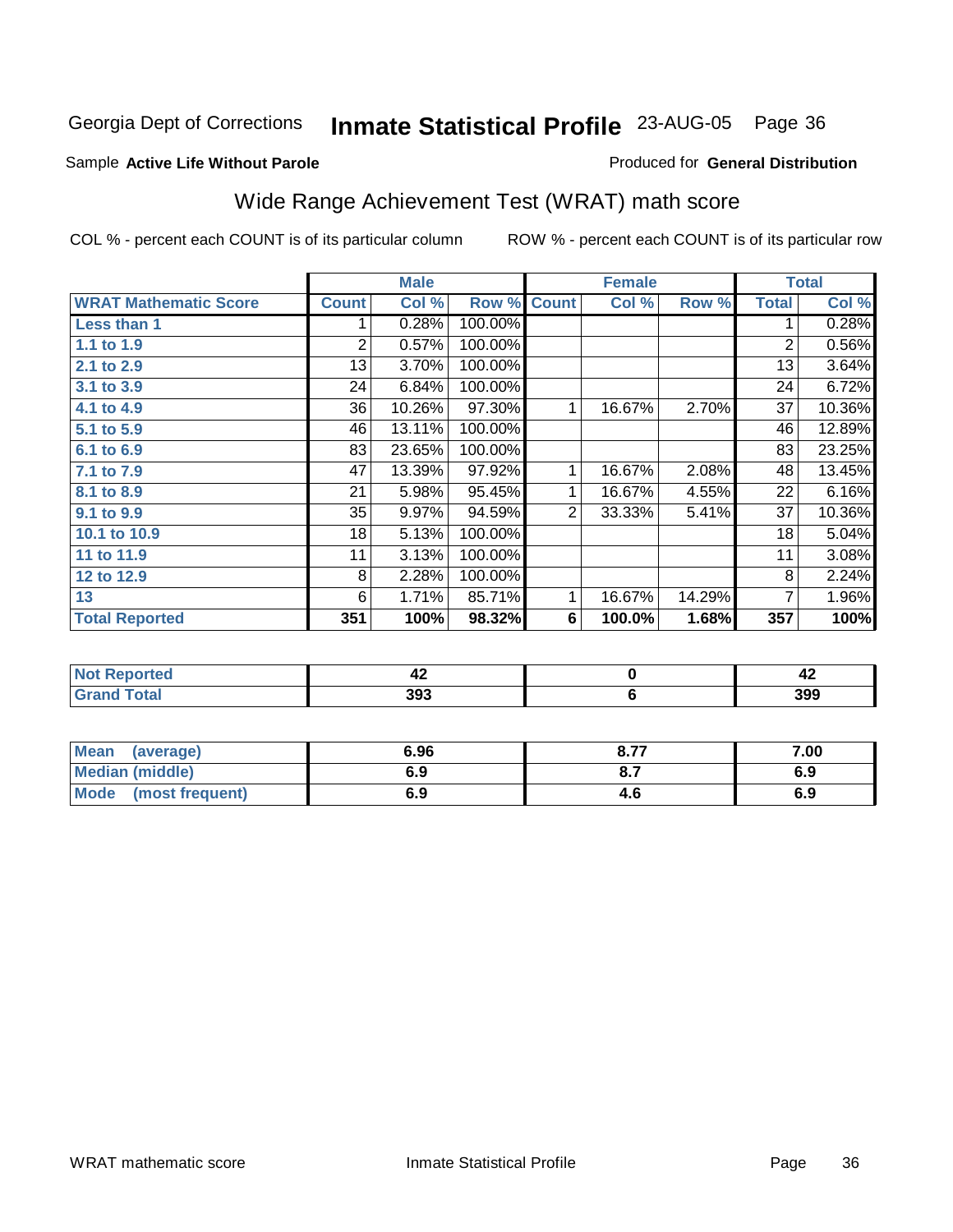### Sample **Active Life Without Parole**

#### Produced for **General Distribution**

# Wide Range Achievement Test (WRAT) spelling score

|                            |              | <b>Male</b> |           |                | <b>Female</b> |       |                 | <b>Total</b> |
|----------------------------|--------------|-------------|-----------|----------------|---------------|-------|-----------------|--------------|
| <b>WRAT Spelling Score</b> | <b>Count</b> | Col %       | Row %     | <b>Count</b>   | Col %         | Row % | <b>Total</b>    | Col %        |
| Less than 1                | 3            | 0.86%       | 100.00%   |                |               |       | 3               | 0.84%        |
| 1.1 to 1.9                 | 15           | 4.29%       | 100.00%   |                |               |       | $\overline{15}$ | 4.21%        |
| 2.1 to 2.9                 | 28           | 8.00%       | 100.00%   |                |               |       | 28              | 7.87%        |
| 3.1 to 3.9                 | 19           | 5.43%       | 100.00%   |                |               |       | 19              | 5.34%        |
| 4.1 to 4.9                 | 36           | 10.29%      | 97.30%    | $\mathbf{1}$   | 16.67%        | 2.70% | 37              | 10.39%       |
| 5.1 to 5.9                 | 32           | 9.14%       | 100.00%   |                |               |       | 32              | 8.99%        |
| 6.1 to 6.9                 | 45           | 12.86%      | 97.83%    | $\mathbf{1}$   | 16.67%        | 2.17% | 46              | 12.92%       |
| 7.1 to 7.9                 | 33           | 9.43%       | 100.00%   |                |               |       | 33              | 9.27%        |
| 8.1 to 8.9                 | 27           | 7.71%       | 100.00%   |                |               |       | 27              | 7.58%        |
| 9.1 to 9.9                 | 27           | 7.71%       | 100.00%   |                |               |       | 27              | 7.58%        |
| 10.1 to 10.9               | 21           | 6.00%       | 100.00%   |                |               |       | 21              | 5.90%        |
| 11.1 to 11.9               | 20           | 5.71%       | 95.24%    | 1              | 16.67%        | 4.76% | 21              | 5.90%        |
| 12.1 to 12.9               | 27           | 7.71%       | 93.10%    | $\overline{2}$ | 33.33%        | 6.90% | 29              | 8.15%        |
| 13                         | 17           | 4.86%       | 94.44%    | $\mathbf{1}$   | 16.67%        | 5.56% | 18              | 5.06%        |
| <b>Total Reported</b>      | 350          | 100%        | 98.31%    | 6              | 100.0%        | 1.69% | 356             | 100%         |
|                            |              |             |           |                |               |       |                 |              |
| <b>Not Reported</b>        | 43           |             | $\pmb{0}$ |                |               | 43    |                 |              |
| <b>Grand Total</b>         |              | 393         |           |                | $\bf 6$       |       |                 | 399          |

| Mean<br>(average)       | י ל<br>$\cdot$ 22 | 9.9  | 7.07<br>1 .ZI |
|-------------------------|-------------------|------|---------------|
| <b>Median (middle)</b>  |                   | 11.8 | 6.45          |
| Mode<br>(most frequent) | v.z               | 12.3 | . .<br>0.4    |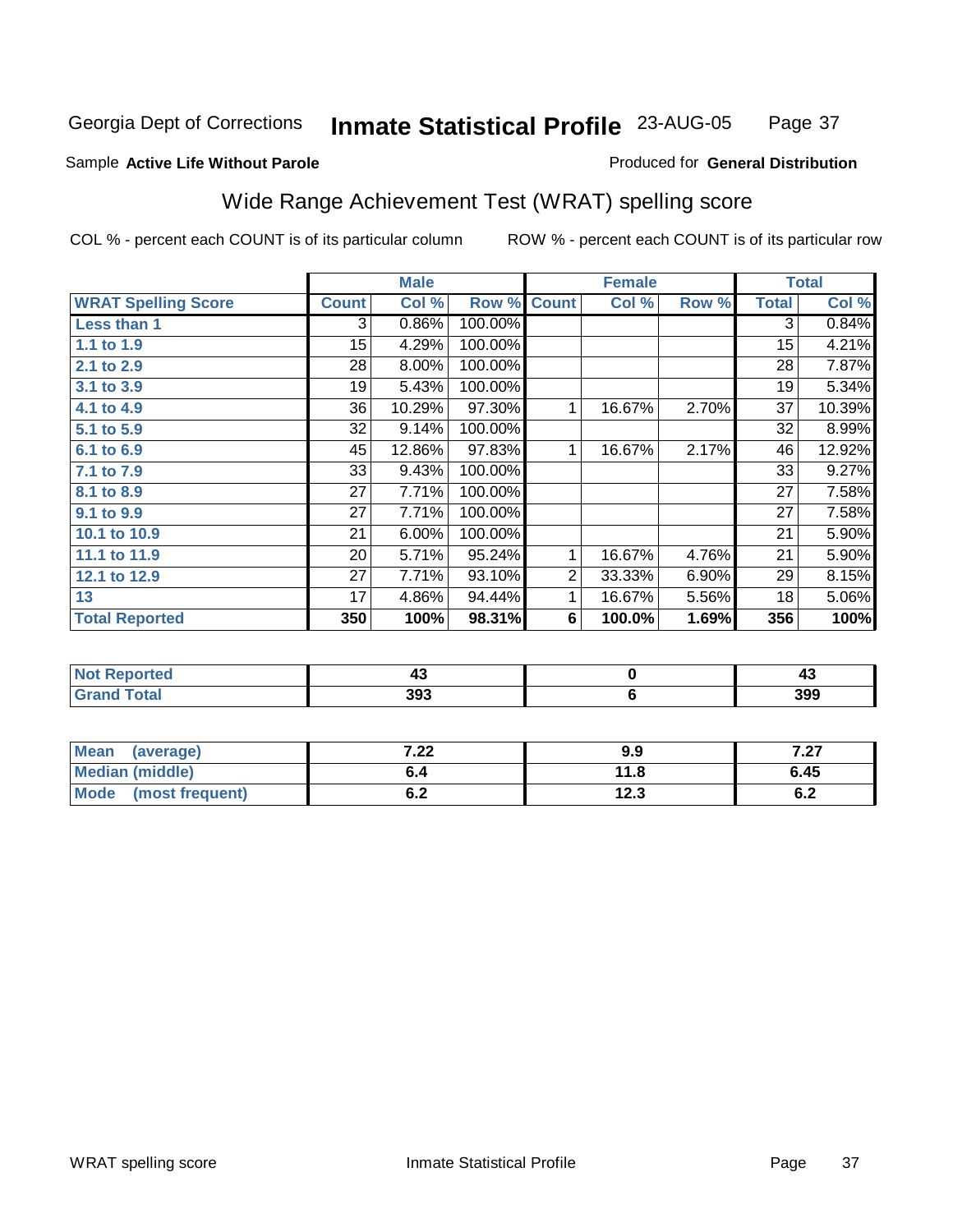### Sample **Active Life Without Parole**

Produced for **General Distribution**

### Scope of substance abuse - summary

|                        |              | <b>Male</b> |           |                    | <b>Female</b> |          | Total |           |
|------------------------|--------------|-------------|-----------|--------------------|---------------|----------|-------|-----------|
| <b>Substance Abuse</b> | <b>Count</b> | Col %       |           | <b>Row % Count</b> | Col %         | Row %    | Total | Col %     |
| <b>None</b>            | 390          | $99.24\%$   | $98.48\%$ | 61                 | $100.00\%$    | $1.52\%$ | 396   | $99.25\%$ |
|                        |              | 0.76%       | 100.00%   |                    |               |          |       | $0.75\%$  |
| <b>Total Reported</b>  | 393          | 100%        | 98.50%    |                    | 100%          | 1.50%    | 399   | 100%      |

| <b>Reported</b> |     |            |
|-----------------|-----|------------|
| <b>Total</b>    | 396 | 102<br>40Z |

|  | Mode | lone | None | <b>None</b> |
|--|------|------|------|-------------|
|--|------|------|------|-------------|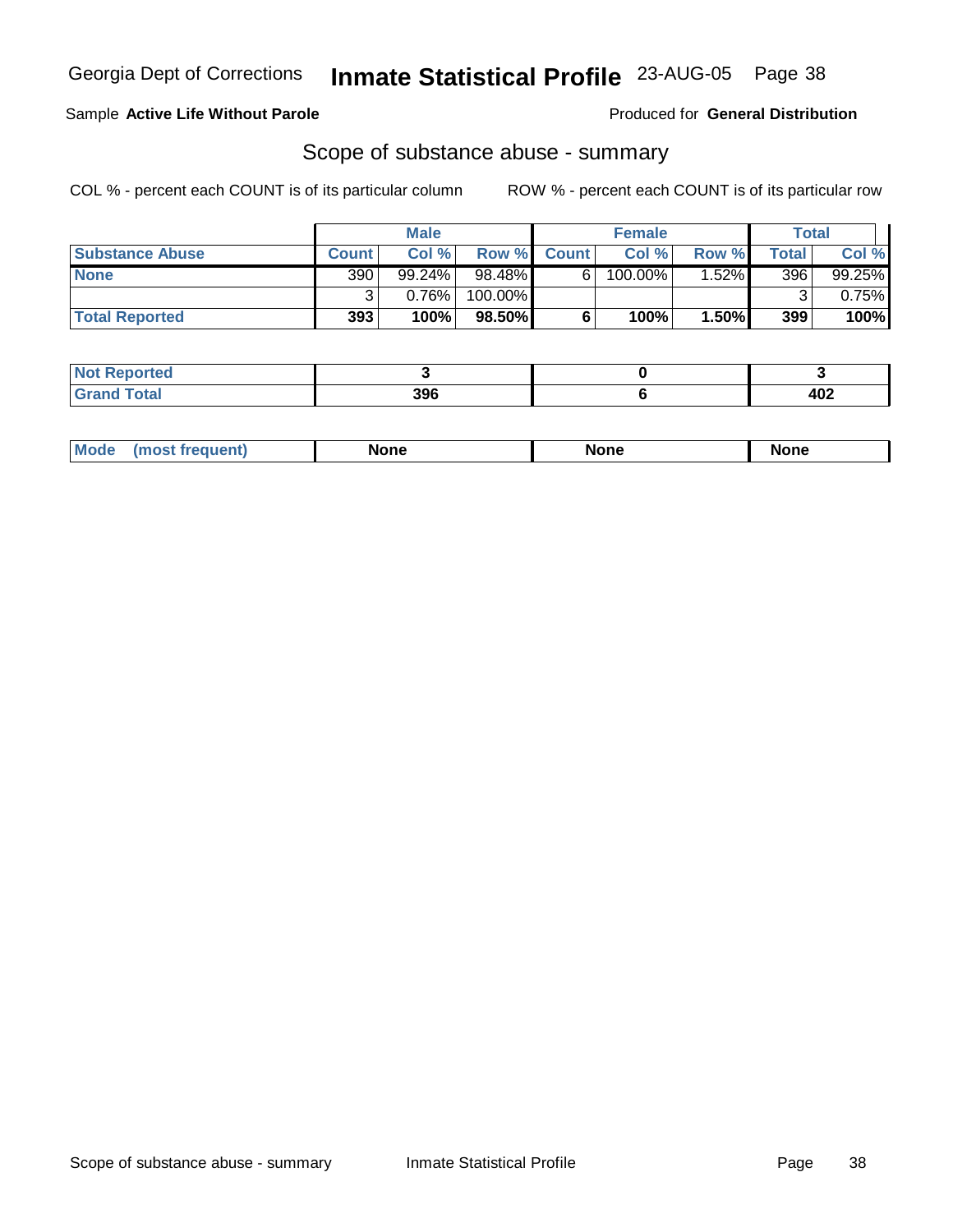### Sample **Active Life Without Parole**

Produced for **General Distribution**

### Scope of substance abuse - detail

|                             |              | <b>Male</b> |         |             | <b>Female</b> |          |       | <b>Total</b> |
|-----------------------------|--------------|-------------|---------|-------------|---------------|----------|-------|--------------|
| <b>Substance Abuse</b>      | <b>Count</b> | Col%        |         | Row % Count | Col%          | Row %    | Total | Col %        |
| No drug or alcohol problems | 390          | $99.24\%$   | 98.48%  | 61          | $100.00\%$    | $1.52\%$ | 396   | $99.25\%$    |
|                             | ◠            | 0.76%       | 100.00% |             |               |          | ົ     | $0.75\%$     |
| <b>Total Reported</b>       | 393          | 100%        | 98.50%  |             | 100%          | $1.50\%$ | 399   | 100%         |

| <b>Not</b><br><b>Reported</b> |     |     |
|-------------------------------|-----|-----|
| <b>Total</b>                  | 396 | 402 |

| Mode (most frequent) | No drug or alcohol problems No drug or alcohol problems | No drug or       |
|----------------------|---------------------------------------------------------|------------------|
|                      |                                                         | alcohol problems |
|                      |                                                         |                  |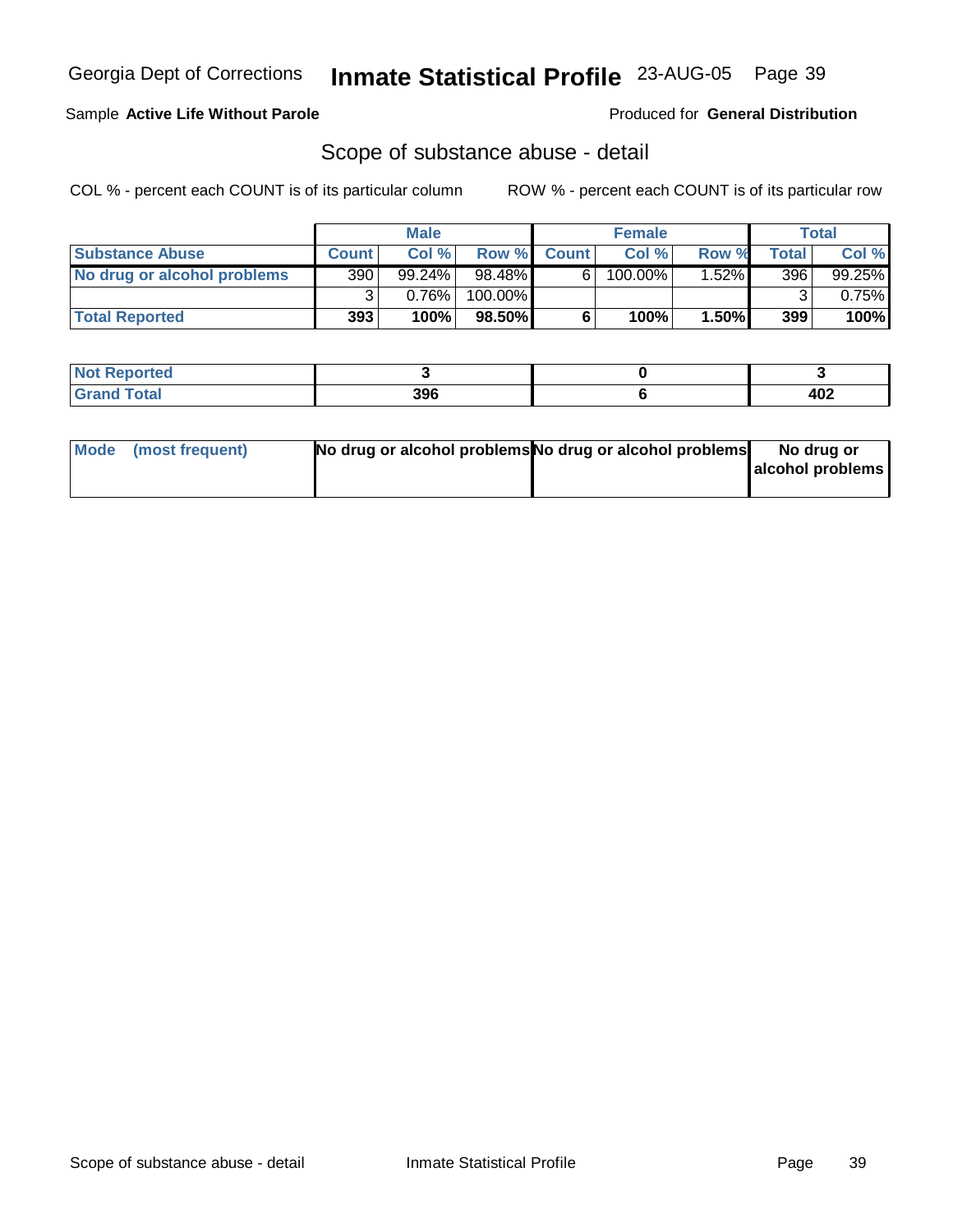#### Sample **Active Life Without Parole**

### Current / last mental health treatment level

COL % - percent each COUNT is of its particular column ROW % - percent each COUNT is of its particular row

Produced for **General Distribution**

|                                    |                    | <b>Male</b> |         |              | <b>Female</b> |       |              | <b>Total</b> |
|------------------------------------|--------------------|-------------|---------|--------------|---------------|-------|--------------|--------------|
| <b>Mental Health Treatment Lev</b> | Count <sup>1</sup> | Col %       | Row %   | <b>Count</b> | Col %         | Row % | <b>Total</b> | Col %        |
| 1 No problem at current time       | 62                 | 42.18%      | 100.00% |              |               |       | 62           | 40.79%       |
| 2 Receiving outpatient             | 65                 | 44.22%      | 92.86%  | 5            | 100.00%       | 7.14% | 70           | 46.05%       |
| treatment                          |                    |             |         |              |               |       |              |              |
| 3 Inpatient, moderate              | 18                 | 12.24%      | 100.00% |              |               |       | 18           | 11.84%       |
| treatment                          |                    |             |         |              |               |       |              |              |
| 4 Inpatient, intensive             | 2                  | 1.36%       | 100.00% |              |               |       |              | 1.32%        |
| treatment                          |                    |             |         |              |               |       |              |              |
| <b>Total Evaluated</b>             | 147                | 100%        | 96.71%  | 5            | 100%          | 3.29% | 152          | 100%         |

| Never had MH evaluation | 246 | 247 |
|-------------------------|-----|-----|
| Total                   | 393 | 399 |

| <b>Median (middle)</b>  | <b>Receiving outpatient</b><br>treatment | <b>Receiving outpatient</b><br>treatment | <b>Receiving</b><br>outpatient<br>treatment |  |
|-------------------------|------------------------------------------|------------------------------------------|---------------------------------------------|--|
| Mode<br>(most frequent) | <b>Receiving outpatient</b><br>treatment | <b>Receiving outpatient</b><br>treatment | Receiving<br>outpatient<br>treatment        |  |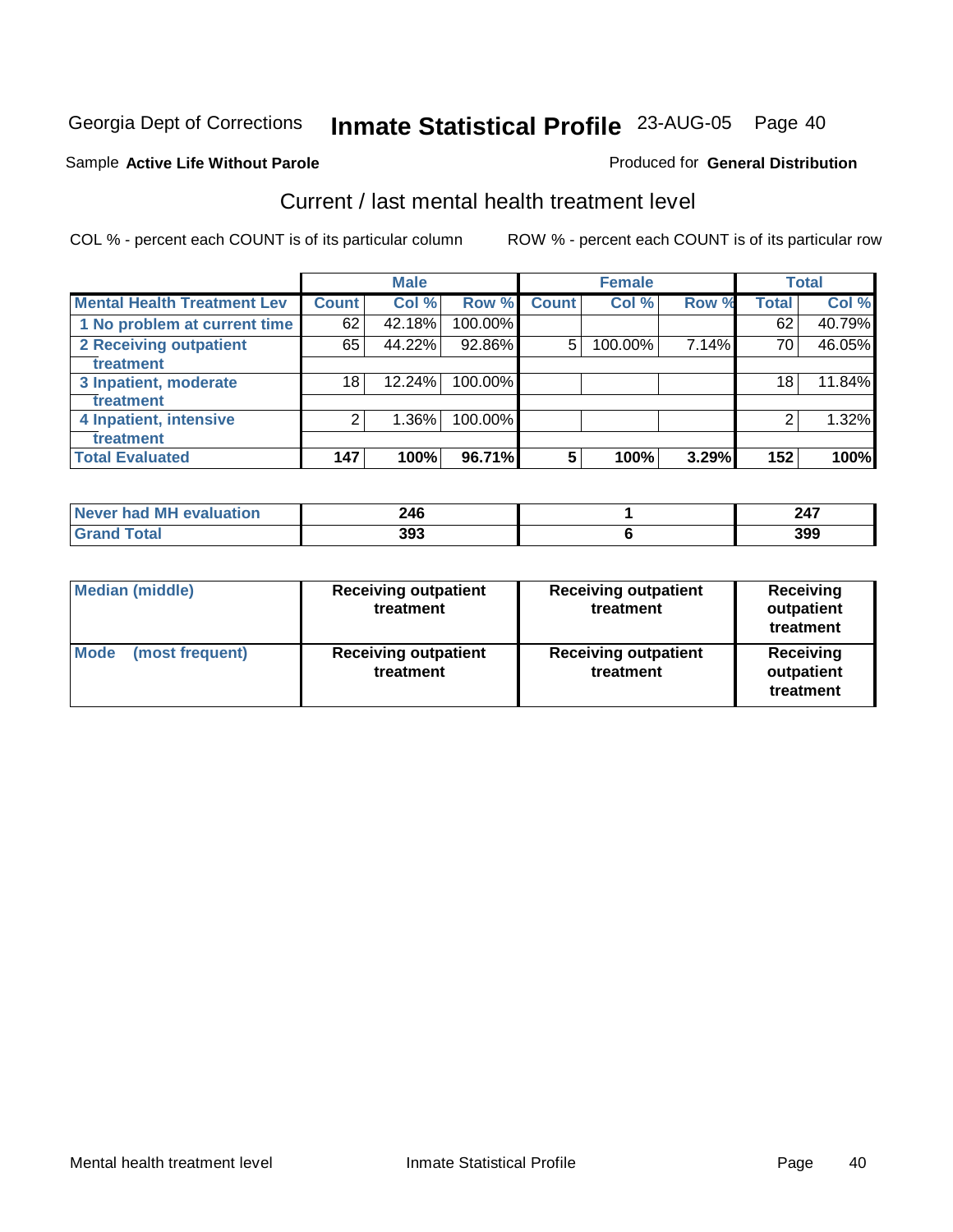### Sample **Active Life Without Parole**

#### Produced for **General Distribution**

# PULHESDWIT medical scale - 'P' overall condition ('P'hysical)

|                             |                 | <b>Male</b> |             |   | <b>Female</b> |       |                 | <b>Total</b> |
|-----------------------------|-----------------|-------------|-------------|---|---------------|-------|-----------------|--------------|
| 'P' Overall Condition       | <b>Count</b>    | Col %       | Row % Count |   | Col %         | Row % | <b>Total</b>    | Col %        |
| 1 No medical illness        | 267             | 68.46%      | 98.89%      | ◠ | 50.00%        | 1.11% | 270             | 68.18%       |
| 2 Well-controlled chronic   | 72 <sub>1</sub> | 18.46%      | 96.00%      | ົ | 50.00%        | 4.00% | 75 <sub>1</sub> | 18.94%       |
| <b>illness</b>              |                 |             |             |   |               |       |                 |              |
| 3 Poorly-controlled chronic | 50              | $12.82\%$   | 100.00%     |   |               |       | 50              | 12.63%       |
| <b>illness</b>              |                 |             |             |   |               |       |                 |              |
| 4 Significant problems      |                 | $0.26\%$    | 100.00%     |   |               |       |                 | 0.25%        |
| requiring special housing   |                 |             |             |   |               |       |                 |              |
| <b>Total Reported</b>       | 390             | 100%        | 98.48%      | 6 | 100%          | 1.52% | 396             | 100%         |

| rtea<br>a na matang kalawan<br>. |     |     |
|----------------------------------|-----|-----|
|                                  | 393 | 399 |

| Mode | (most frequent) | 1 No medical illness | <sup>1</sup> No medical illness | 1 No medical<br>illness |
|------|-----------------|----------------------|---------------------------------|-------------------------|
|------|-----------------|----------------------|---------------------------------|-------------------------|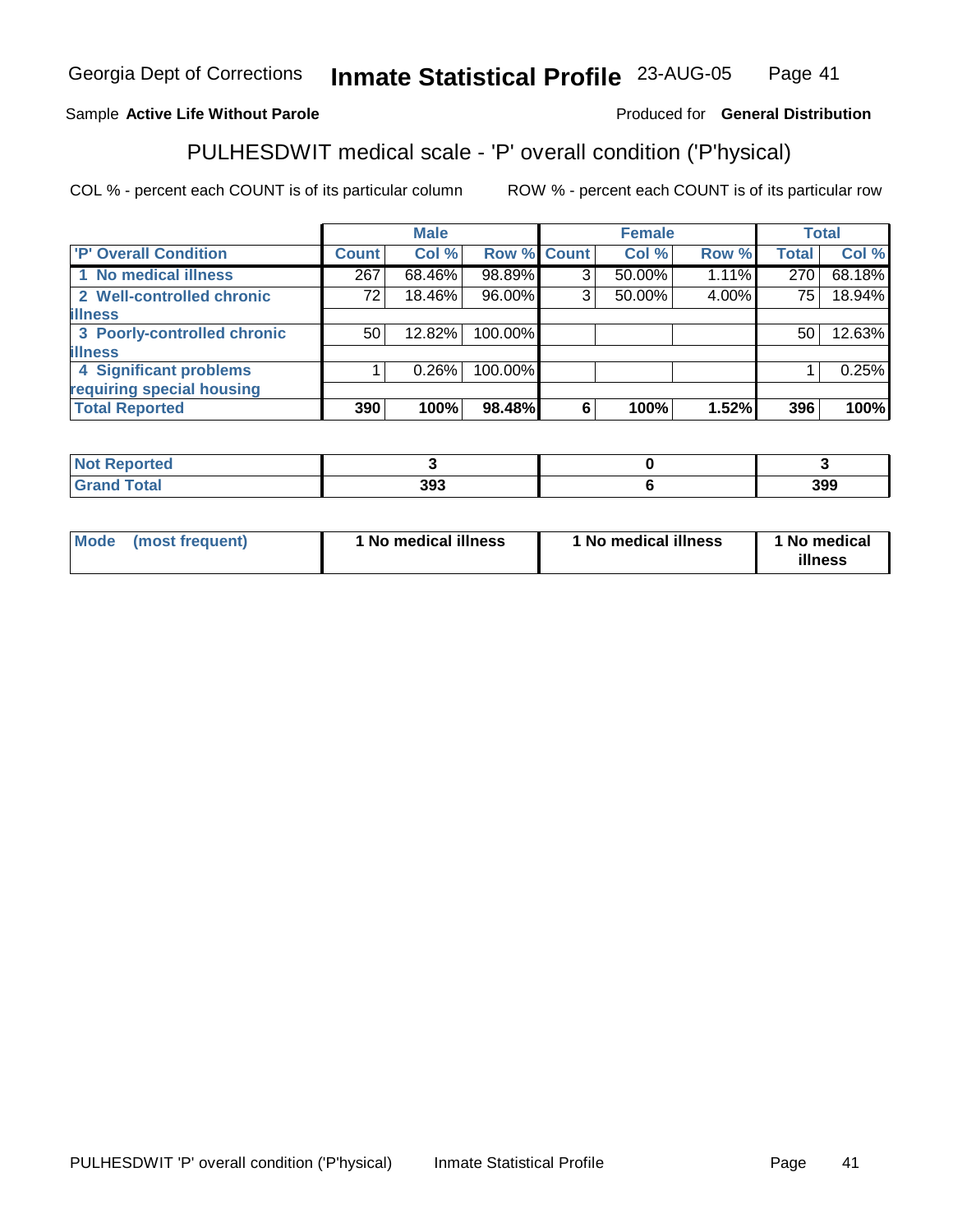#### Sample **Active Life Without Parole**

#### Produced for **General Distribution**

### PULHESDWIT medical scale - 'U' upper body

|                              |                  | <b>Male</b> |         |              | <b>Female</b> |       |              | Total  |
|------------------------------|------------------|-------------|---------|--------------|---------------|-------|--------------|--------|
| <b>TU' Upper Body</b>        | <b>Count</b>     | Col %       | Row %   | <b>Count</b> | Col %         | Row % | <b>Total</b> | Col %  |
| 1 Upper bones, joints,       | $\overline{374}$ | 95.90%      | 98.42%  | 6            | 100.00%       | 1.58% | 380          | 95.96% |
| muscles all OK               |                  |             |         |              |               |       |              |        |
| 2 One or both arms minimally | 10               | 2.56%       | 100.00% |              |               |       | 10           | 2.53%  |
| limited                      |                  |             |         |              |               |       |              |        |
| 3 One or both arms           | 6                | 1.54%       | 100.00% |              |               |       | 6            | 1.52%  |
| moderately limited           |                  |             |         |              |               |       |              |        |
| <b>Total Reported</b>        | 390              | 100%        | 98.48%  | 6            | 100%          | 1.52% | 396          | 100.0% |

| <b>Not Reported</b>   |     |     |
|-----------------------|-----|-----|
| <b>Total</b><br>-Gran | 393 | 399 |

| l Mode I | (most frequent) | 1 Upper bones, joints,<br>muscles all OK | 1 Upper bones, joints,<br>muscles all OK | 1 Upper bones,<br>joints, muscles all<br>ΟK |
|----------|-----------------|------------------------------------------|------------------------------------------|---------------------------------------------|
|----------|-----------------|------------------------------------------|------------------------------------------|---------------------------------------------|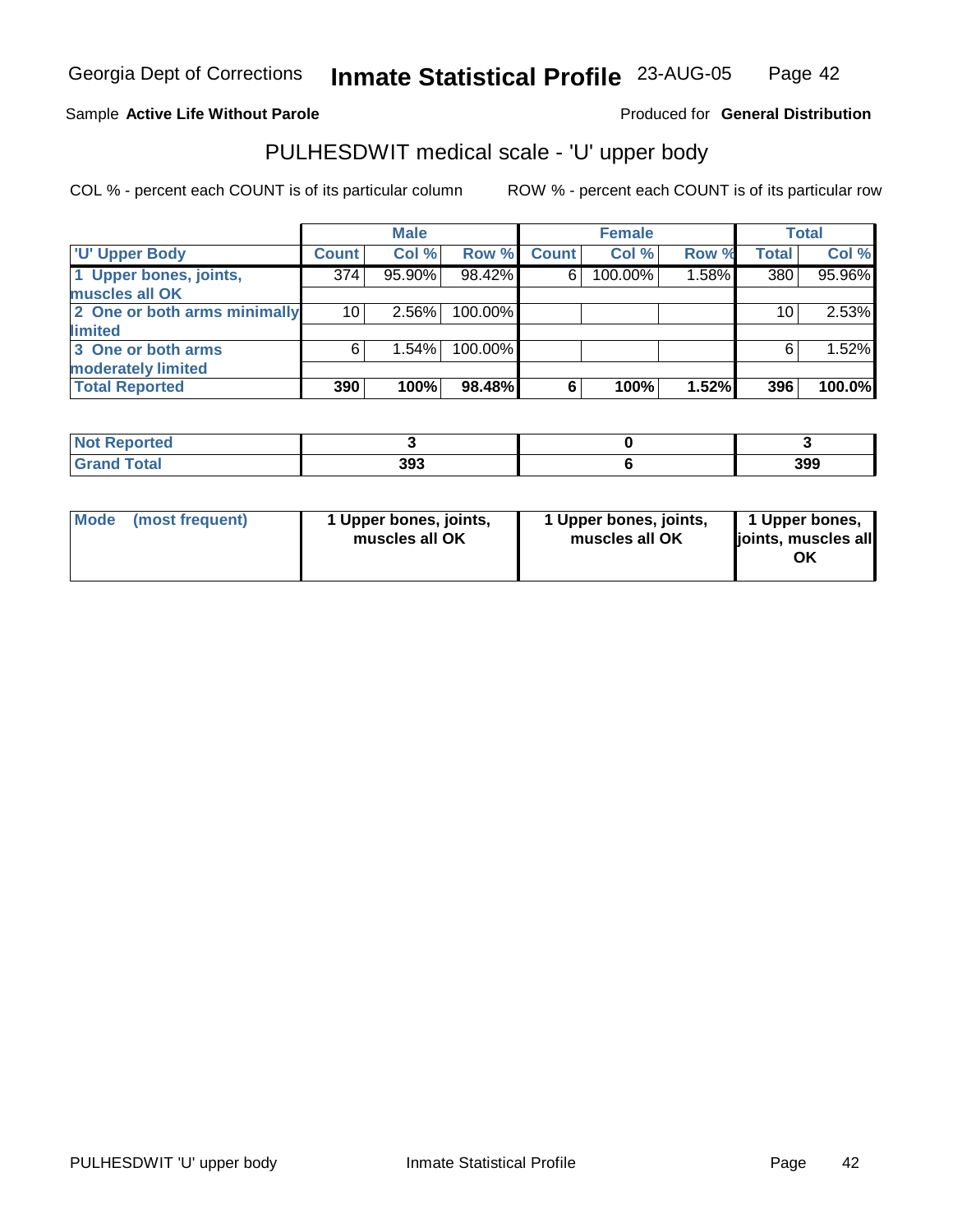### Sample **Active Life Without Parole**

#### Produced for **General Distribution**

### PULHESDWIT medical scale - 'L' lower body

|                              |              | <b>Male</b> |         |              | <b>Female</b> |       |              | <b>Total</b> |
|------------------------------|--------------|-------------|---------|--------------|---------------|-------|--------------|--------------|
| 'L' Lower Body               | <b>Count</b> | Col %       | Row %   | <b>Count</b> | Col %         | Row % | <b>Total</b> | Col %        |
| 1 Lower bones, joints,       | 351          | 90.00%      | 98.60%  | 5            | 83.33%        | 1.40% | 356          | 89.90%       |
| muscles all OK               |              |             |         |              |               |       |              |              |
| 2 One or both legs minimally | 30           | 7.69%       | 96.77%  |              | 16.67%        | 3.23% | 31           | 7.83%        |
| limited                      |              |             |         |              |               |       |              |              |
| 3 One or both legs           | 8            | 2.05%       | 100.00% |              |               |       | 8            | 2.02%        |
| moderately limited           |              |             |         |              |               |       |              |              |
| 4 One leg disabled,          |              | 0.26%       | 100.00% |              |               |       |              | 0.25%        |
| paralyzed, or amputated      |              |             |         |              |               |       |              |              |
| <b>Total Reported</b>        | 390          | 100%        | 98.48%  | 6            | 100%          | 1.52% | 396          | 100%         |

| <b>Not Reported</b>  |     |     |
|----------------------|-----|-----|
| <b>Total</b><br>Grat | 393 | 399 |

| <b>Mode</b> | (most frequent) | Lower bones, joints,<br>muscles all OK | 1 Lower bones, joints,<br>muscles all OK | 1 Lower bones,<br>joints, muscles all<br>ΟK |
|-------------|-----------------|----------------------------------------|------------------------------------------|---------------------------------------------|
|-------------|-----------------|----------------------------------------|------------------------------------------|---------------------------------------------|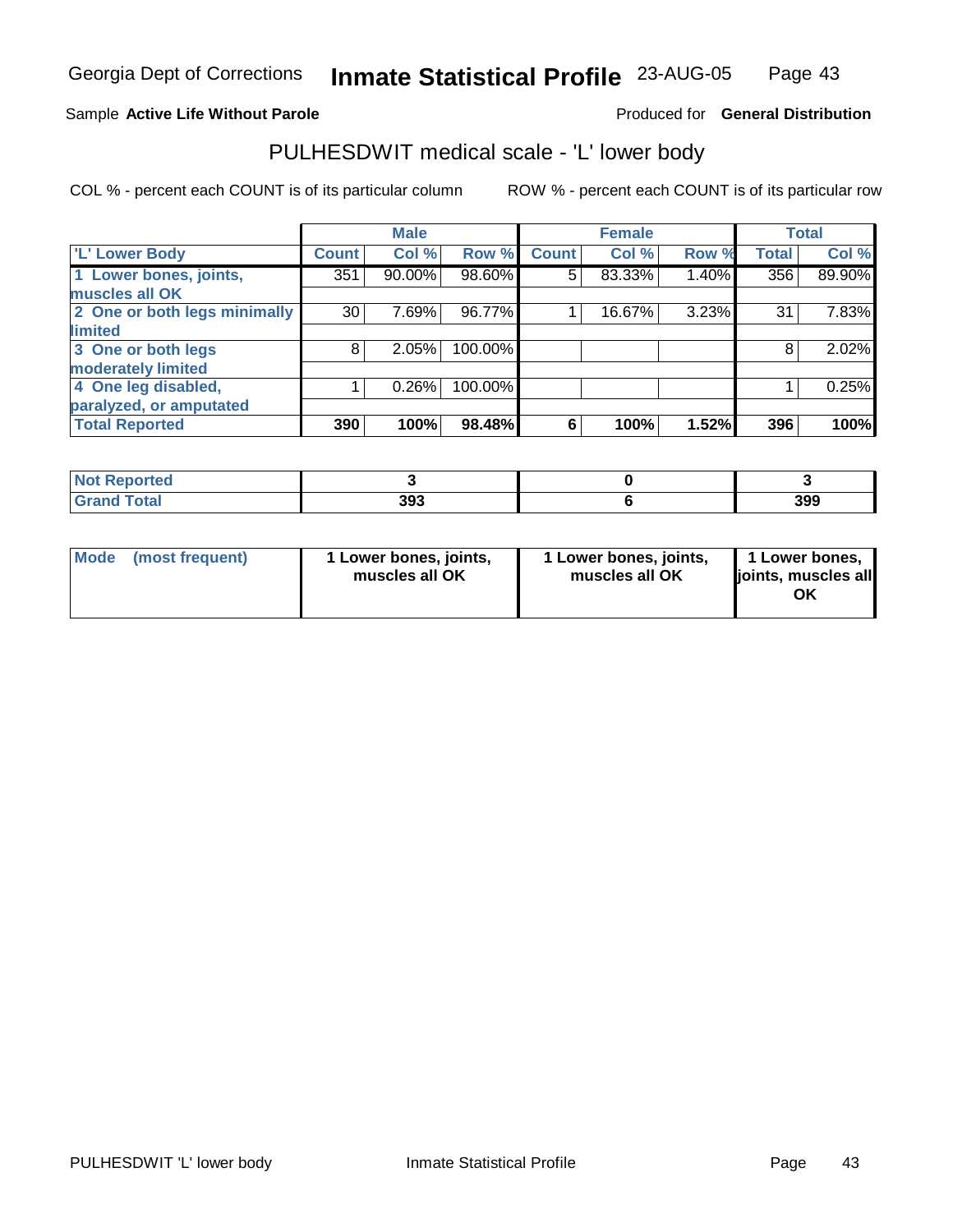Sample **Active Life Without Parole**

Produced for **General Distribution**

### PULHESDWIT medical scale - 'H' hearing

|                                |              | <b>Male</b> |             |   | <b>Female</b> |          | <b>Total</b> |        |
|--------------------------------|--------------|-------------|-------------|---|---------------|----------|--------------|--------|
| 'H' Hearing                    | <b>Count</b> | Col%        | Row % Count |   | Col%          | Row %    | <b>Total</b> | Col %  |
| 1 Normal hearing both ears     | 389          | $99.74\%$   | 98.48%      | 6 | 100.00%       | $1.52\%$ | 395          | 99.75% |
| 2 Some loss in one ear with    |              | $0.26\%$    | 100.00%     |   |               |          |              | 0.25%  |
| other OK, or mild loss in both |              |             |             |   |               |          |              |        |
| <b>Total Reported</b>          | 390          | 100%        | 98.48%      | 6 | 100%          | $1.52\%$ | 396          | 100%   |

| rted<br>N            |     |     |
|----------------------|-----|-----|
| <b>otal</b><br>_____ | 393 | 399 |

| Mode (most frequent) | 1 Normal hearing both ears 1 Normal hearing both ears 1 Normal hearing | both ears |
|----------------------|------------------------------------------------------------------------|-----------|
|                      |                                                                        |           |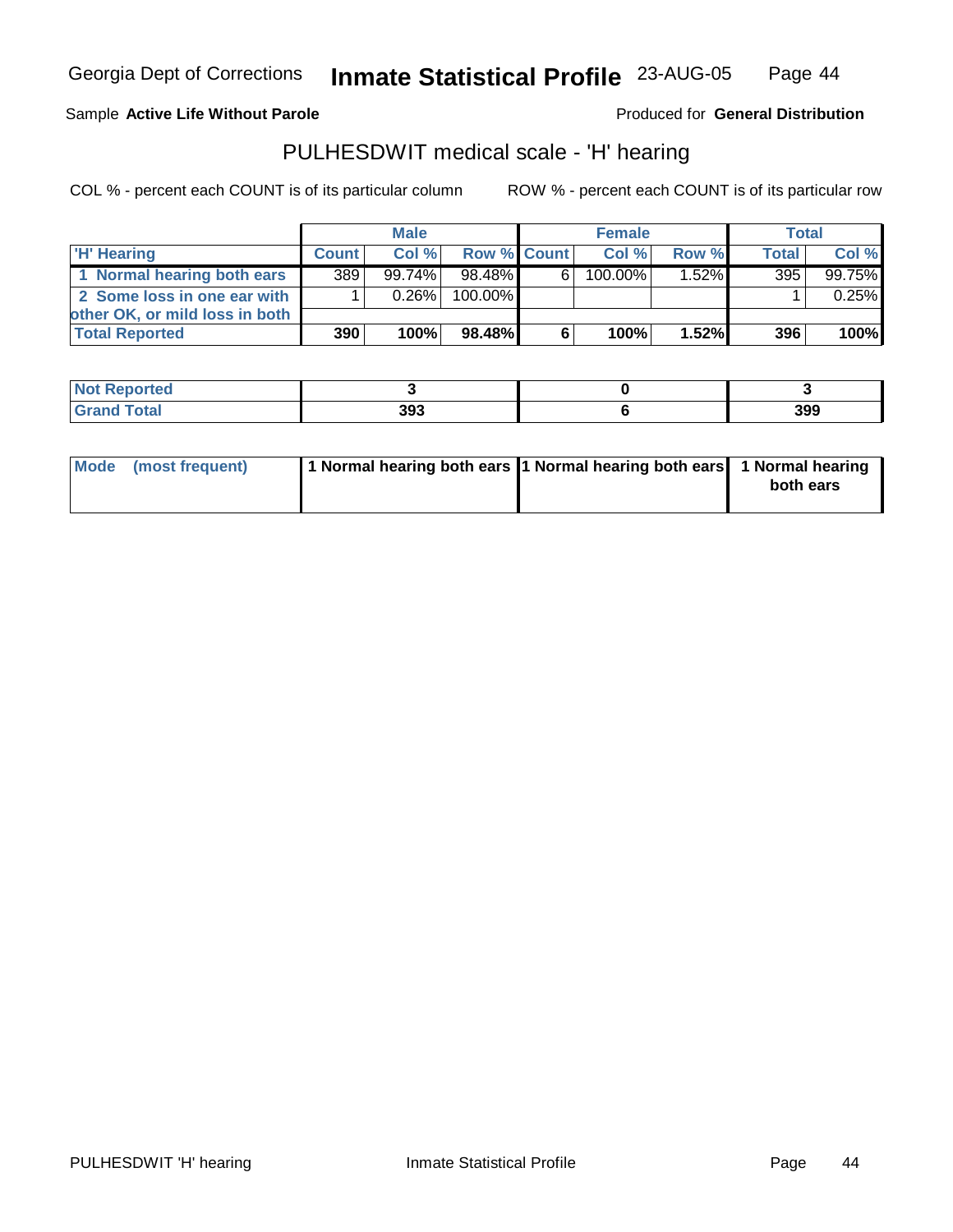### Sample **Active Life Without Parole**

#### Produced for **General Distribution**

### PULHESDWIT medical scale - 'E' vision

|                                 |              | <b>Male</b> |                    |   | <b>Female</b> |       |              | <b>Total</b> |
|---------------------------------|--------------|-------------|--------------------|---|---------------|-------|--------------|--------------|
| <b>E' Vision</b>                | <b>Count</b> | Col %       | <b>Row % Count</b> |   | Col %         | Row % | <b>Total</b> | Col %        |
| 1 Correctable to 20/40 in both  | 325          | 83.33%      | 98.78%             | 4 | 66.67%        | 1.22% | 329          | 83.08%       |
| eyes                            |              |             |                    |   |               |       |              |              |
| 2 Correctable to 20/70 in one   | 58           | 14.87%      | 96.67%             | 2 | 33.33%        | 3.33% | 60           | 15.15%       |
| eye, may be blind in other      |              |             |                    |   |               |       |              |              |
| 3 Correctable to 20/200 in one  | 5            | 1.28%       | 100.00%            |   |               |       | 5            | 1.26%        |
| eye, may be blind in other      |              |             |                    |   |               |       |              |              |
| 4 One eye not correctable to    |              | 0.26%       | 100.00%            |   |               |       |              | 0.25%        |
| 20/200, other may be blind      |              |             |                    |   |               |       |              |              |
| 5 Blind in both eyes, requiring |              | $0.26\%$    | 100.00%            |   |               |       |              | 0.25%        |
| special housing                 |              |             |                    |   |               |       |              |              |
| <b>Total Reported</b>           | 390          | 100%        | 98.48%             | 6 | 100%          | 1.52% | 396          | 100%         |

| <b>Not Reported</b> |     |     |
|---------------------|-----|-----|
| <b>Grand Total</b>  | 393 | 399 |

| Mode (most frequent) | 1 Correctable to 20/40 in<br>both eyes | 1 Correctable to 20/40 in   1 Correctable to<br>both eves | 20/40 in both eyes |
|----------------------|----------------------------------------|-----------------------------------------------------------|--------------------|
|----------------------|----------------------------------------|-----------------------------------------------------------|--------------------|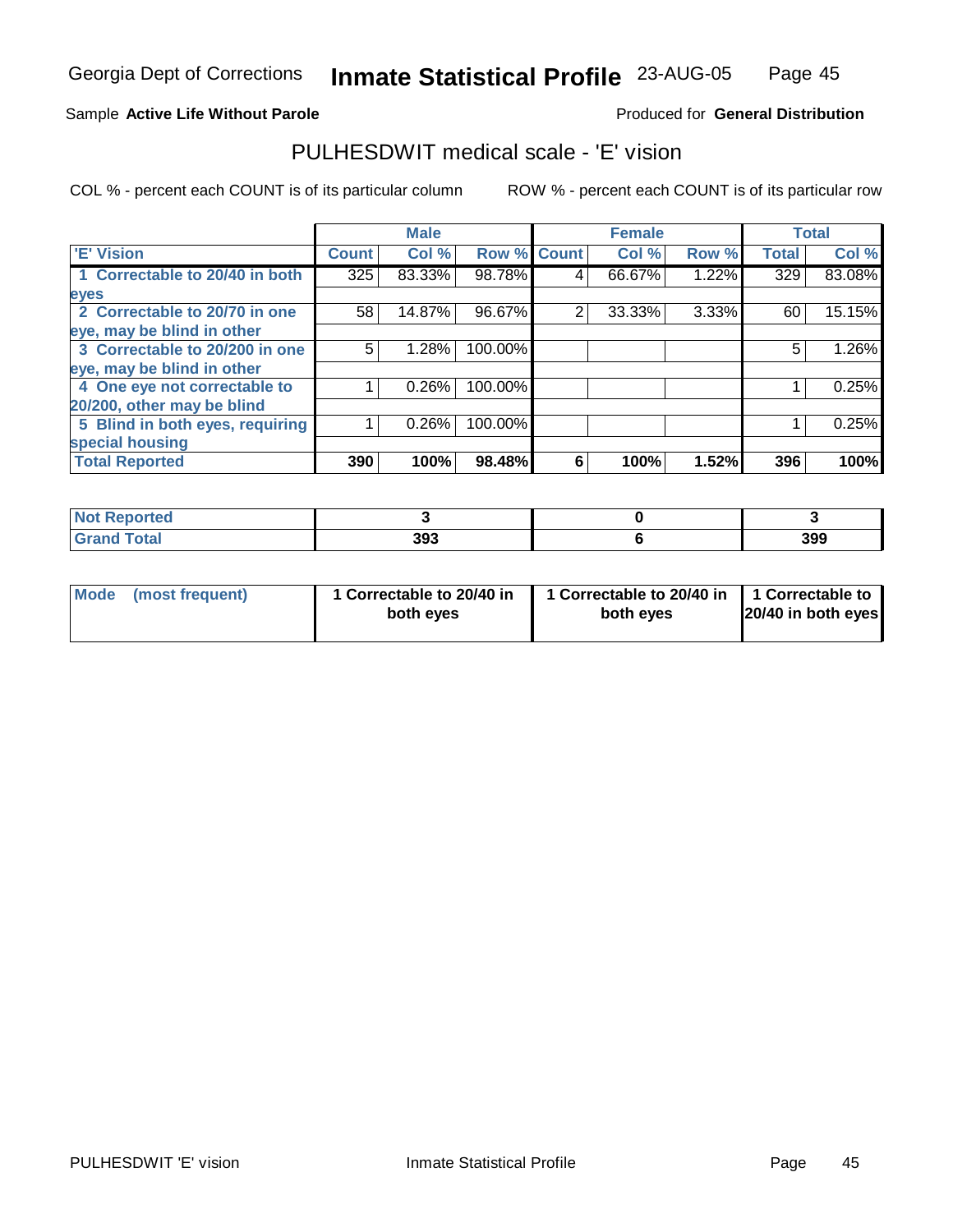#### Sample **Active Life Without Parole**

### Produced for **General Distribution**

### PULHESDWIT medical scale - 'S' pSychiatric

|                                |              | <b>Male</b> |             |   | <b>Female</b> |       |              | <b>Total</b> |
|--------------------------------|--------------|-------------|-------------|---|---------------|-------|--------------|--------------|
| 'S' pSychiatric                | <b>Count</b> | Col %       | Row % Count |   | Col %         | Row % | <b>Total</b> | Col %        |
| 1 No impairment or disorders   | 311          | 81.63%      | 99.36%      |   | 33.33%        | 0.64% | 313          | 80.88%       |
| 2 Stable, or in remission, or  | 60           | 15.75%      | 93.75%      | 4 | 66.67%        | 6.25% | 64           | $16.54\%$    |
| mild impairment or retardation |              |             |             |   |               |       |              |              |
| 3 Requires moderate inpatient  |              | $1.84\%$    | 100.00%     |   |               |       |              | 1.81%        |
| treatment                      |              |             |             |   |               |       |              |              |
| 4 Requires intensive inpatient | 3            | 0.79%       | 100.00%     |   |               |       | 3            | 0.78%        |
| treatment                      |              |             |             |   |               |       |              |              |
| <b>Total Reported</b>          | 381          | 100%        | 98.45%      | 6 | 100%          | 1.55% | 387          | 100.0%       |

| rted                  | . . |     |
|-----------------------|-----|-----|
| <b>Total</b><br>----- | 393 | 399 |

| Mode (most frequent) | 1 No impairment or<br>disorders | 2 Stable, or in remission, 1 No impairment or<br>or mild impairment or | disorders |
|----------------------|---------------------------------|------------------------------------------------------------------------|-----------|
|                      |                                 | retardation                                                            |           |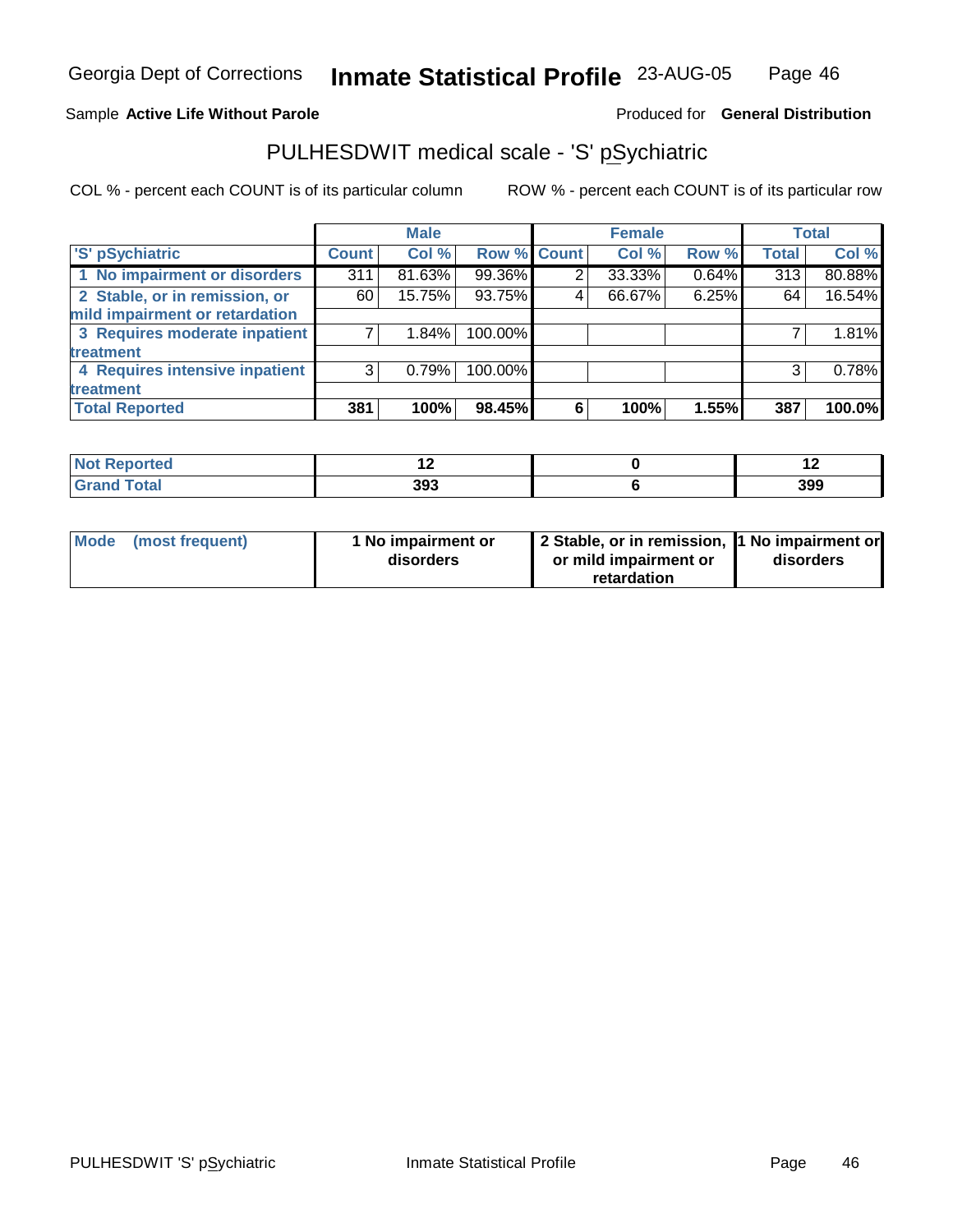#### Sample **Active Life Without Parole**

#### Produced for **General Distribution**

### PULHESDWIT medical scale - 'D' dental

|                                 |              | <b>Male</b> |                    |   | <b>Female</b> |       |              | <b>Total</b> |
|---------------------------------|--------------|-------------|--------------------|---|---------------|-------|--------------|--------------|
| <b>D' Dental</b>                | <b>Count</b> | Col %       | <b>Row % Count</b> |   | Col %         | Row % | <b>Total</b> | Col %        |
| 1 Minimal routine dental health | 192          | $51.06\%$   | 97.96%             |   | 66.67%        | 2.04% | 196          | 51.31%       |
| <b>needs</b>                    |              |             |                    |   |               |       |              |              |
| 2 Moderate cavities and/or      | 157          | 41.76%      | 98.74%             |   | 33.33%        | 1.26% | 159          | 41.62%       |
| gum disease                     |              |             |                    |   |               |       |              |              |
| 3 Extensive gum disease         | 27           | 7.18%       | 100.00%            |   |               |       | 27           | 7.07%        |
| and/or widespread decay         |              |             |                    |   |               |       |              |              |
| <b>Total Reported</b>           | 376          | 100%        | 98.43%             | 6 | 100%          | 1.57% | 382          | 100%         |

| <b>Not</b><br>ported? |     |     |
|-----------------------|-----|-----|
| <b>Tota'</b>          | 393 | 399 |

| Mode            | 1 Minimal routine dental | Minimal routine dental  1 Minimal routine | dental health |
|-----------------|--------------------------|-------------------------------------------|---------------|
| (most frequent) | health needs             | health needs                              | needs         |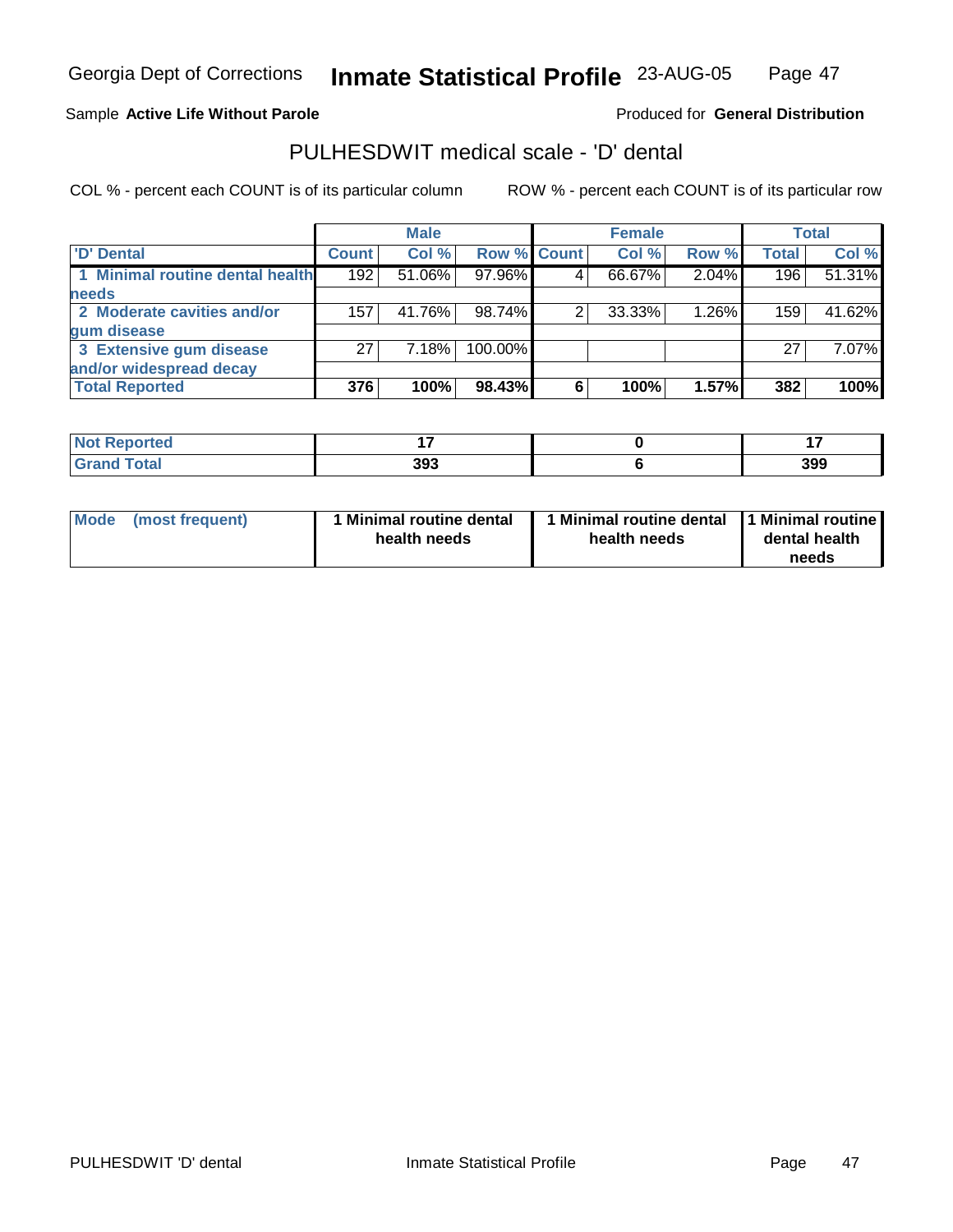#### Sample **Active Life Without Parole**

#### Produced for **General Distribution**

### PULHESDWIT medical scale - 'W' work ability

|                                 |              | <b>Male</b> |             |   | <b>Female</b> |       |              | Total  |
|---------------------------------|--------------|-------------|-------------|---|---------------|-------|--------------|--------|
| <b>W'</b> work ability          | <b>Count</b> | Col %       | Row % Count |   | Col %         | Row % | <b>Total</b> | Col %  |
| 1 Unrestricted work or activity | 310          | 79.49%      | 98.41%      | 5 | 83.33%        | 1.59% | 315          | 79.55% |
| 2 Minor restrictions on type of | 58           | 14.87%      | 98.31%      |   | 16.67%        | 1.69% | 59           | 14.90% |
| <b>work</b>                     |              |             |             |   |               |       |              |        |
| 3 Moderate restrictions on      | 15           | 3.85%       | 100.00%     |   |               |       | 15           | 3.79%  |
| type of work                    |              |             |             |   |               |       |              |        |
| 4 Major restrictions on type of |              | 1.79%       | 100.00%     |   |               |       |              | 1.77%  |
| <b>work</b>                     |              |             |             |   |               |       |              |        |
| <b>Total Reported</b>           | 390          | 100%        | 98.48%      | 6 | 100%          | 1.52% | 396          | 100.0% |

| ా∩rted                           |     |     |
|----------------------------------|-----|-----|
| <b>Total</b><br>$\mathbf{v}$ and | 393 | 399 |

| Mode            | 1 Unrestricted work or | 1 Unrestricted work or | 1 Unrestricted   |
|-----------------|------------------------|------------------------|------------------|
| (most frequent) | activity               | activity               | work or activity |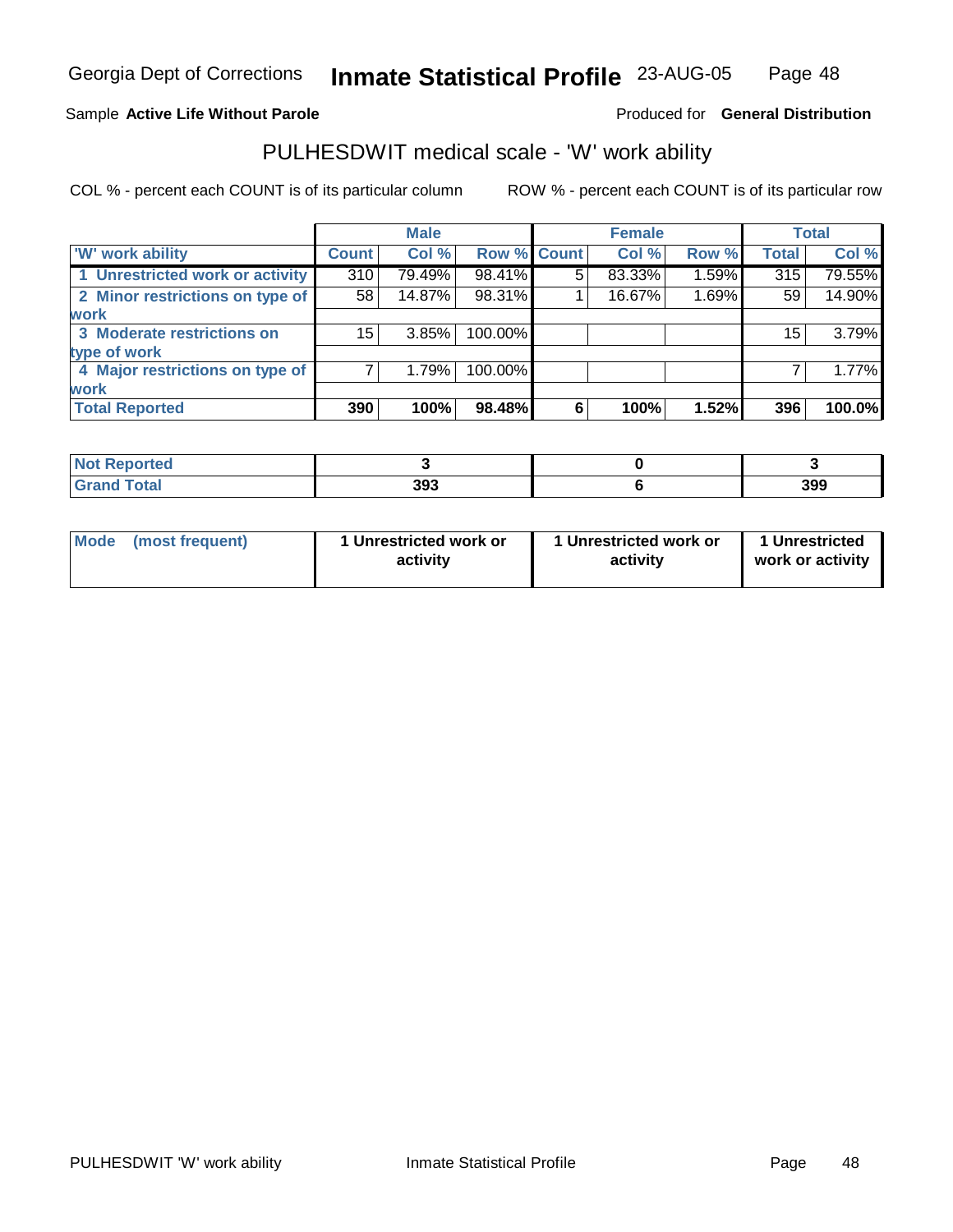#### Sample **Active Life Without Parole**

#### Produced for **General Distribution**

# PULHESDWIT medical scale - 'I' impairment

|                                 |              | <b>Male</b> |             |   | <b>Female</b> |       |              | <b>Total</b> |
|---------------------------------|--------------|-------------|-------------|---|---------------|-------|--------------|--------------|
| <b>T' Impairment</b>            | <b>Count</b> | Col %       | Row % Count |   | Col %         | Row % | <b>Total</b> | Col %        |
| 1 No impairments or             | 387          | 99.23%      | 98.47%      | 6 | 100.00%       | 1.53% | 393          | 99.24%       |
| disabilities                    |              |             |             |   |               |       |              |              |
| 4 Needs moderate Assisted       |              | 0.26%       | $100.00\%$  |   |               |       |              | 0.25%        |
| Living (level II)               |              |             |             |   |               |       |              |              |
| <b>5 Needs maximal Assisted</b> |              | 0.51%       | 100.00%     |   |               |       |              | 0.51%        |
| Living (level III)              |              |             |             |   |               |       |              |              |
| <b>Total Reported</b>           | 390          | 100%        | 98.48%      | 6 | 100%          | 1.52% | 396          | 100%         |

| <b>Reported</b><br>NOT. |     |     |
|-------------------------|-----|-----|
| <b>cotal</b><br>_____   | 393 | 399 |

| <b>Mode</b>     | 1 No impairments or | 1 No impairments or | I 1 No impairments |
|-----------------|---------------------|---------------------|--------------------|
| (most frequent) | disabilities        | disabilities        | or disabilities    |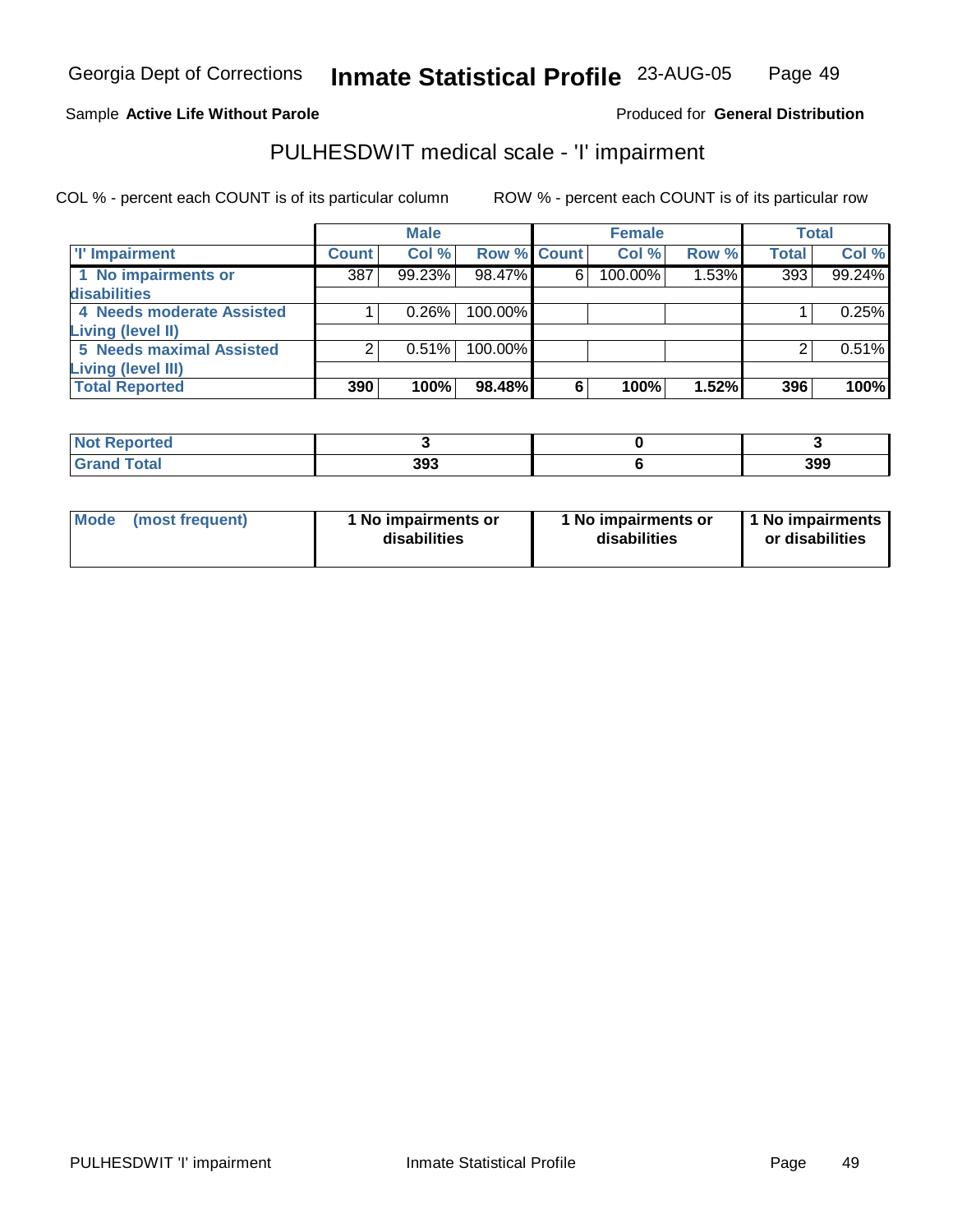Georgia Dept of Corrections

**Inmate Statistical Profile** 23-AUG-05 Page Page 50

#### Sample Active Life Without Parole **Active Life Without Parole** Produced fo General Distribution

### PULHESDWIT medical scale - 'T' transportability

|                              |              | <b>Male</b> |             |    | <b>Female</b> |          |       | Total  |
|------------------------------|--------------|-------------|-------------|----|---------------|----------|-------|--------|
| <b>T' Transportability</b>   | <b>Count</b> | Col%        | Row % Count |    | Col%          | Row %    | Total | Col %  |
| 1 Can be transported in any  | 389          | 99.74%      | $98.48\%$   | 6. | $100.00\%$    | $1.52\%$ | 395   | 99.75% |
| ordinary approved vehicle    |              |             |             |    |               |          |       |        |
| 3 Wheelchair-bound, requires |              | 0.26%       | $100.00\%$  |    |               |          |       | 0.25%  |
| special vehicle              |              |             |             |    |               |          |       |        |
| <b>Total Reported</b>        | 390          | 100%        | 98.48%I     | 6  | 100%          | 1.52%    | 396   | 100%   |

| <b>Not Reported</b>          |     |     |
|------------------------------|-----|-----|
| <b>Total</b><br><b>Grand</b> | 393 | 399 |

| ordinary approved vehicle   ordinary approved vehicle   transported in any  <br>  ordinary approved  <br>vehicle |
|------------------------------------------------------------------------------------------------------------------|
|------------------------------------------------------------------------------------------------------------------|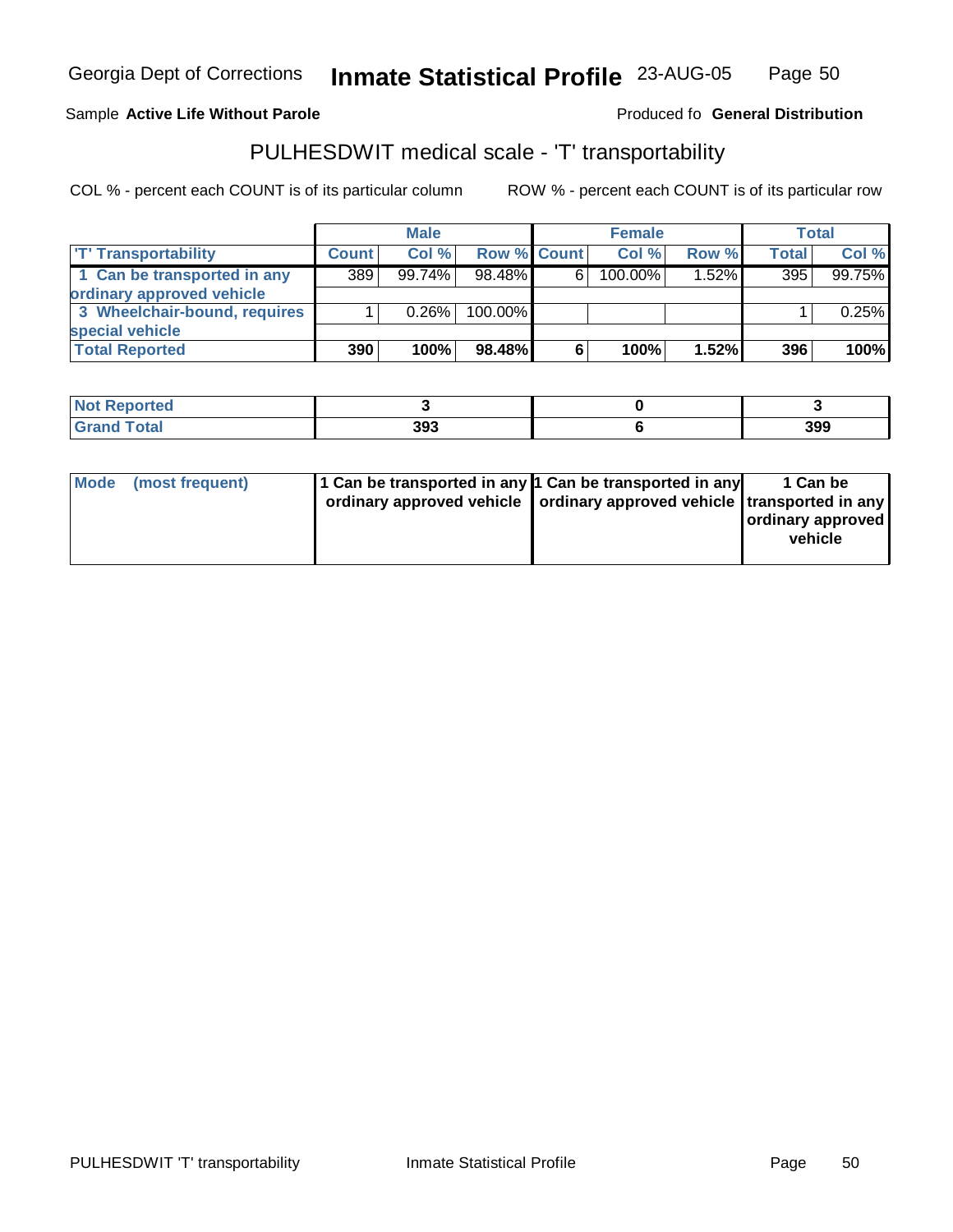### Sample **Active Life Without Parole**

Produced for **General Distribution**

### Criminality in family, self-reported

|                              |              | <b>Male</b> |           |                | <b>Female</b> |          |              | Total  |
|------------------------------|--------------|-------------|-----------|----------------|---------------|----------|--------------|--------|
| <b>Criminality In Family</b> | <b>Count</b> | Col %       |           | Row % Count    | Col %         | Row %    | <b>Total</b> | Col %  |
| Yes, criminality in family   | 123          | $31.54\%$   | $97.62\%$ | 3              | 50.00%        | 2.38%    | 126          | 31.82% |
| No criminality in family     | 267          | 68.46%      | 98.89%    | 3 <sub>1</sub> | 50.00%        | $1.11\%$ | 270 l        | 68.18% |
| <b>Total Reported</b>        | 390          | 100%        | 98.48%    | 6              | 100%          | 1.52%    | 396          | 100%   |

| neo    |              |     |
|--------|--------------|-----|
| .<br>. | 393<br>$  -$ | 399 |

| Mode (most frequent) | No criminality in family | No criminality in family | No criminality in<br>family |
|----------------------|--------------------------|--------------------------|-----------------------------|
|----------------------|--------------------------|--------------------------|-----------------------------|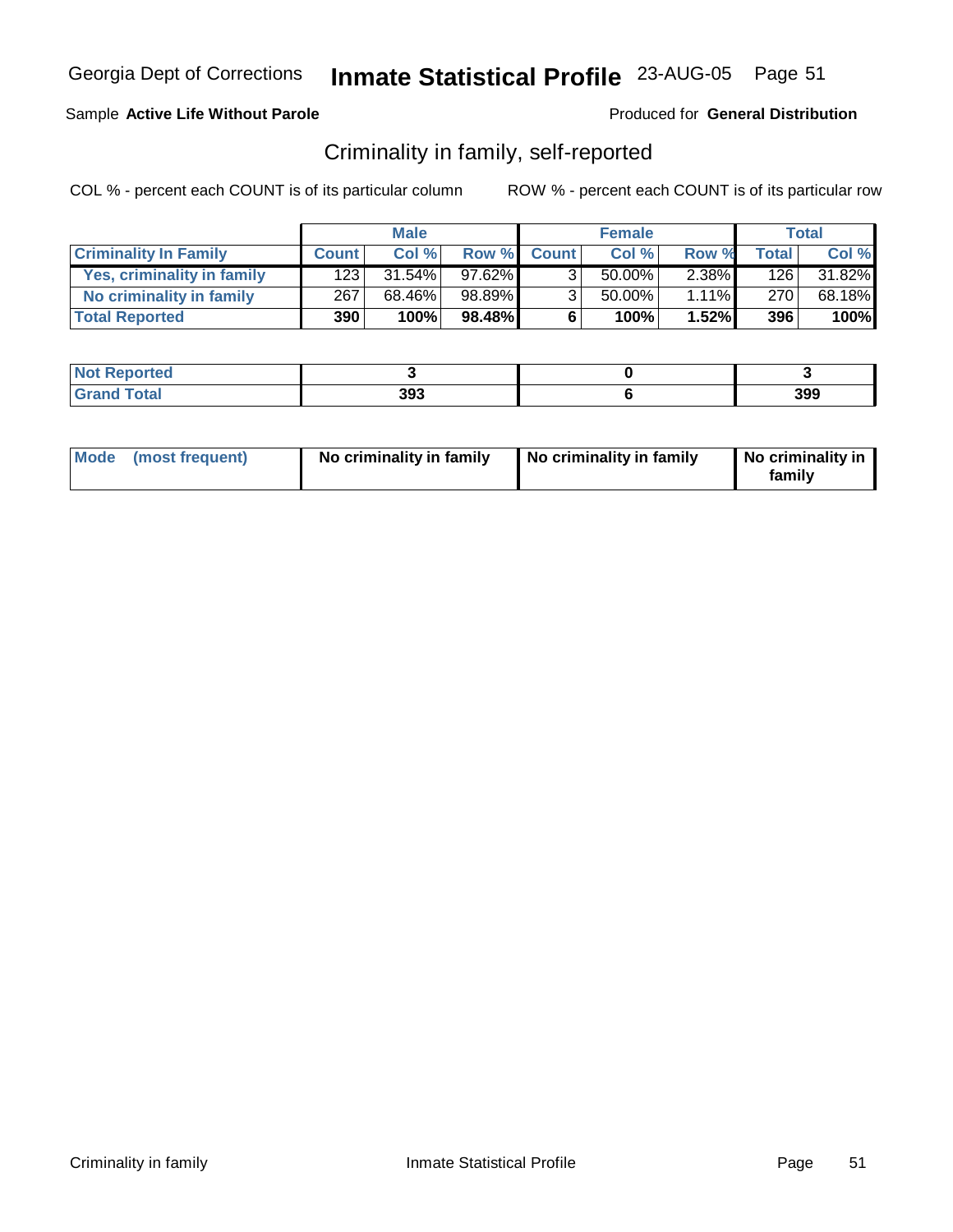### Sample **Active Life Without Parole**

Produced for **General Distribution**

### Alcoholism in family, self-reported

|                             |              | <b>Male</b> |         |             | <b>Female</b> |       |              | Total  |
|-----------------------------|--------------|-------------|---------|-------------|---------------|-------|--------------|--------|
| <b>Alcoholism In Family</b> | <b>Count</b> | Col %       |         | Row % Count | Col %         | Row % | <b>Total</b> | Col %  |
| Yes, alcoholism in family   | 79           | $20.26\%$   | 98.75%I |             | 16.67%        | 1.25% | 80           | 20.20% |
| No alcoholism in family     | 311          | 79.74%      | 98.42%  | -51         | 83.33%        | 1.58% | 316          | 79.80% |
| <b>Total Reported</b>       | 390          | 100%        | 98.48%  | 6           | 100%          | 1.52% | 396          | 100%   |

| n eo |     |     |
|------|-----|-----|
| ---  | 393 | 399 |

| Mode (most frequent) | No alcoholism in family | No alcoholism in family | No alcoholism in<br>familv |
|----------------------|-------------------------|-------------------------|----------------------------|
|----------------------|-------------------------|-------------------------|----------------------------|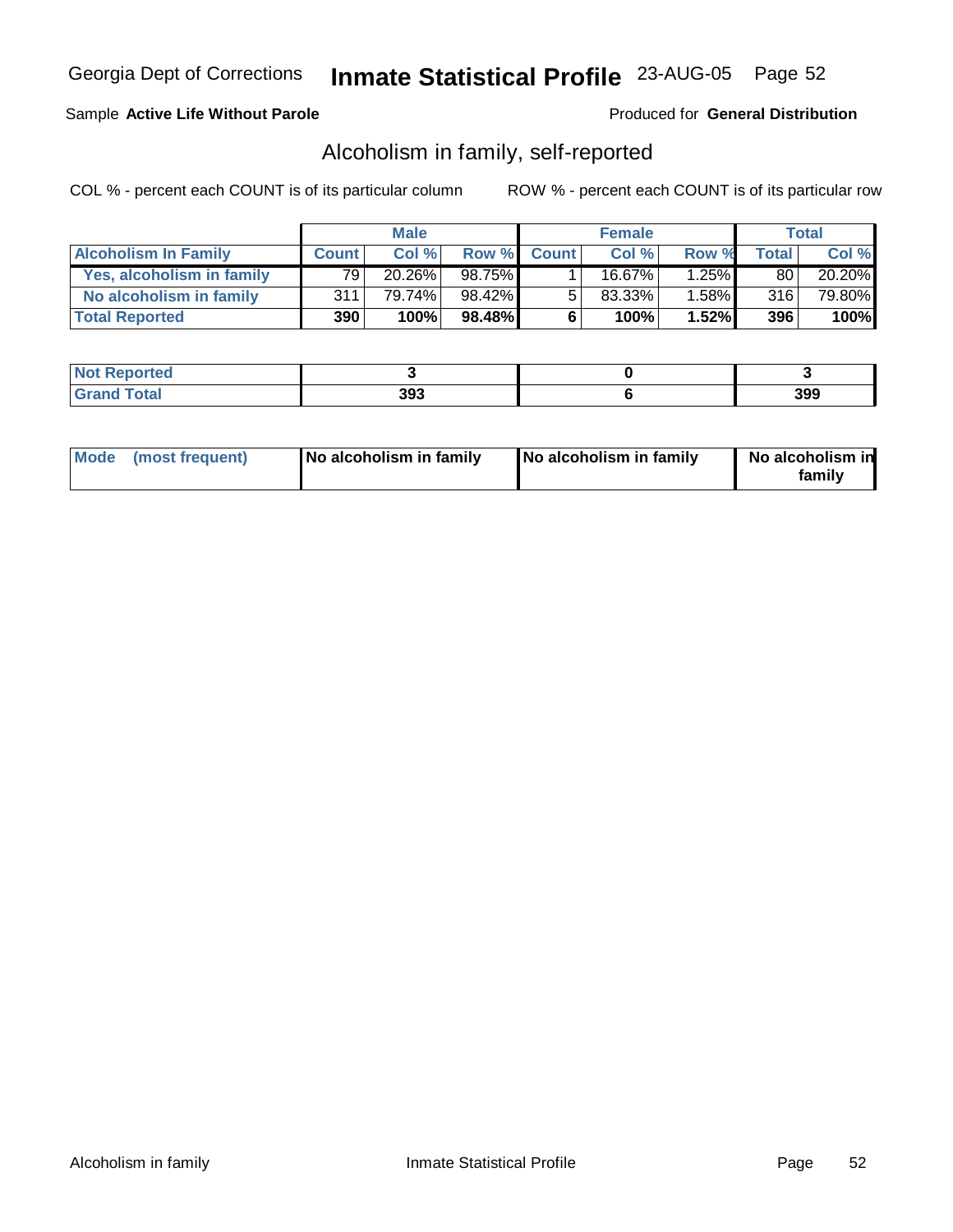### Sample **Active Life Without Parole**

#### Produced for **General Distribution**

### Subjected to frequent beatings, self-reported

|                            |              | <b>Male</b> |        |              | <b>Female</b> |          |              | <b>Total</b> |
|----------------------------|--------------|-------------|--------|--------------|---------------|----------|--------------|--------------|
| <b>Frequent beatings</b>   | <b>Count</b> | Col%        | Row %  | <b>Count</b> | Col %         | Row %    | <b>Total</b> | Col %        |
| Yes, subjected to frequent | 24           | 6.15%       | 96.00% |              | 16.67%        | $4.00\%$ | 25           | 6.31%        |
| beatings                   |              |             |        |              |               |          |              |              |
| Not subjected to frequent  | 366          | 93.85%      | 98.65% | 5            | 83.33%        | $1.35\%$ | 371          | 93.69%       |
| beatings                   |              |             |        |              |               |          |              |              |
| <b>Total Reported</b>      | 390          | 100%        | 98.48% | 6            | 100%          | 1.52%    | 396          | 100%         |

| <b>Not Reported</b><br>$\sim$ . The set of $\sim$ |     |     |
|---------------------------------------------------|-----|-----|
| <b>Total</b><br>Cror                              | 393 | 399 |

| Mode | (most frequent) | Not subjected to frequent<br>beatings | Not subjected to frequent   Not subjected to  <br>beatings | <b>frequent beatings</b> |
|------|-----------------|---------------------------------------|------------------------------------------------------------|--------------------------|
|------|-----------------|---------------------------------------|------------------------------------------------------------|--------------------------|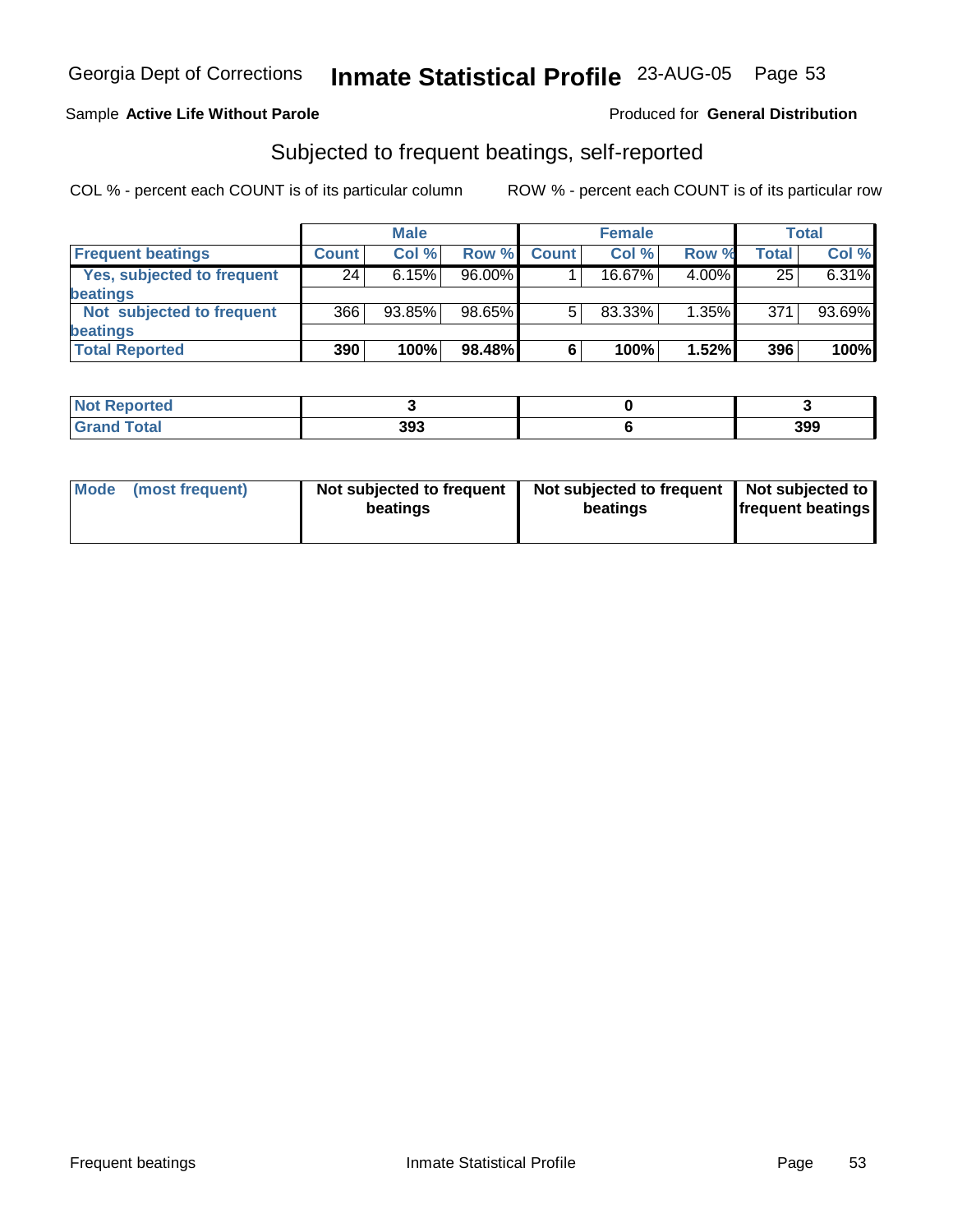### Sample **Active Life Without Parole**

#### Produced for **General Distribution**

### Father absent during inmate's childhood

|                           |              | <b>Male</b> |           |             | <b>Female</b> |          |              | Total  |
|---------------------------|--------------|-------------|-----------|-------------|---------------|----------|--------------|--------|
| <b>Father Absent</b>      | <b>Count</b> | Col %       |           | Row % Count | Col %         | Row %    | <b>Total</b> | Col %  |
| Yes, father was absent    | 200          | 51.28%      | $99.01\%$ |             | 33.33%        | $0.99\%$ | 202          | 51.01% |
| No, father was not absent | 190          | 48.72%      | 97.94% I  |             | 66.67%        | $2.06\%$ | 194          | 48.99% |
| <b>Total Reported</b>     | 390          | 100%        | $98.48\%$ | 6           | 100%          | 1.52%    | 396          | 100%   |

| <b>rted</b>                    |     |     |
|--------------------------------|-----|-----|
| $\mathcal{L}$ at all<br>$\sim$ | 393 | 399 |

| Yes, father was absent<br>Mode (most frequent) | No, father was not absent | Yes, father was<br>absent |
|------------------------------------------------|---------------------------|---------------------------|
|------------------------------------------------|---------------------------|---------------------------|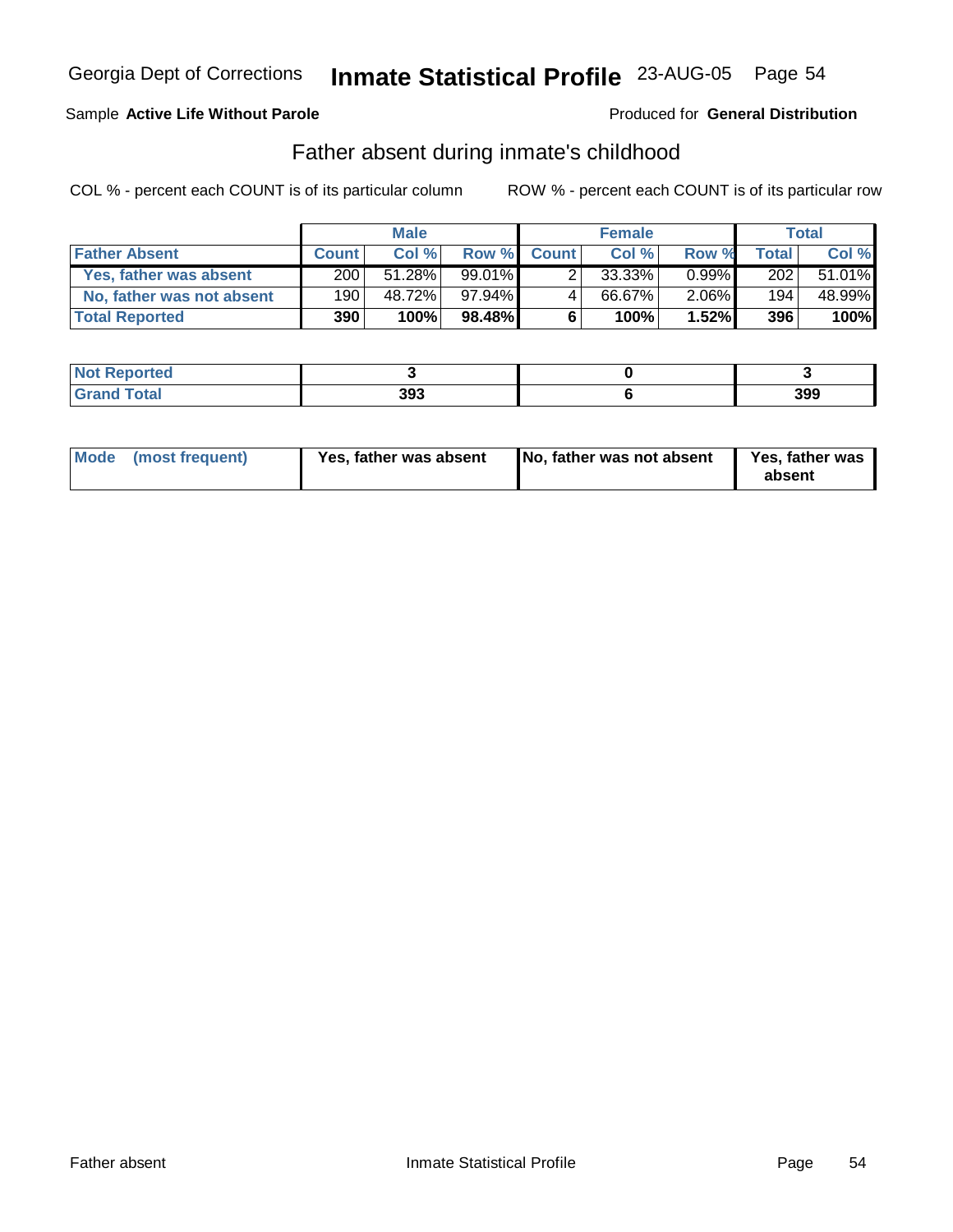### Sample **Active Life Without Parole**

#### Produced for **General Distribution**

### Mother absent during inmate's childhood

|                           |              | <b>Male</b> |        |             | <b>Female</b> |          |              | Total  |
|---------------------------|--------------|-------------|--------|-------------|---------------|----------|--------------|--------|
| <b>Mother Absent</b>      | <b>Count</b> | Col%        |        | Row % Count | Col %         | Row %    | <b>Total</b> | Col %  |
| Yes, mother was absent    | 57           | 14.62%      | 98.28% |             | 16.67%।       | $1.72\%$ | 58           | 14.65% |
| No, mother was not absent | 333          | 85.38%      | 98.52% | 5           | 83.33%        | 1.48%    | 338          | 85.35% |
| <b>Total Reported</b>     | 390          | 100%        | 98.48% | 6           | 100%          | 1.52%    | 396          | 100%   |

| <b>rted</b>       |            |     |
|-------------------|------------|-----|
| المفمار<br>$\sim$ | 202<br>აჟა | 399 |

| Mode (most frequent) | No, mother was not absent   No, mother was not absent   No, mother was |            |  |
|----------------------|------------------------------------------------------------------------|------------|--|
|                      |                                                                        | not absent |  |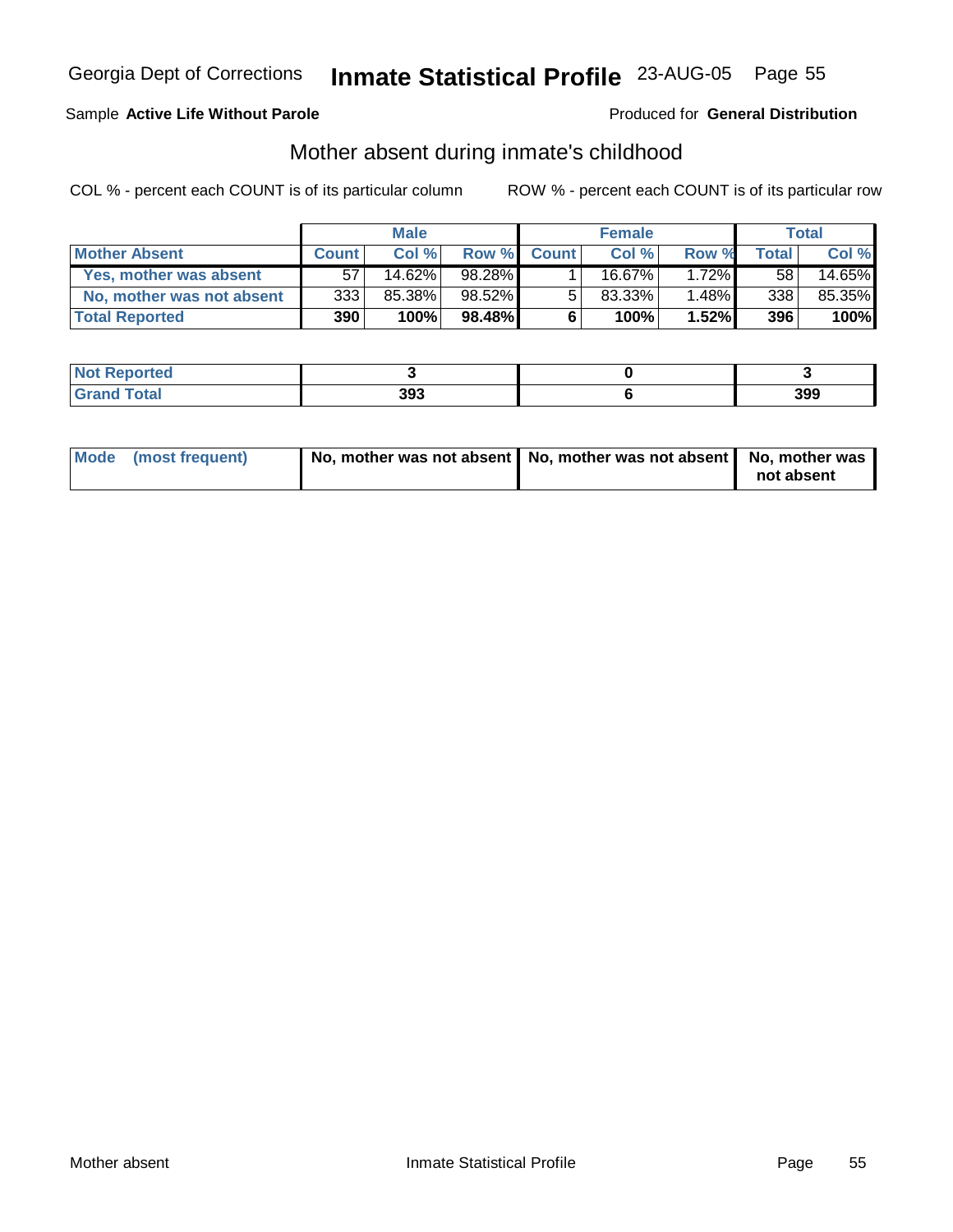### Sample **Active Life Without Parole**

#### Produced for **General Distribution**

### Inmate diagnosed as manipulative

|                       |              | <b>Male</b> |        |              | <b>Female</b> |          |       | Total  |
|-----------------------|--------------|-------------|--------|--------------|---------------|----------|-------|--------|
| <b>Manipulative</b>   | <b>Count</b> | Col %       | Row %  | <b>Count</b> | Col %         | Row %    | Total | Col %  |
| Yes, manipulative     | 82           | 21.03%      | 98.80% |              | $16.67\%$     | 1.20% l  | 83    | 20.96% |
| No, not manipulative  | 308          | 78.97%      | 98.40% | 5            | 83.33%        | $1.60\%$ | 313   | 79.04% |
| <b>Total Reported</b> | 390          | 100%        | 98.48% | 6            | 100%          | $1.52\%$ | 396   | 100%   |

| neo               |     |     |
|-------------------|-----|-----|
| $\Delta + \Delta$ | 393 | 399 |

| Mode | (most frequent) | No. not manipulative | <b>I</b> No. not manipulative | not<br>No<br><b>Imanipulative</b> |
|------|-----------------|----------------------|-------------------------------|-----------------------------------|
|------|-----------------|----------------------|-------------------------------|-----------------------------------|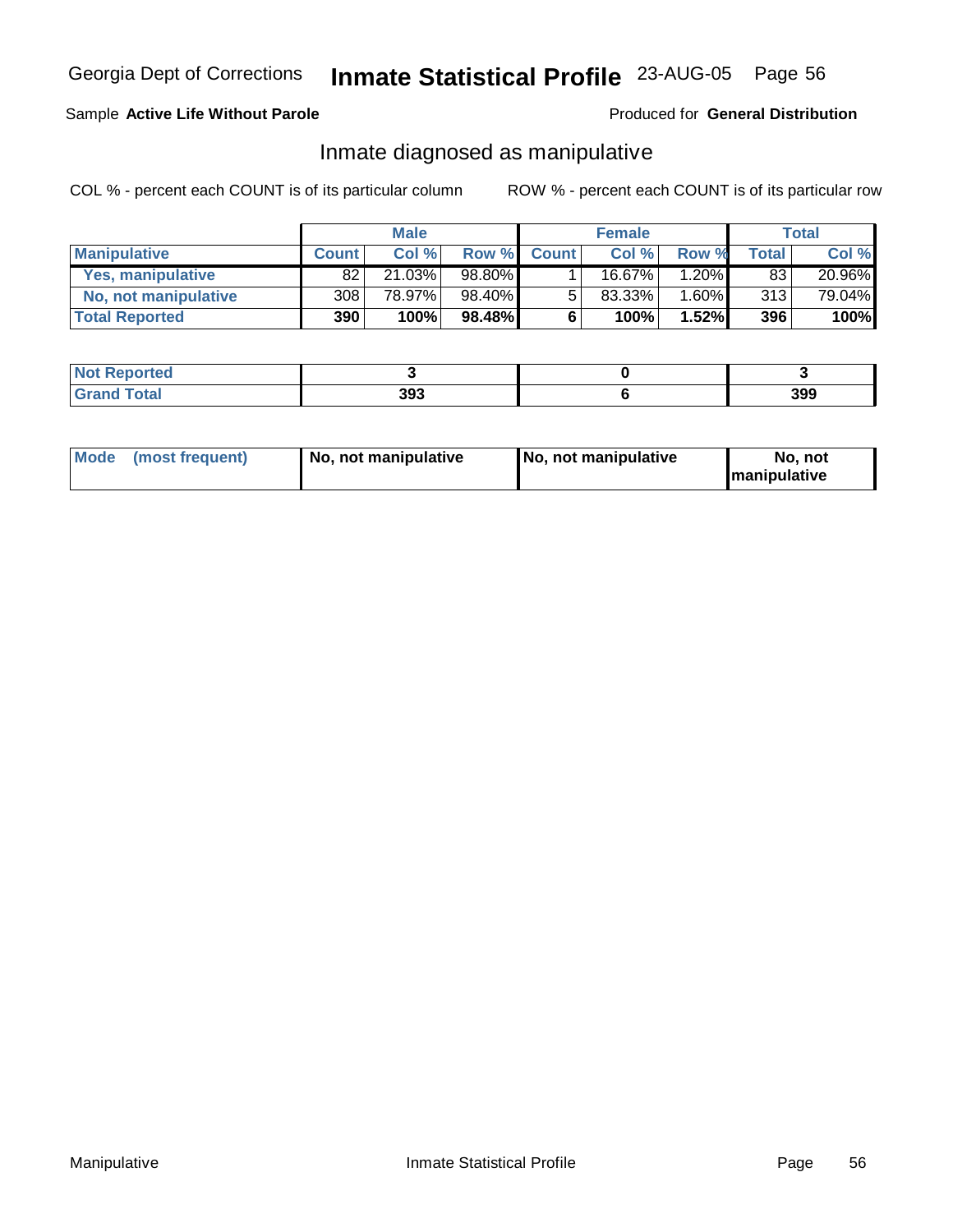### Sample **Active Life Without Parole**

Produced for **General Distribution**

### Inmate diagnosed as assaultive

|                       |              | <b>Male</b> |         |             | <b>Female</b> |       |                 | Total  |
|-----------------------|--------------|-------------|---------|-------------|---------------|-------|-----------------|--------|
| <b>Assaultive</b>     | <b>Count</b> | Col %       |         | Row % Count | Col %         | Row % | <b>Total</b>    | Col %  |
| Yes, assaultive       | 315          | 80.77%      | 98.13%  | 6           | 100.00%       | 1.87% | 321             | 81.06% |
| No, not assaultive    | 75.          | 19.23%      | 100.00% |             |               |       | 75 <sub>1</sub> | 18.94% |
| <b>Total Reported</b> | <b>390</b>   | 100%        | 98.48%  | 6           | 100%          | 1.52% | 396             | 100%   |

| <b>rted</b>                    |     |     |
|--------------------------------|-----|-----|
| $\mathcal{L}$ at all<br>$\sim$ | 393 | 399 |

| <b>Mode</b><br>Yes, assaultive<br>(most frequent) | Yes, assaultive | Yes, assaultive |
|---------------------------------------------------|-----------------|-----------------|
|---------------------------------------------------|-----------------|-----------------|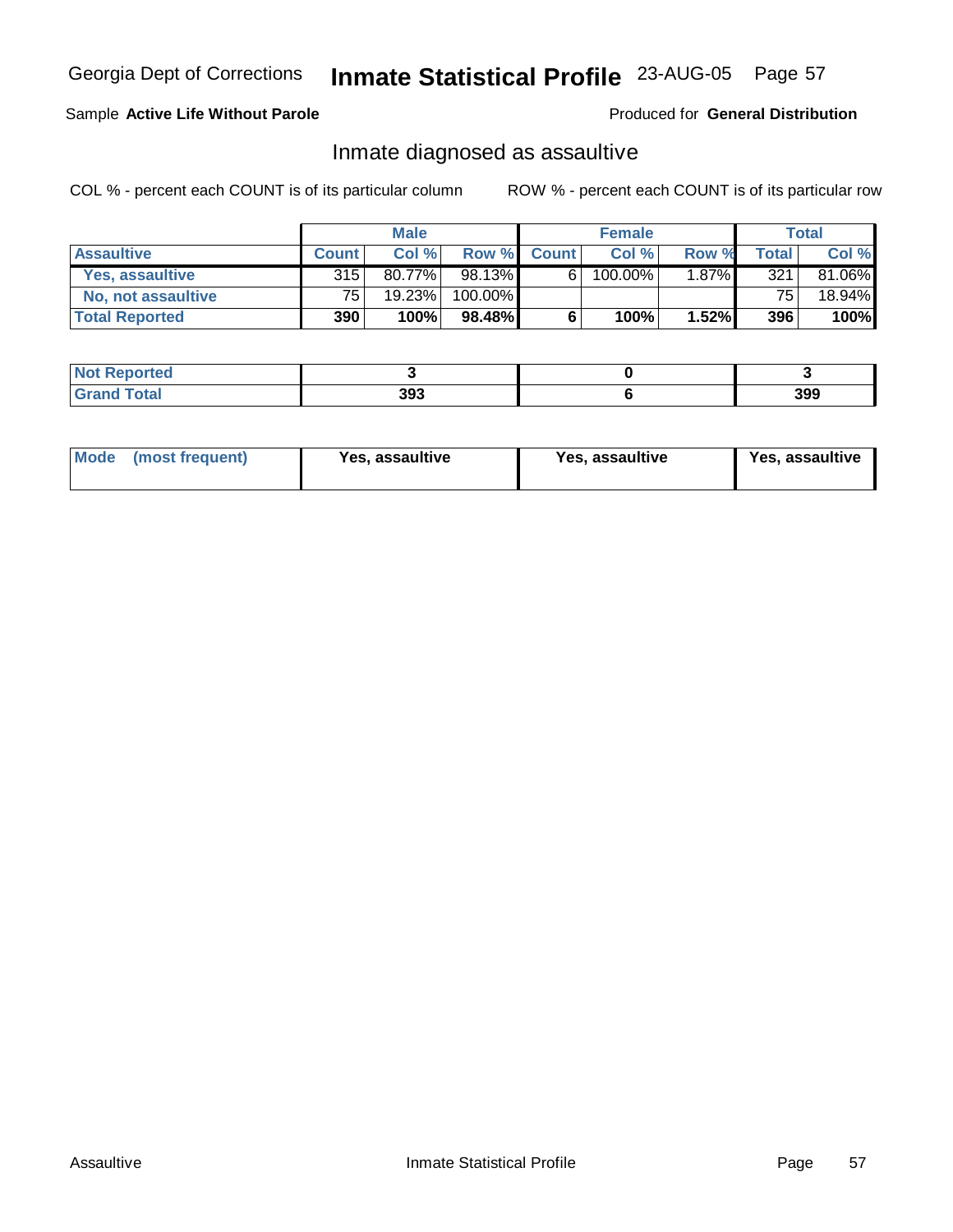#### Sample **Active Life Without Parole**

#### Produced for **General Distribution**

### Number of prior Georgia incarcerations

|                                |              | <b>Male</b> |         |             | <b>Female</b> |          |              | <b>Total</b> |
|--------------------------------|--------------|-------------|---------|-------------|---------------|----------|--------------|--------------|
| Num of Prior GA Incarcerations | <b>Count</b> | Col %       |         | Row % Count | Col %         | Row %    | <b>Total</b> | Col %        |
|                                | 187          | 47.58%      | 96.89%  | 6           | 100.00%       | $3.11\%$ | 193          | 48.37%       |
|                                | 82           | 20.87%      | 100.00% |             |               |          | 82           | 20.55%       |
|                                | 46           | 11.70%      | 100.00% |             |               |          | 46           | 11.53%       |
|                                | 37           | 9.41%       | 100.00% |             |               |          | 37           | 9.27%        |
|                                | 23           | 5.85%       | 100.00% |             |               |          | 23           | 5.76%        |
|                                | 10           | 2.54%       | 100.00% |             |               |          | 10           | 2.51%        |
| <b>More Than 5</b>             | 8            | 2.04%       | 100.00% |             |               |          | 8            | 2.01%        |
| <b>Total Reported</b>          | 393          | 100%        | 98.50%  | 6           | 100%          | 1.50%    | 399          | 100%         |

| المناسب<br><b>eported</b><br>N. |     |     |
|---------------------------------|-----|-----|
|                                 | 393 | 399 |

| Mean (average)       | 23. ا | 1.21<br>I .Z I |
|----------------------|-------|----------------|
| Median (middle)      |       |                |
| Mode (most frequent) |       |                |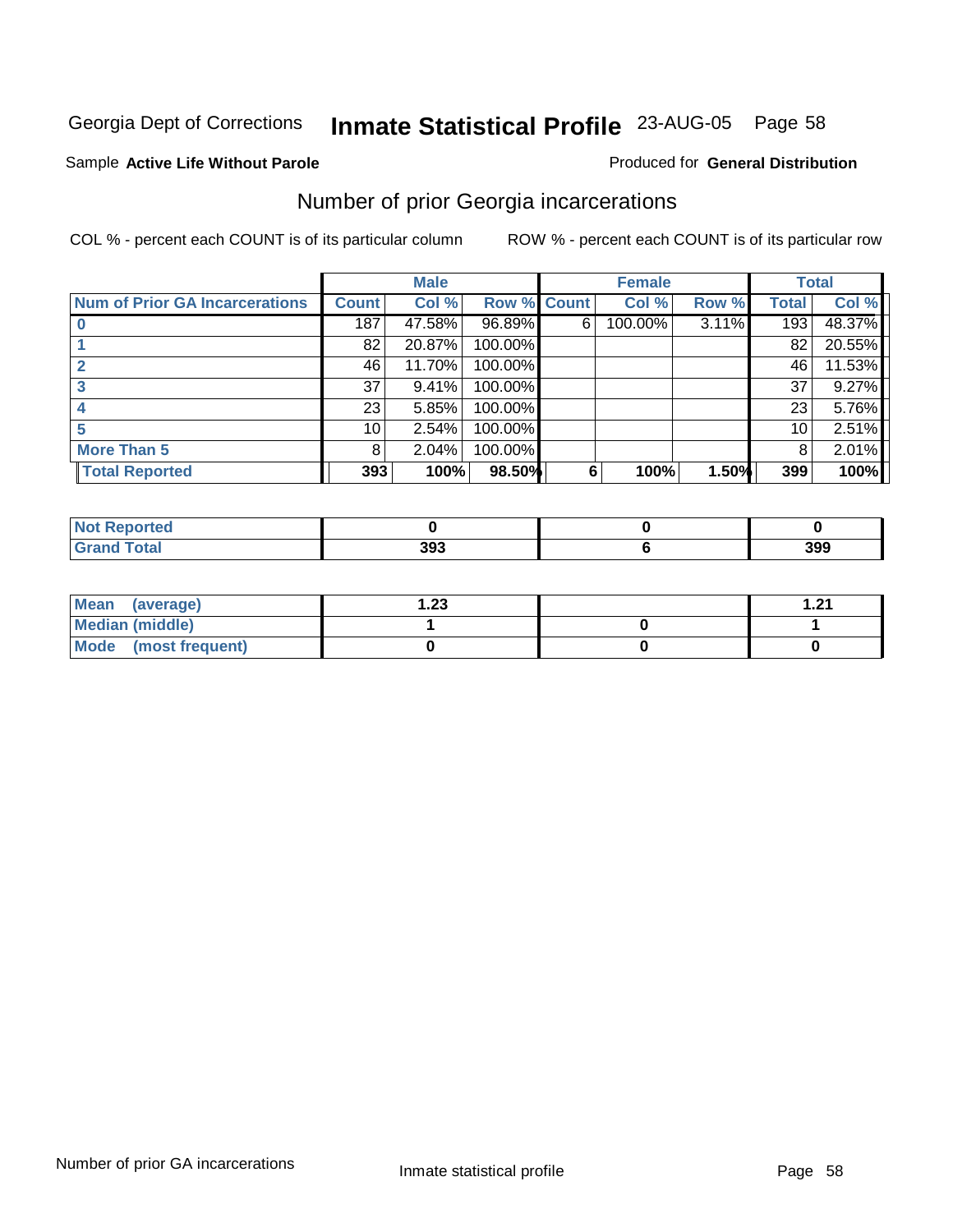#### Sample **Active Life Without Parole**

Produced for **General Distribution**

### Prison sentence in years

|                                 |              | Male    |                    | <b>Female</b> |       |                  | $\tau$ otal |
|---------------------------------|--------------|---------|--------------------|---------------|-------|------------------|-------------|
| <b>Prison Sentence In Years</b> | <b>Count</b> | Col %   | <b>Row % Count</b> | Col %         | Row % | Total            | Col %       |
| <b>Life Without Parole</b>      | 393          | 100.00% | $98.50\%$          | $100.00\%$    | .50%  | 399 <sub>1</sub> | $100.00\%$  |
| <b>Total Reported</b>           | 393          | 100%    | 98.50%             | 100%          | 1.50% | 399              | 100%        |

| <b>Convergenced</b> the second second second second second second second second second second second second second seco |     |     |
|-------------------------------------------------------------------------------------------------------------------------|-----|-----|
| 'otal                                                                                                                   | 393 | 399 |

| Mean (average)       |  |  |
|----------------------|--|--|
| Median (middle)      |  |  |
| Mode (most frequent) |  |  |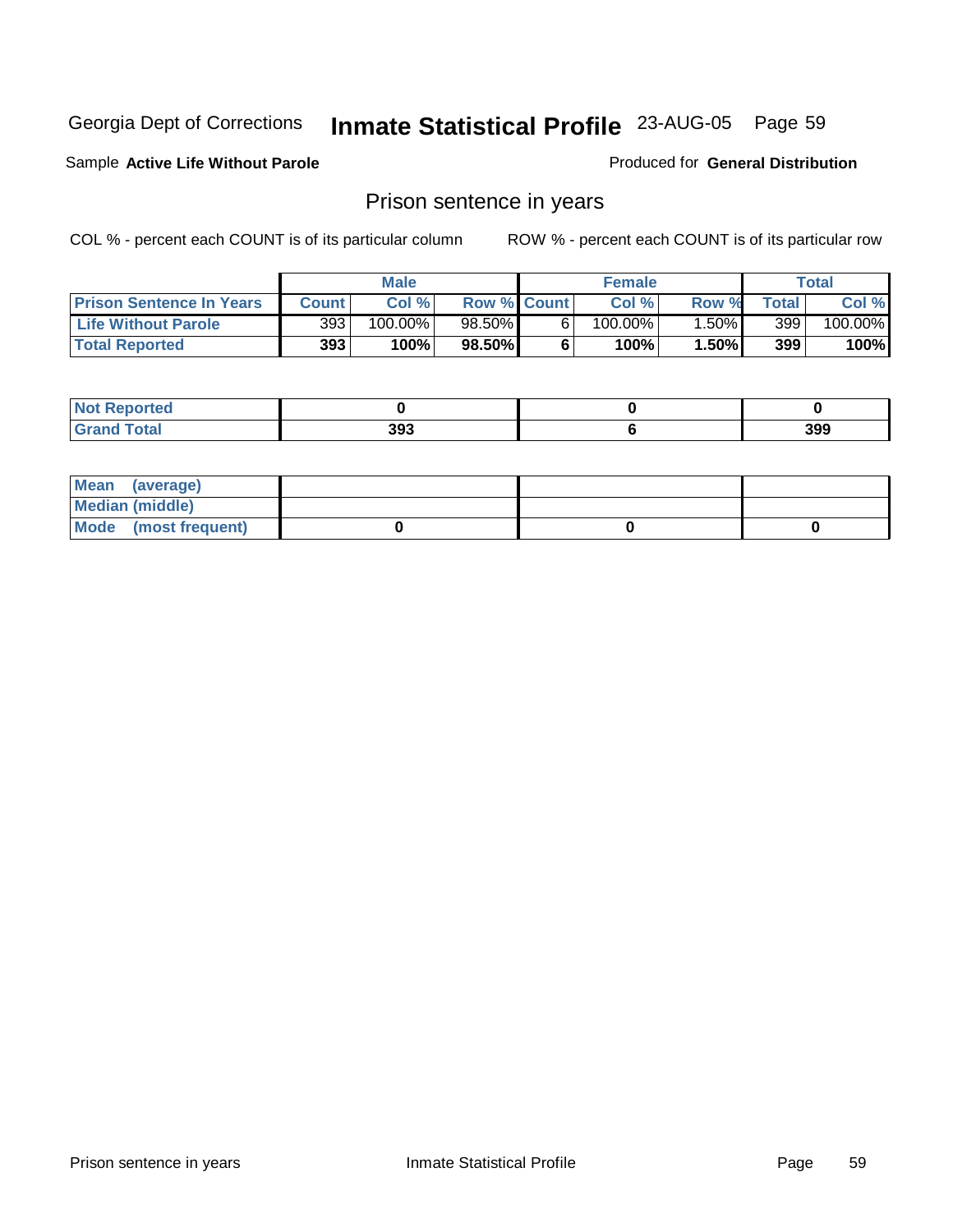#### Sample **Active Life Without Parole**

### Primary offense, broken out into felonies vs misdemeanors

COL % - percent each COUNT is of its particular column ROW % - percent each COUNT is of its particular row

|                                  |       | <b>Male</b> |                    |                | <b>Female</b> |         |       | Total                 |
|----------------------------------|-------|-------------|--------------------|----------------|---------------|---------|-------|-----------------------|
| <b>Felonies and Misdemeanors</b> | Count | Col %       | <b>Row % Count</b> |                | Col%          | Row %   | Total | Col %                 |
| <b>Felonies</b>                  | 393   | 100.00%     | 98.50%             | 6 <sub>1</sub> | $100.00\%$    | $.50\%$ | 399   | $100.\overline{00\%}$ |
| <b>Total Reported</b>            | 393   | 100%        | 98.5%              |                | 100%          | 5%l     | 399   | 100%                  |

| <b>Not</b><br><b>Reported</b><br>. |            |     |     |
|------------------------------------|------------|-----|-----|
| <b>Total</b><br><b>Grand</b>       | 202<br>ວວວ | 393 | 399 |

| M <sub>o</sub><br>. Aduant)<br>nies<br>. | . | . |
|------------------------------------------|---|---|
|------------------------------------------|---|---|

Produced for **General Distribution**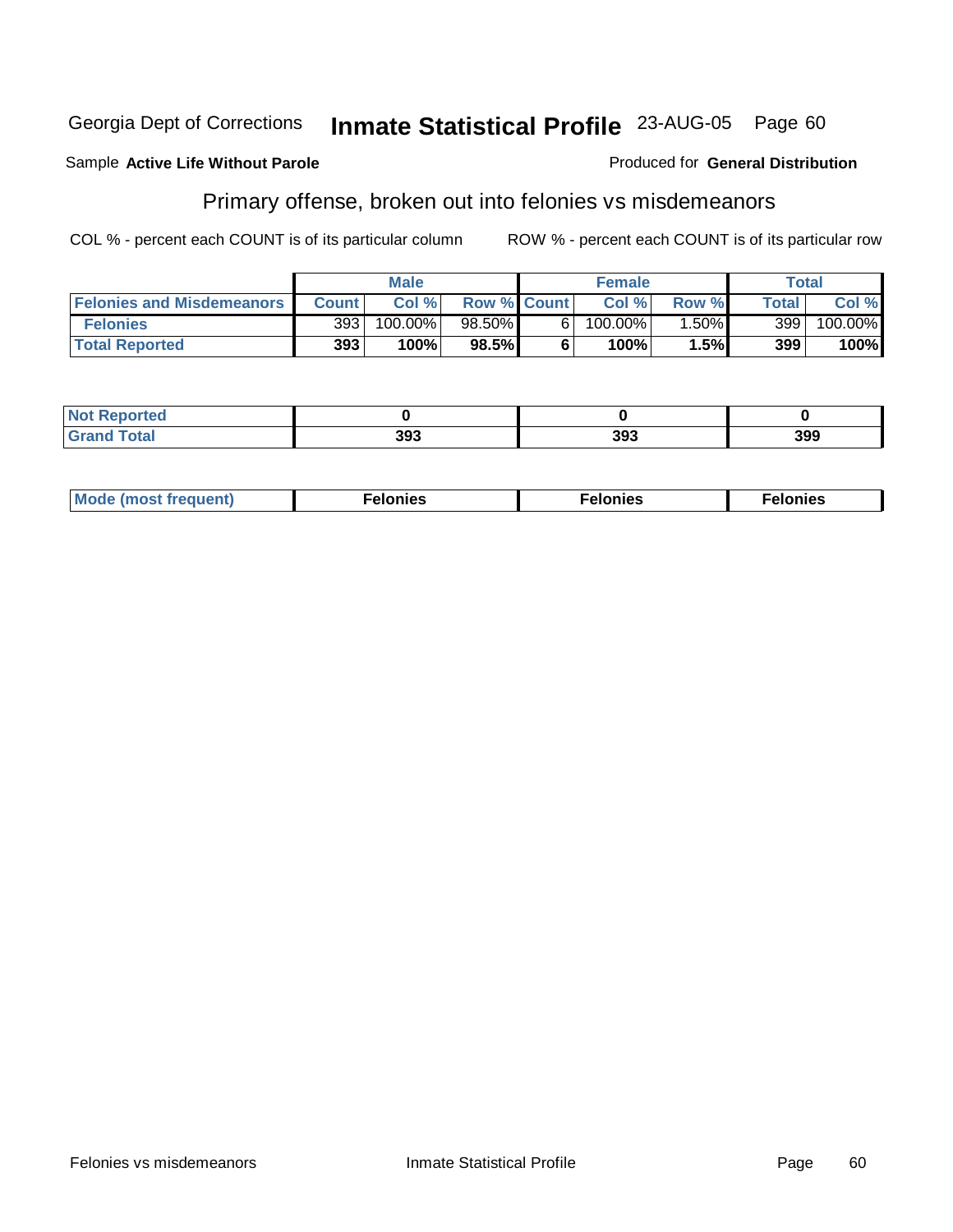### Sample **Active Life Without Parole**

### Primary offense, broken out into four broad crime categories

COL % - percent each COUNT is of its particular column ROW % - percent each COUNT is of its particular row

Produced for **General Distribution**

|                         |         | <b>Male</b> |             |   | <b>Female</b> |          |              | <b>Total</b> |
|-------------------------|---------|-------------|-------------|---|---------------|----------|--------------|--------------|
| <b>Crime Categories</b> | Count ! | Col %       | Row % Count |   | Col %         | Row %    | <b>Total</b> | Col %        |
| <b>Violent/Sex</b>      | 383     | 97.46%      | $98.46\%$   | 6 | 100.00%       | $1.54\%$ | 389          | $97.49\%$    |
| <b>Property</b>         | ◠       | .51%        | 100.00%     |   | $.00\%$       |          |              | $.50\%$      |
| <b>Drug</b>             |         | 2.04%       | 100.00%     |   | .00%          |          |              | $2.01\%$     |
| <b>Total Reported</b>   | 393     | 100%        | $98.5\%$    | 6 | 100%          | 1.5%     | 399          | 100%         |

| _<br>. | າດາ<br>,,, | 399 |
|--------|------------|-----|

| Mode (most frequent) | <b>Violent/Sex</b> | <b>Violent/Sex</b> | Violent/Sex |
|----------------------|--------------------|--------------------|-------------|
|                      |                    |                    |             |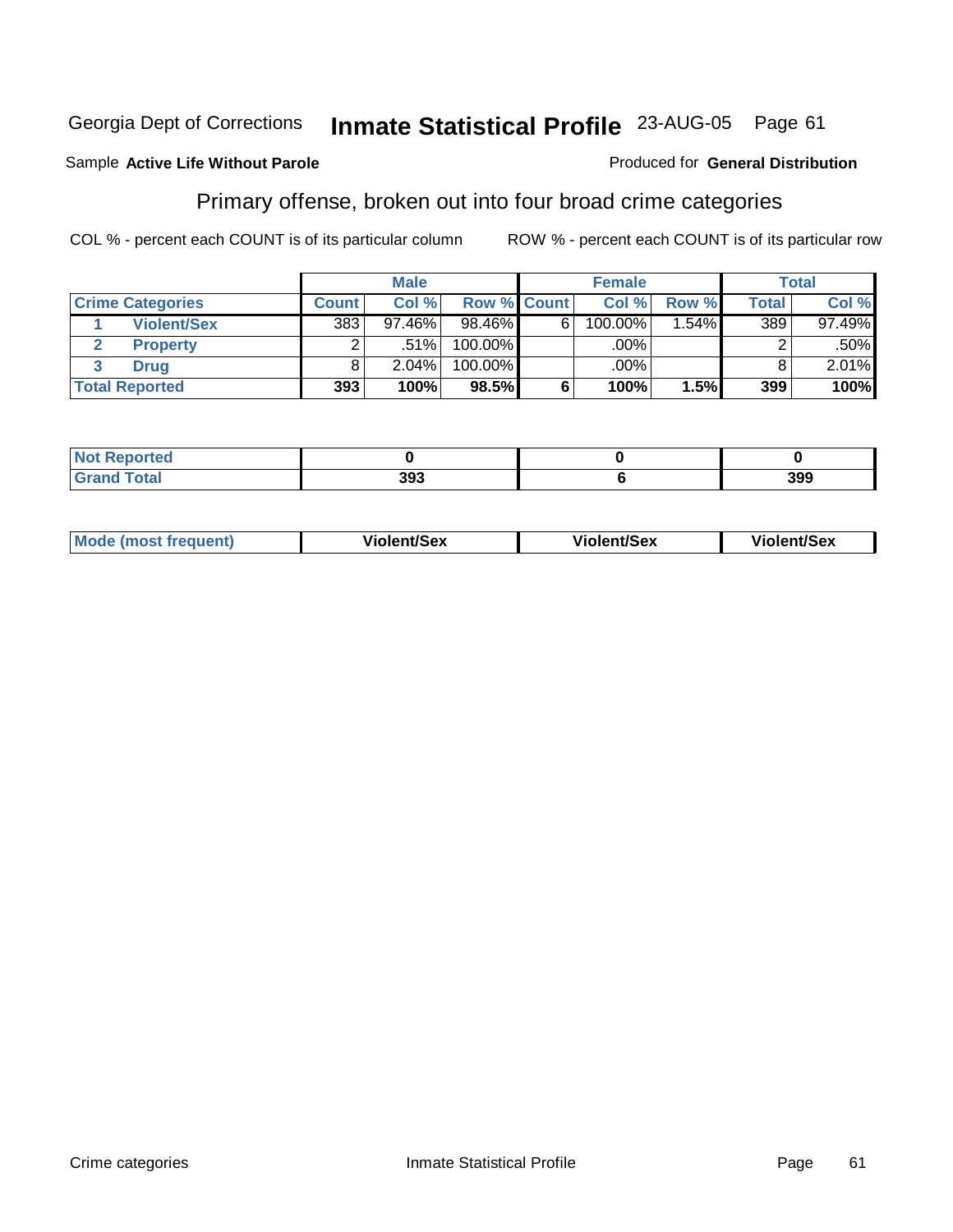#### Sample **Active Life Without Parole**

#### Produced for **General Distribution**

# Primary offense, detailed offense code

|      |                                |              | <b>Male</b> |         | <b>Female</b> |         | <b>Total</b> |              |        |
|------|--------------------------------|--------------|-------------|---------|---------------|---------|--------------|--------------|--------|
|      | <b>Primary Offense</b>         | <b>Count</b> | Col %       | Row %   | <b>Count</b>  | Col %   | Row %        | <b>Total</b> | Col %  |
| 1101 | <b>Murder</b>                  | 227          | 57.76%      | 97.42%  | 6             | 100.00% | 2.58%        | 233          | 58.40% |
| 1311 | <b>Kidnapping</b>              | 43           | 10.94%      | 100.00% |               |         |              | 43           | 10.78% |
| 1601 | <b>Burglary</b>                | 2            | .51%        | 100.00% |               |         |              | 2            | .50%   |
| 1902 | <b>Armed Robbery</b>           | 57           | 14.50%      | 100.00% |               |         |              | 57           | 14.29% |
| 1911 | <b>Hijacking Motor Vehicle</b> |              | .25%        | 100.00% |               |         |              |              | .25%   |
| 2001 | Rape                           | 44           | 11.20%      | 100.00% |               |         |              | 44           | 11.03% |
| 2003 | <b>Aggrav Sodomy</b>           |              | .25%        | 100.00% |               |         |              |              | .25%   |
| 2009 | <b>Aggrav Sexual Battery</b>   | 2            | .51%        | 100.00% |               |         |              | 2            | .50%   |
| 2019 | <b>Child Molestation</b>       | 2            | .51%        | 100.00% |               |         |              | 2            | .50%   |
| 2021 | <b>Aggrav Child</b>            | 6            | 1.53%       | 100.00% |               |         |              | 6            | 1.50%  |
|      | <b>Molestation</b>             |              |             |         |               |         |              |              |        |
| 4012 | <b>Viol Ga Cntrl Sbst Act</b>  |              | .25%        | 100.00% |               |         |              |              | .25%   |
| 4018 | <b>S/D Cont Sub School</b>     |              | .25%        | 100.00% |               |         |              | 1            | .25%   |
| 4021 | <b>S/D Cocaine</b>             | 3            | .76%        | 100.00% |               |         |              | 3            | .75%   |
| 4022 | <b>Poss Of Cocaine</b>         | 2            | .51%        | 100.00% |               |         |              | 2            | .50%   |
| 4134 | <b>Att/Consprcy Commt</b>      |              | .25%        | 100.00% |               |         |              |              | .25%   |
|      | C/S/Of                         |              |             |         |               |         |              |              |        |
|      | <b>Total Rported</b>           | 393          | 100%        | 98.5%   | 6             | 100%    | 1.5%         | 399          | 100%   |

| Reported           |     |     |
|--------------------|-----|-----|
| <b>otal</b><br>--- | 393 | 399 |

| <b>Mode (most frequent)</b> | 1101 Murder | 1101 Murder | 1101 Murder |
|-----------------------------|-------------|-------------|-------------|
|-----------------------------|-------------|-------------|-------------|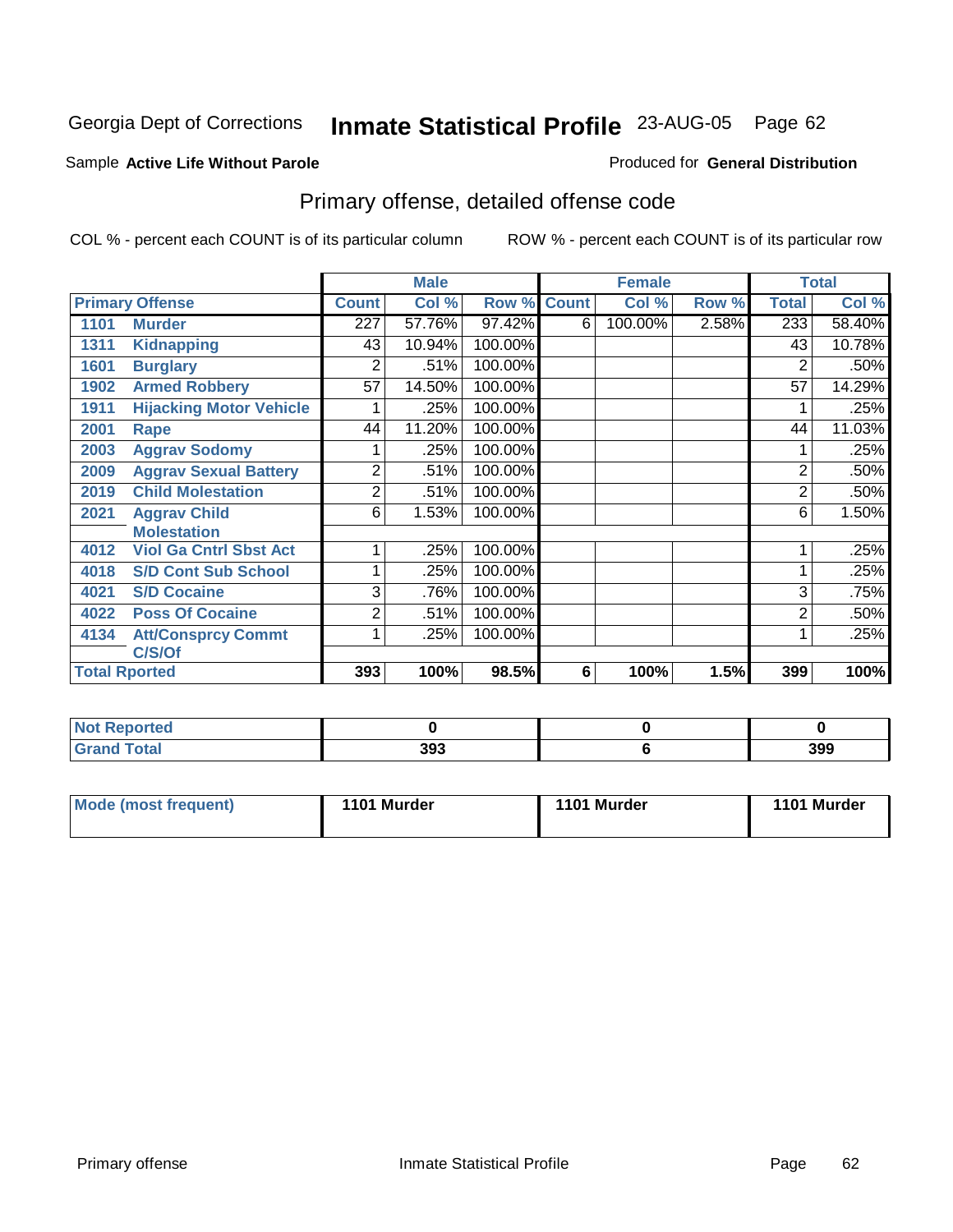#### Sample **Active Life Without Parole**

#### Produced for **General Distribution**

# County of conviction of primary offense

|                |                             |                 | <b>Male</b> |         | <b>Female</b> |        | <b>Total</b> |                 |                            |
|----------------|-----------------------------|-----------------|-------------|---------|---------------|--------|--------------|-----------------|----------------------------|
|                | <b>County of Conviction</b> | <b>Count</b>    | Col %       | Row %   | <b>Count</b>  | Col %  | Row %        | <b>Total</b>    | $\overline{\text{Col }\%}$ |
| 1              | <b>Appling</b>              | $\overline{2}$  | .51%        | 100.00% |               |        |              | $\overline{2}$  | .50%                       |
| $\overline{2}$ | <b>Atkinson</b>             | 1               | .25%        | 100.00% |               |        |              | $\mathbf 1$     | .25%                       |
| 3              | <b>Bacon</b>                | 1               | .25%        | 100.00% |               |        |              | 1               | .25%                       |
| 5              | <b>Baldwin</b>              | $\overline{5}$  | 1.27%       | 100.00% |               |        |              | $\overline{5}$  | 1.25%                      |
| 6              | <b>Banks</b>                | 1               | .25%        | 100.00% |               |        |              | 1               | .25%                       |
| $\overline{7}$ | <b>Barrow</b>               | $\overline{3}$  | .76%        | 100.00% |               |        |              | $\overline{3}$  | .75%                       |
| 8              | <b>Bartow</b>               | $\overline{2}$  | .51%        | 100.00% |               |        |              | $\overline{2}$  | .50%                       |
| 9              | <b>Ben Hill</b>             | $\overline{2}$  | .51%        | 100.00% |               |        |              | $\overline{2}$  | .50%                       |
| 10             | <b>Berrien</b>              | 1               | .25%        | 100.00% |               |        |              | 1               | .25%                       |
| 11             | <b>Bibb</b>                 | $\overline{15}$ | 3.82%       | 100.00% |               |        |              | $\overline{15}$ | 3.76%                      |
| 12             | <b>Bleckley</b>             | 1               | .25%        | 100.00% |               |        |              | $\mathbf 1$     | .25%                       |
| 13             | <b>Brantley</b>             | 1               | .25%        | 100.00% |               |        |              | 1               | .25%                       |
| 14             | <b>Brooks</b>               | 1               | .25%        | 100.00% |               |        |              | 1               | .25%                       |
| 16             | <b>Bulloch</b>              | 1               | .25%        | 100.00% |               |        |              | 1               | .25%                       |
| 17             | <b>Burke</b>                | $\overline{5}$  | 1.27%       | 100.00% |               |        |              | $\overline{5}$  | 1.25%                      |
| 18             | <b>Butts</b>                | $\overline{3}$  | .76%        | 100.00% |               |        |              | $\overline{3}$  | .75%                       |
| 20             | <b>Camden</b>               | $\overline{2}$  | .51%        | 100.00% |               |        |              | $\overline{2}$  | .50%                       |
| 22             | <b>Carroll</b>              | $\overline{2}$  | .51%        | 100.00% |               |        |              | $\overline{2}$  | .50%                       |
| 23             | <b>Catoosa</b>              | $\mathbf{1}$    | .25%        | 100.00% |               |        |              | 1               | .25%                       |
| 24             | <b>Charlton</b>             | 1               | .25%        | 100.00% |               |        |              | 1               | .25%                       |
| 25             | <b>Chatham</b>              | $\overline{15}$ | 3.82%       | 100.00% |               |        |              | $\overline{15}$ | 3.76%                      |
| 28             | <b>Cherokee</b>             | $\overline{2}$  | .51%        | 100.00% |               |        |              | $\overline{2}$  | .50%                       |
| 29             | <b>Clarke</b>               | $\overline{10}$ | 2.54%       | 100.00% |               |        |              | $\overline{10}$ | 2.51%                      |
| 31             | <b>Clayton</b>              | $\overline{13}$ | 3.31%       | 100.00% |               |        |              | $\overline{13}$ | 3.26%                      |
| 33             | <b>Cobb</b>                 | 14              | 3.56%       | 100.00% |               |        |              | 14              | 3.51%                      |
| 34             | <b>Coffee</b>               | $\overline{2}$  | .51%        | 100.00% |               |        |              | $\overline{2}$  | .50%                       |
| 35             | <b>Colquitt</b>             | $\overline{3}$  | .76%        | 100.00% |               |        |              | $\overline{3}$  | .75%                       |
| 36             | <b>Columbia</b>             | 4               | 1.02%       | 100.00% |               |        |              | $\overline{4}$  | 1.00%                      |
| 37             | <b>Cook</b>                 | 1               | .25%        | 100.00% |               |        |              | 1               | .25%                       |
| 38             | <b>Coweta</b>               | $\overline{2}$  | .51%        | 100.00% |               |        |              | $\overline{2}$  | .50%                       |
| 40             | <b>Crisp</b>                | 1               | .25%        | 100.00% |               |        |              | 1               | .25%                       |
| 41             | <b>Dade</b>                 | 1               | .25%        | 100.00% |               |        |              | 1               | .25%                       |
| 43             | <b>Decatur</b>              | $\mathbf{1}$    | .25%        | 100.00% |               |        |              | $\mathbf{1}$    | .25%                       |
| 44             | <b>Dekalb</b>               | $\overline{33}$ | 8.40%       | 97.06%  | $\mathbf{1}$  | 16.67% | 2.94%        | $\overline{34}$ | 8.52%                      |
| 45             | <b>Dodge</b>                | 1               | .25%        | 100.00% |               |        |              | 1               | .25%                       |
| 47             | <b>Dougherty</b>            | 11              | 2.80%       | 100.00% |               |        |              | 11              | 2.76%                      |
| 48             | <b>Douglas</b>              | $\overline{12}$ | 3.05%       | 92.31%  | 1             | 16.67% | 7.69%        | $\overline{13}$ | 3.26%                      |
| 49             | <b>Early</b>                | $\mathbf{1}$    | .25%        | 100.00% |               |        |              | 1               | .25%                       |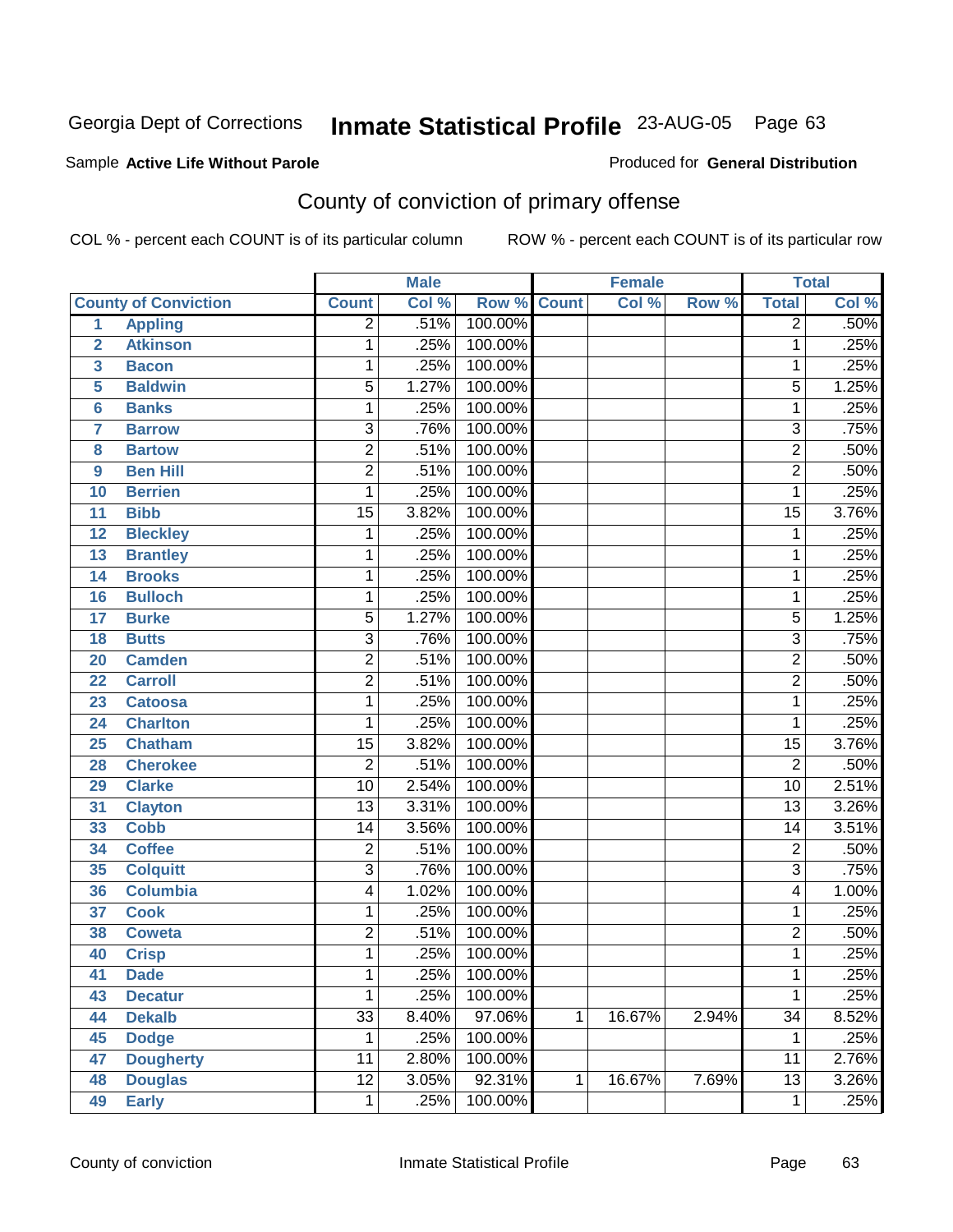#### Sample **Active Life Without Parole**

Produced for **General Distribution**

# County of conviction of primary offense

|                 |                             |                 | <b>Male</b> |                    | <b>Female</b> |        | <b>Total</b> |                 |       |
|-----------------|-----------------------------|-----------------|-------------|--------------------|---------------|--------|--------------|-----------------|-------|
|                 | <b>County of Conviction</b> | <b>Count</b>    | Col %       | <b>Row % Count</b> |               | Col %  | Row %        | <b>Total</b>    | Col % |
| 51              | <b>Effingham</b>            | 1               | .25%        | 100.00%            |               |        |              | 1               | .25%  |
| 52              | <b>Elbert</b>               | $\overline{2}$  | .51%        | 100.00%            |               |        |              | $\overline{2}$  | .50%  |
| 53              | <b>Emanuel</b>              | 1               | .25%        | 100.00%            |               |        |              | $\mathbf{1}$    | .25%  |
| 56              | <b>Fayette</b>              | 2               | .51%        | 100.00%            |               |        |              | $\overline{2}$  | .50%  |
| $\overline{57}$ | <b>Floyd</b>                | 4               | 1.02%       | 100.00%            |               |        |              | 4               | 1.00% |
| 58              | <b>Forsyth</b>              | 1               | .25%        | 100.00%            |               |        |              | 1               | .25%  |
| 59              | <b>Franklin</b>             | 1               | .25%        | 100.00%            |               |        |              | 1               | .25%  |
| 60              | <b>Fulton</b>               | $\overline{36}$ | 9.16%       | 100.00%            |               |        |              | $\overline{36}$ | 9.02% |
| 61              | <b>Gilmer</b>               | 1               | .25%        | 100.00%            |               |        |              | $\mathbf{1}$    | .25%  |
| 63              | <b>Glynn</b>                | $\overline{10}$ | 2.54%       | 100.00%            |               |        |              | $\overline{10}$ | 2.51% |
| 64              | <b>Gordon</b>               | 1               | .25%        | 100.00%            |               |        |              | 1               | .25%  |
| 66              | <b>Greene</b>               | 1               | .25%        | 100.00%            |               |        |              | 1               | .25%  |
| 67              | <b>Gwinnett</b>             | 6               | 1.53%       | 100.00%            |               |        |              | $\overline{6}$  | 1.50% |
| 68              | <b>Habersham</b>            | 1               | .25%        | 100.00%            |               |        |              | 1               | .25%  |
| 69              | <b>Hall</b>                 | $\overline{5}$  | 1.27%       | 100.00%            |               |        |              | $\overline{5}$  | 1.25% |
| 72              | <b>Harris</b>               | $\overline{2}$  | .51%        | 100.00%            |               |        |              | $\overline{2}$  | .50%  |
| $\overline{73}$ | <b>Hart</b>                 | 4               | 1.02%       | 100.00%            |               |        |              | 4               | 1.00% |
| 75              | <b>Henry</b>                | $\overline{8}$  | 2.04%       | 100.00%            |               |        |              | $\overline{8}$  | 2.01% |
| 76              | <b>Houston</b>              | $\overline{6}$  | 1.53%       | 100.00%            |               |        |              | $\overline{6}$  | 1.50% |
| 78              | <b>Jackson</b>              | 6               | 1.53%       | 100.00%            |               |        |              | $\overline{6}$  | 1.50% |
| 79              | <b>Jasper</b>               | 1               | .25%        | 100.00%            |               |        |              | 1               | .25%  |
| 80              | <b>Jeff Davis</b>           | 1               | .25%        | 100.00%            |               |        |              | 1               | .25%  |
| 81              | <b>Jefferson</b>            | 1               | .25%        | 100.00%            |               |        |              | 1               | .25%  |
| 84              | <b>Jones</b>                | 1               | .25%        | 100.00%            |               |        |              | 1               | .25%  |
| 87              | <b>Laurens</b>              | $\overline{2}$  | .51%        | 100.00%            |               |        |              | $\overline{2}$  | .50%  |
| 88              | Lee                         | 1               | .25%        | 100.00%            |               |        |              | 1               | .25%  |
| 89              | <b>Liberty</b>              | $\overline{5}$  | 1.27%       | 100.00%            |               |        |              | $\overline{5}$  | 1.25% |
| 91              | Long                        | $\overline{2}$  | .51%        | 100.00%            |               |        |              | $\overline{2}$  | .50%  |
| 92              | <b>Lowndes</b>              | $\overline{3}$  | .76%        | 100.00%            |               |        |              | $\overline{3}$  | .75%  |
| 95              | <b>Madison</b>              | 1               | .25%        | 100.00%            |               |        |              | 1               | .25%  |
| 96              | <b>Marion</b>               | 1               | .25%        | 100.00%            |               |        |              | 1               | .25%  |
| 98              | <b>Mcintosh</b>             | 1               | .25%        | 100.00%            |               |        |              | 1               | .25%  |
| 100             | <b>Miller</b>               | 1               | .25%        | 100.00%            |               |        |              | 1               | .25%  |
| 102             | <b>Monroe</b>               | $\overline{3}$  | .76%        | 100.00%            |               |        |              | $\overline{3}$  | .75%  |
| 106             | <b>Muscogee</b>             | $\overline{15}$ | 3.82%       | 100.00%            |               |        |              | $\overline{15}$ | 3.76% |
| 107             | <b>Newton</b>               | 3               | .76%        | 75.00%             | 1             | 16.67% | 25.00%       | 4               | 1.00% |
| 109             | <b>Oglethorpe</b>           | 1               | .25%        | 100.00%            |               |        |              | 1               | .25%  |
| 110             | <b>Paulding</b>             | 1               | .25%        | 100.00%            |               |        |              | 1               | .25%  |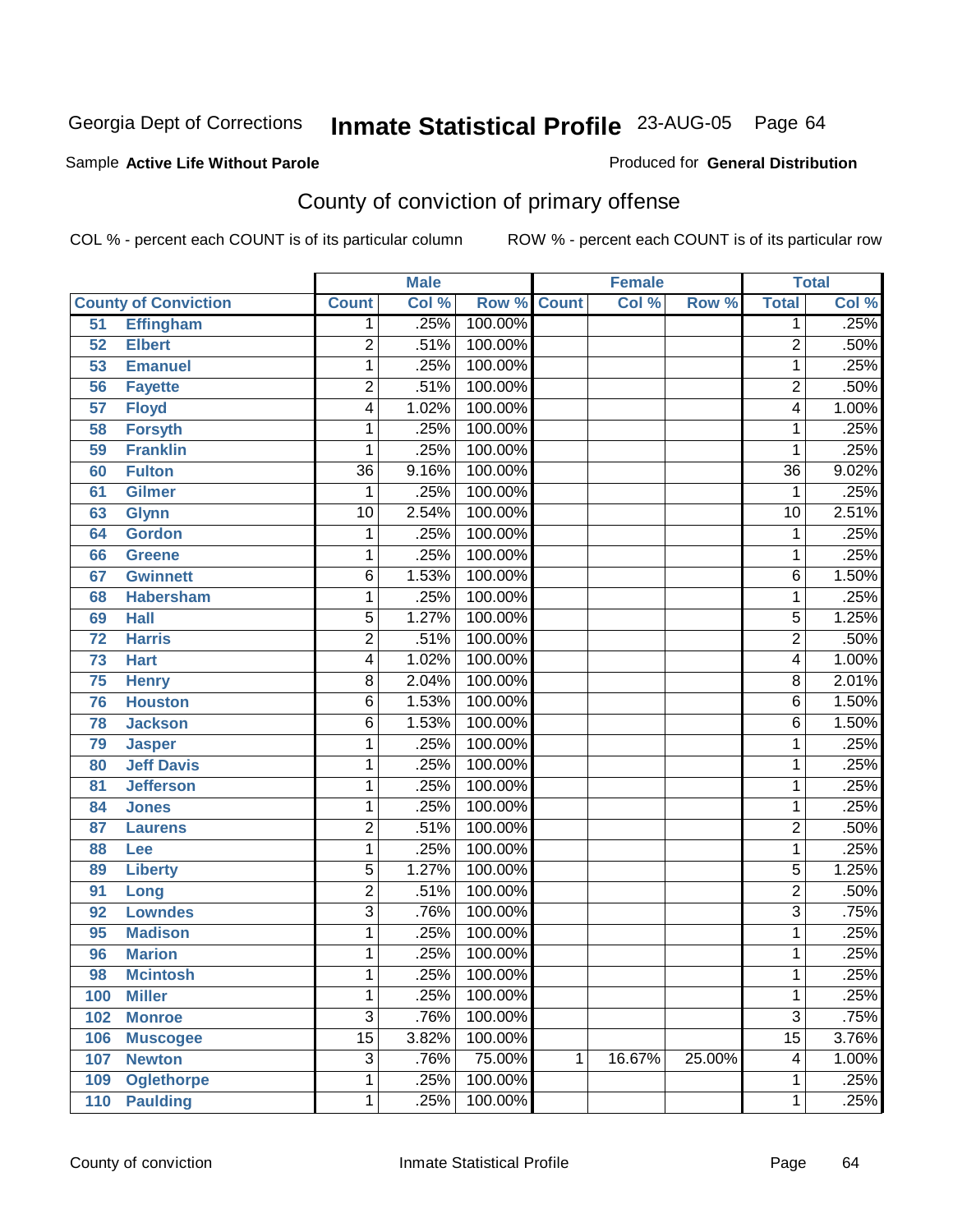#### Sample **Active Life Without Parole**

#### Produced for **General Distribution**

# County of conviction of primary offense

|                             |                 | <b>Male</b> |                    |   | <b>Female</b> |        | <b>Total</b>   |       |
|-----------------------------|-----------------|-------------|--------------------|---|---------------|--------|----------------|-------|
| <b>County of Conviction</b> | <b>Count</b>    | Col %       | <b>Row % Count</b> |   | Col %         | Row %  | <b>Total</b>   | Col % |
| <b>Pierce</b><br>113        | $\overline{3}$  | .76%        | 100.00%            |   |               |        | $\overline{3}$ | .75%  |
| <b>Pike</b><br>114          | $\overline{3}$  | .76%        | 75.00%             | 1 | 16.67%        | 25.00% | 4              | 1.00% |
| 115<br><b>Polk</b>          | 1               | .25%        | 100.00%            |   |               |        | 1              | .25%  |
| <b>Pulaski</b><br>116       | 1               | .25%        | 100.00%            |   |               |        | 1              | .25%  |
| 117<br><b>Putnam</b>        | 4               | 1.02%       | 100.00%            |   |               |        | 4              | 1.00% |
| <b>Rabun</b><br>119         | 1               | .25%        | 100.00%            |   |               |        | 1              | .25%  |
| <b>Randolph</b><br>120      | 1               | .25%        | 100.00%            |   |               |        | 1              | .25%  |
| <b>Richmond</b><br>121      | $\overline{15}$ | 3.82%       | 93.75%             | 1 | 16.67%        | 6.25%  | 16             | 4.01% |
| <b>Rockdale</b><br>122      | 4               | 1.02%       | 100.00%            |   |               |        | 4              | 1.00% |
| <b>Spalding</b><br>126      | 5               | 1.27%       | 100.00%            |   |               |        | 5              | 1.25% |
| <b>Stephens</b><br>127      | 1               | .25%        | 100.00%            |   |               |        | 1              | .25%  |
| 129<br><b>Sumter</b>        | 1               | .25%        | 100.00%            |   |               |        | 1              | .25%  |
| 135<br><b>Terrell</b>       | 1               | .25%        | 100.00%            |   |               |        | 1              | .25%  |
| 136<br><b>Thomas</b>        | $\overline{2}$  | .51%        | 100.00%            |   |               |        | $\overline{2}$ | .50%  |
| <b>Tift</b><br>137          | $\overline{2}$  | .51%        | 100.00%            |   |               |        | $\overline{2}$ | .50%  |
| <b>Toombs</b><br>138        | $\overline{3}$  | .76%        | 100.00%            |   |               |        | $\overline{3}$ | .75%  |
| 139<br><b>Towns</b>         | 1               | .25%        | 100.00%            |   |               |        | 1              | .25%  |
| <b>Union</b><br>144         | 1               | .25%        | 100.00%            |   |               |        | 1              | .25%  |
| 145<br><b>Upson</b>         | 1               | .25%        | 100.00%            |   |               |        | 1              | .25%  |
| <b>Walker</b><br>146        | $\overline{2}$  | .51%        | 66.67%             | 1 | 16.67%        | 33.33% | 3              | .75%  |
| <b>Walton</b><br>147        | $\overline{2}$  | .51%        | 100.00%            |   |               |        | $\overline{2}$ | .50%  |
| <b>Ware</b><br>148          | $\overline{7}$  | 1.78%       | 100.00%            |   |               |        | 7              | 1.75% |
| <b>Washington</b><br>150    | $\overline{2}$  | .51%        | 100.00%            |   |               |        | $\overline{2}$ | .50%  |
| 151<br><b>Wayne</b>         | $\overline{2}$  | .51%        | 100.00%            |   |               |        | $\overline{2}$ | .50%  |
| <b>Whitfield</b><br>155     | 5               | 1.27%       | 100.00%            |   |               |        | 5              | 1.25% |
| <b>Wilkes</b><br>157        | 1               | .25%        | 100.00%            |   |               |        | 1              | .25%  |
| <b>Total Rported</b>        | 393             | 100%        | 98.5%              | 6 | 100%          | 1.5%   | 399            | 100%  |

| المناسب<br><b>eported</b><br>N. |     |     |
|---------------------------------|-----|-----|
| 'ota.                           | 393 | 399 |

| <b>Mode</b><br><b>auent)</b> | ulton | Dekalb<br>____ | ·ulton |
|------------------------------|-------|----------------|--------|
|                              |       |                |        |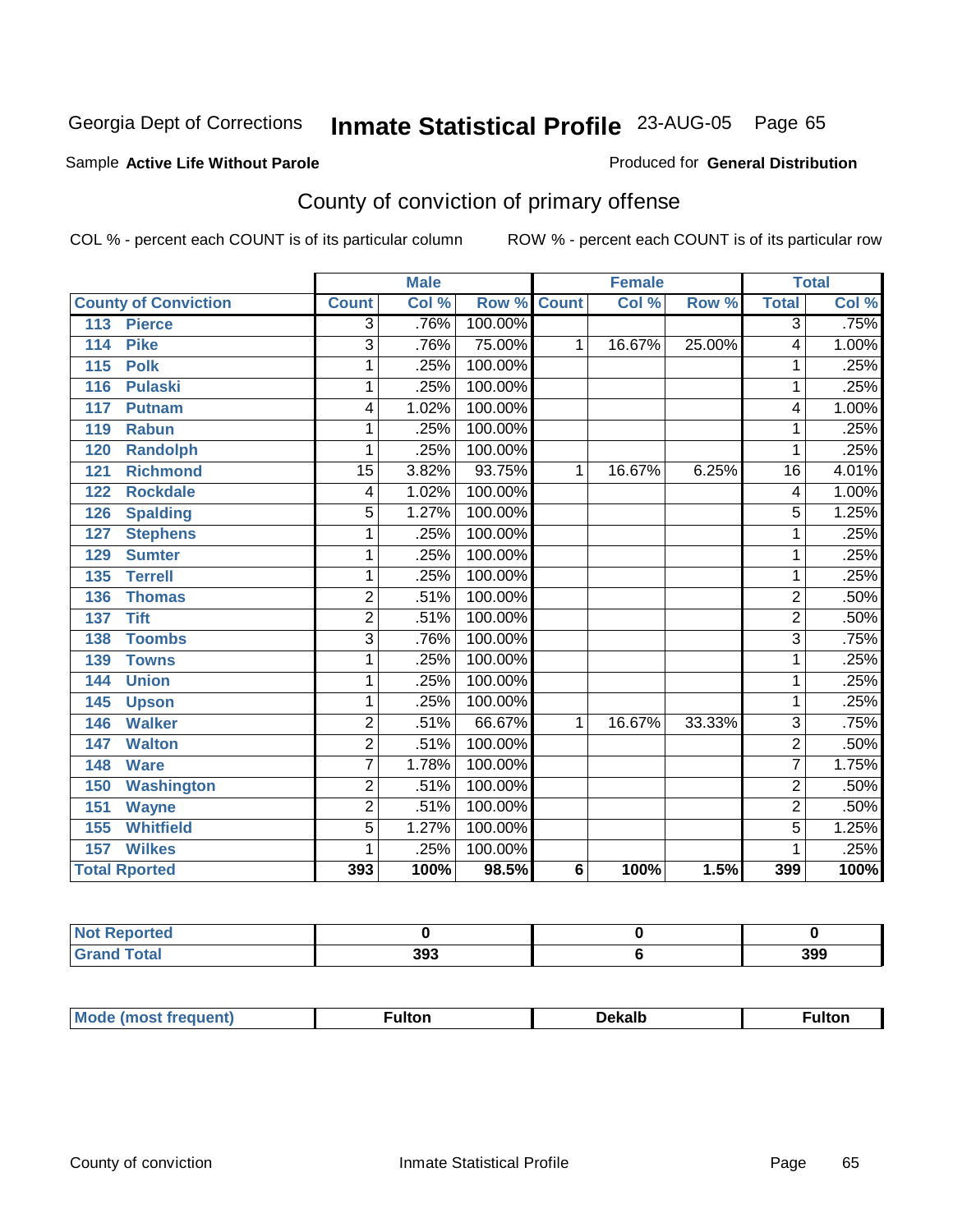#### Sample **Active Life Without Parole**

Produced for **General Distribution**

# Circuit of conviction of primary offense

|                 |                               |                 | <b>Male</b> |                    |             | <b>Female</b> |        |                 | <b>Total</b> |
|-----------------|-------------------------------|-----------------|-------------|--------------------|-------------|---------------|--------|-----------------|--------------|
|                 | <b>Circuit of Conviction</b>  | <b>Count</b>    | Col %       | <b>Row % Count</b> |             | Col %         | Row %  | <b>Total</b>    | Col %        |
| $\mathbf{1}$    | <b>Alapaha Circuit</b>        | $\overline{3}$  | .76%        | 100.00%            |             |               |        | $\overline{3}$  | .75%         |
| $\overline{2}$  | <b>Alcovy Circuit</b>         | 5               | 1.27%       | 83.33%             | 1           | 16.67%        | 16.67% | $\overline{6}$  | 1.50%        |
| 3               | <b>Atlanta Circuit</b>        | $\overline{36}$ | 9.16%       | 100.00%            |             |               |        | $\overline{36}$ | 9.02%        |
| 4               | <b>Atlantic Circuit</b>       | 8               | 2.04%       | 100.00%            |             |               |        | 8               | 2.01%        |
| 5               | <b>Augusta Circuit</b>        | $\overline{24}$ | 6.11%       | 96.00%             | 1           | 16.67%        | 4.00%  | $\overline{25}$ | 6.27%        |
| $6\phantom{1}6$ | <b>Blue Ridge Circuit</b>     | $\overline{2}$  | .51%        | 100.00%            |             |               |        | $\overline{2}$  | .50%         |
| $\overline{7}$  | <b>Brunswick Circuit</b>      | $\overline{17}$ | 4.33%       | 100.00%            |             |               |        | $\overline{17}$ | 4.26%        |
| 8               | <b>Chattahoochee Circuit</b>  | 18              | 4.58%       | 100.00%            |             |               |        | 18              | 4.51%        |
| 9               | <b>Cherokee Circuit</b>       | 3               | .76%        | 100.00%            |             |               |        | $\overline{3}$  | .75%         |
| 10              | <b>Clayton Circuit</b>        | $\overline{13}$ | 3.31%       | 100.00%            |             |               |        | $\overline{13}$ | 3.26%        |
| 11              | <b>Cobb Circuit</b>           | 14              | 3.56%       | 100.00%            |             |               |        | 14              | 3.51%        |
| 12              | <b>Conasauga Circuit</b>      | 5               | 1.27%       | 100.00%            |             |               |        | 5               | 1.25%        |
| 13              | <b>Cordele Circuit</b>        | 3               | .76%        | 100.00%            |             |               |        | $\overline{3}$  | .75%         |
| 14              | <b>Coweta Circuit</b>         | 4               | 1.02%       | 100.00%            |             |               |        | 4               | 1.00%        |
| 15              | <b>Dougherty Circuit</b>      | 11              | 2.80%       | 100.00%            |             |               |        | $\overline{11}$ | 2.76%        |
| 16              | <b>Dublin Circuit</b>         | 2               | .51%        | 100.00%            |             |               |        | $\overline{2}$  | .50%         |
| 17              | <b>Eastern Circuit</b>        | $\overline{15}$ | 3.82%       | 100.00%            |             |               |        | 15              | 3.76%        |
| 18              | <b>Flint Circuit</b>          | 8               | 2.04%       | 100.00%            |             |               |        | 8               | 2.01%        |
| 19              | <b>Griffin Circuit</b>        | 11              | 2.80%       | 91.67%             | 1           | 16.67%        | 8.33%  | $\overline{12}$ | 3.01%        |
| 20              | <b>Gwinnett Circuit</b>       | 6               | 1.53%       | 100.00%            |             |               |        | $\,6$           | 1.50%        |
| 21              | <b>Houston Circuit</b>        | 6               | 1.53%       | 100.00%            |             |               |        | $\overline{6}$  | 1.50%        |
| 22              | <b>Lookout Mountain</b>       | 4               | 1.02%       | 80.00%             | $\mathbf 1$ | 16.67%        | 20.00% | 5               | 1.25%        |
|                 | <b>Circuit</b>                |                 |             |                    |             |               |        |                 |              |
| 23              | <b>Macon Circuit</b>          | 15              | 3.82%       | 100.00%            |             |               |        | 15              | 3.76%        |
| 24              | <b>Middle Circuit</b>         | $\overline{7}$  | 1.78%       | 100.00%            |             |               |        | $\overline{7}$  | 1.75%        |
| 25              | <b>Mountain Circuit</b>       | 3               | .76%        | 100.00%            |             |               |        | 3               | .75%         |
| 26              | <b>Northeastern Circuit</b>   | 5               | 1.27%       | 100.00%            |             |               |        | 5               | 1.25%        |
| 27              | <b>Northern Circuit</b>       | 9               | 2.29%       | 100.00%            |             |               |        | $\overline{9}$  | 2.26%        |
| 28              | <b>Ocmulgee Circuit</b>       | $\overline{12}$ | 3.05%       | 100.00%            |             |               |        | $\overline{12}$ | 3.01%        |
| 29              | <b>Oconee Circuit</b>         | $\overline{3}$  | .76%        | 100.00%            |             |               |        | $\overline{3}$  | .75%         |
| 30              | <b>Ogeechee Circuit</b>       | $\overline{2}$  | .51%        | 100.00%            |             |               |        | $\overline{2}$  | .50%         |
| 31              | <b>Pataula Circuit</b>        | 4               | 1.02%       | 100.00%            |             |               |        | 4               | 1.00%        |
| 32              | <b>Piedmont Circuit</b>       | 10              | 2.54%       | 100.00%            |             |               |        | 10              | 2.51%        |
| 33              | <b>Rome Circuit</b>           | 4               | 1.02%       | 100.00%            |             |               |        | 4               | 1.00%        |
| 34              | <b>South Georgia Circuit</b>  | 1               | .25%        | 100.00%            |             |               |        | 1               | .25%         |
| 35              | <b>Southern Circuit</b>       | 9               | 2.29%       | 100.00%            |             |               |        | 9               | 2.26%        |
| 36              | <b>Southwestern Circuit</b>   | $\overline{2}$  | .51%        | 100.00%            |             |               |        | $\overline{2}$  | .50%         |
| 37              | <b>Stone Mountain Circuit</b> | $\overline{33}$ | 8.40%       | 97.06%             | 1           | 16.67%        | 2.94%  | $\overline{34}$ | 8.52%        |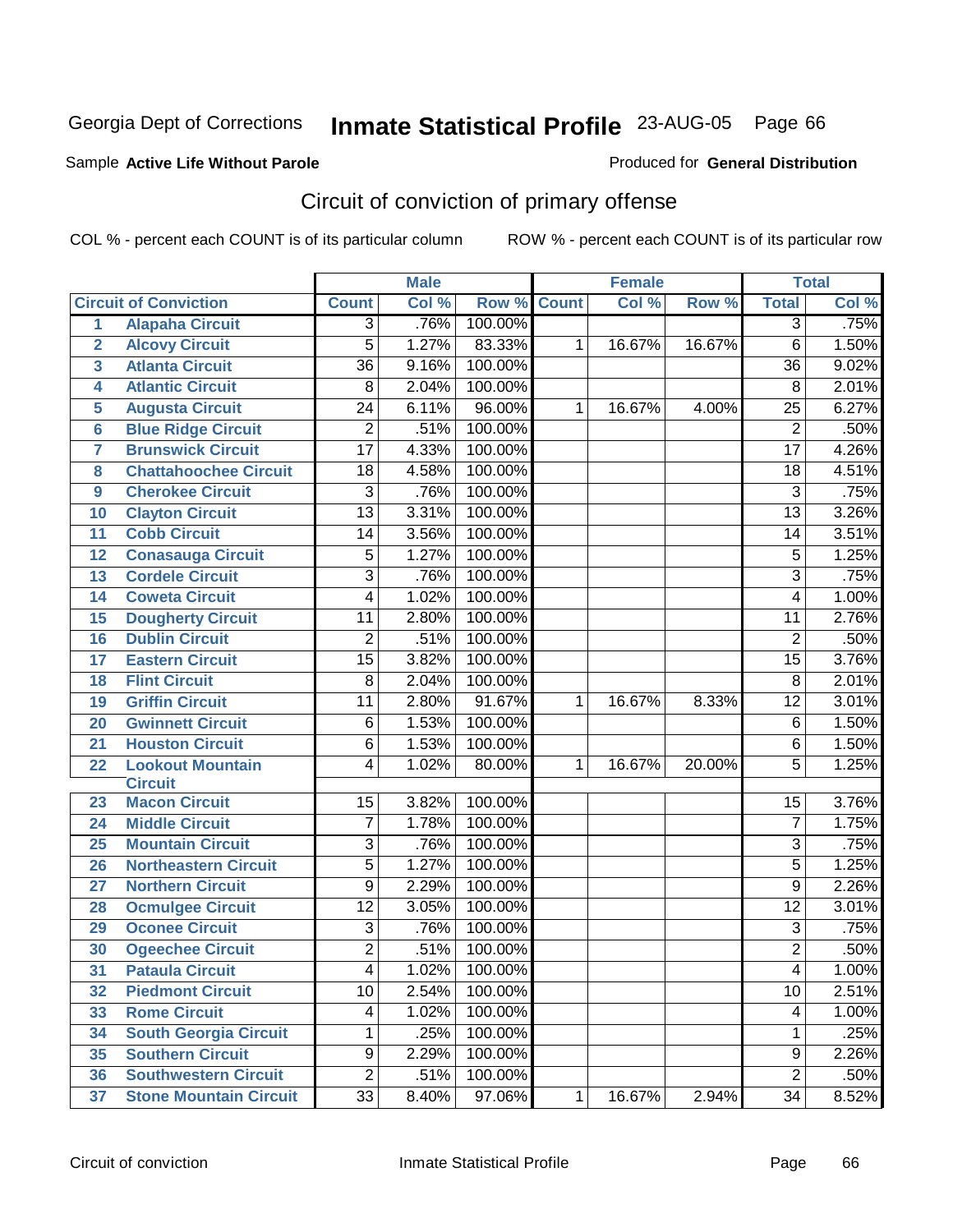#### Sample **Active Life Without Parole**

#### Produced for **General Distribution**

# Circuit of conviction of primary offense

|                              |                             |                | <b>Male</b> |                    |   | <b>Female</b> |       |              | <b>Total</b> |
|------------------------------|-----------------------------|----------------|-------------|--------------------|---|---------------|-------|--------------|--------------|
| <b>Circuit of Conviction</b> |                             | <b>Count</b>   | Col %       | <b>Row % Count</b> |   | Col %         | Row % | <b>Total</b> | Col %        |
| 38                           | <b>Tallapoosa Circuit</b>   |                | .25%        | 100.00%            |   |               |       |              | .25%         |
| 39                           | <b>Tifton Circuit</b>       | 2              | .51%        | 100.00%            |   |               |       | 2            | .50%         |
| 40                           | <b>Toombs Circuit</b>       |                | .25%        | 100.00%            |   |               |       |              | .25%         |
| 41                           | <b>Waycross Circuit</b>     | 15             | 3.82%       | 100.00%            |   |               |       | 15           | 3.76%        |
| 42                           | <b>Western Circuit</b>      | 10             | 2.54%       | 100.00%            |   |               |       | 10           | 2.51%        |
| 43                           | <b>Rockdale Circuit</b>     | 4              | 1.02%       | 100.00%            |   |               |       | 4            | 1.00%        |
| 44                           | <b>Douglas Circuit</b>      | 12             | 3.05%       | 92.31%             |   | 16.67%        | 7.69% | 13           | 3.26%        |
| 45                           | <b>Appalachian Circuit</b>  |                | .25%        | 100.00%            |   |               |       |              | .25%         |
| 46                           | <b>Enotah Circuit</b>       | $\overline{2}$ | .51%        | 100.00%            |   |               |       | 2            | .50%         |
| 47                           | <b>Bell-Forsyth Circuit</b> |                | .25%        | 100.00%            |   |               |       |              | .25%         |
| 48                           | <b>Towaliga Circuit</b>     | 6              | 1.53%       | 100.00%            |   |               |       | 6            | 1.50%        |
| 49                           | <b>Paulding Circuit</b>     |                | .25%        | 100.00%            |   |               |       | 4            | .25%         |
|                              | <b>Total Rported</b>        | 393            | 100%        | 98.5%              | 6 | 100%          | 1.5%  | 399          | 100%         |

| prtea<br><b>NOT REDUCT</b><br>. |     |     |
|---------------------------------|-----|-----|
| $C = 4 - 7$                     | 393 | 399 |

| `M∩<br>чит. | .<br>на | AICOVV<br>$\sim$ $\sim$ $\sim$ | Atlanta |
|-------------|---------|--------------------------------|---------|
|             |         |                                |         |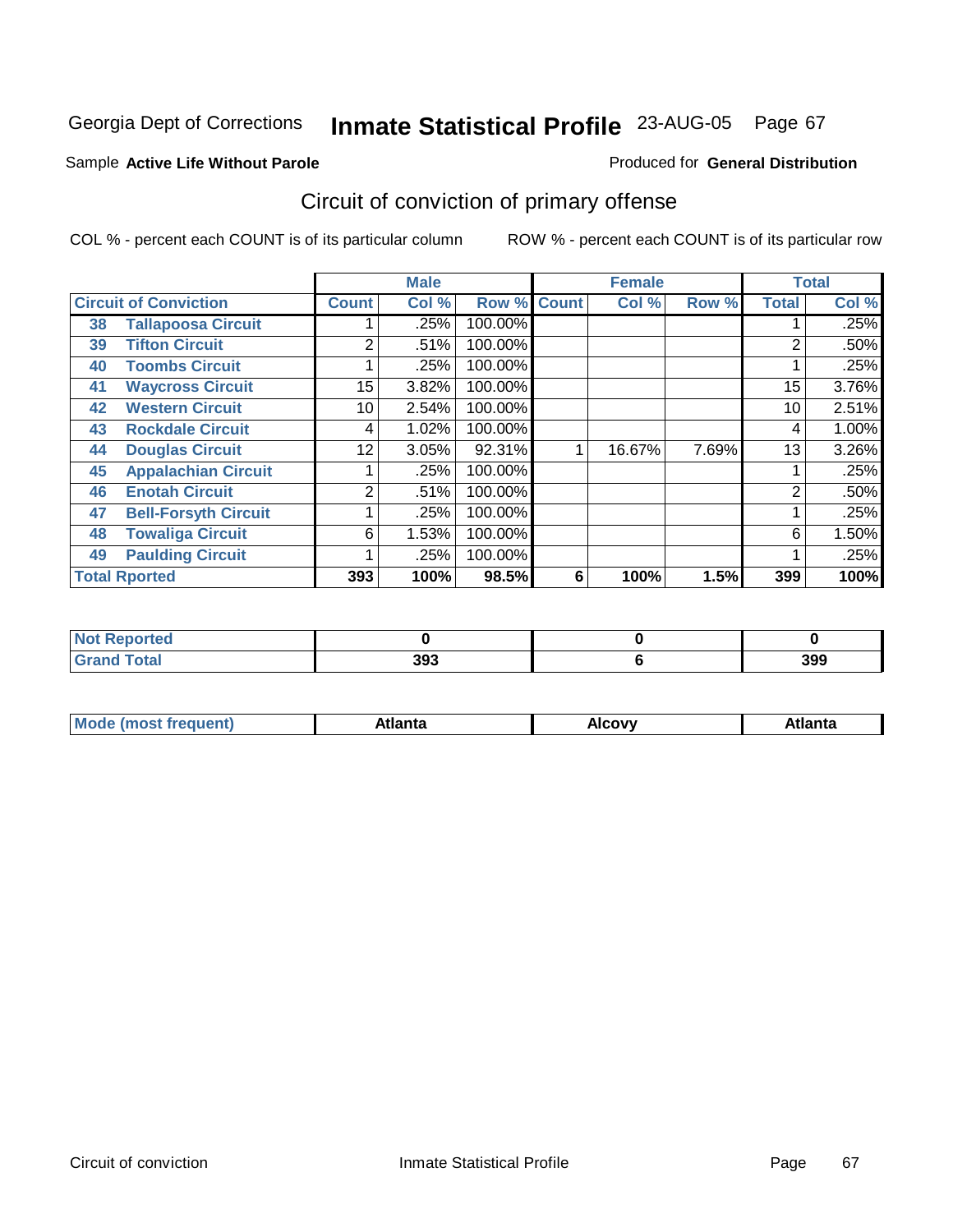#### Sample **Active Life Without Parole**

#### Produced for **General Distribution**

### Years served (jail + prison) in this incarceration

|                       | <b>Male</b>     |        | <b>Female</b> |                |        | <b>Total</b> |                 |        |
|-----------------------|-----------------|--------|---------------|----------------|--------|--------------|-----------------|--------|
| <b>Years Served</b>   | <b>Count</b>    | Col %  | Row %         | <b>Count</b>   | Col %  | Row %        | <b>Total</b>    | Col %  |
| Less than one year    | $\overline{8}$  | 2.05%  | 100.00%       |                |        |              | $\overline{8}$  | 2.02%  |
| 1 to 1.99 years       | 14              | 3.59%  | 100.00%       |                |        |              | 14              | 3.54%  |
| 2 to 2.99 years       | $\overline{30}$ | 7.69%  | 90.91%        | $\overline{3}$ | 50.00% | 9.09%        | $\overline{33}$ | 8.33%  |
| 3 to 3.99 years       | 38              | 9.74%  | 97.44%        | 1              | 16.67% | 2.56%        | 39              | 9.85%  |
| 4 to 4.99 years       | $\overline{39}$ | 10.00% | 100.00%       |                |        |              | $\overline{39}$ | 9.85%  |
| 5 to 5.99 years       | 47              | 12.05% | 100.00%       |                |        |              | 47              | 11.87% |
| 6 to 6.99 years       | 23              | 5.90%  | 95.83%        | 1              | 16.67% | 4.17%        | 24              | 6.06%  |
| 7 to 7.99 years       | 39              | 10.00% | 100.00%       |                |        |              | 39              | 9.85%  |
| 8 to 8.99 years       | 45              | 11.54% | 97.83%        | 1              | 16.67% | 2.17%        | 46              | 11.62% |
| 9 to 9.99 years       | $\overline{35}$ | 8.97%  | 100.00%       |                |        |              | $\overline{35}$ | 8.84%  |
| 10 to 10.99 years     | 21              | 5.38%  | 100.00%       |                |        |              | 21              | 5.30%  |
| 11 to 11.99 years     | 17              | 4.36%  | 100.00%       |                |        |              | 17              | 4.29%  |
| 12 to 12.99 years     | 11              | 2.82%  | 100.00%       |                |        |              | 11              | 2.78%  |
| 13 to 13.99 years     | 3               | 0.77%  | 100.00%       |                |        |              | 3               | 0.76%  |
| 14 to 14.99 years     | $\overline{5}$  | 1.28%  | 100.00%       |                |        |              | 5               | 1.26%  |
| 15 to 15.99 years     | $\overline{2}$  | 0.51%  | 100.00%       |                |        |              | $\overline{2}$  | 0.51%  |
| 16 to 16.99 years     | 4               | 1.03%  | 100.00%       |                |        |              | 4               | 1.01%  |
| 18 to 18.99 years     | $\overline{3}$  | 0.77%  | 100.00%       |                |        |              | $\overline{3}$  | 0.76%  |
| 21 to 21.99 years     | 1               | 0.26%  | 100.00%       |                |        |              | 1               | 0.25%  |
| 24 to 24.99 years     | 1               | 0.26%  | 100.00%       |                |        |              | 1               | 0.25%  |
| 27 to 27.99 years     | 1               | 0.26%  | 100.00%       |                |        |              | 1               | 0.25%  |
| 28 to 28.99 years     | 3               | 0.77%  | 100.00%       |                |        |              | $\overline{3}$  | 0.76%  |
| <b>Total Reported</b> | 390             | 100%   | 98.48%        | 6              | 100%   | 1.52%        | 396             | 100.0% |

| <b><i>Continued In</i></b><br>teol |     |     |
|------------------------------------|-----|-----|
|                                    | 393 | 399 |

| Mean<br>(average)      | 7.18            | 4.4             | 7.14                     |
|------------------------|-----------------|-----------------|--------------------------|
| <b>Median (middle)</b> | 6.83            | 3.06            | 6.76                     |
| Mode (most frequent)   | 7 to 7.99 years | 2 to 2.99 years | $\sqrt{7}$ to 7.99 years |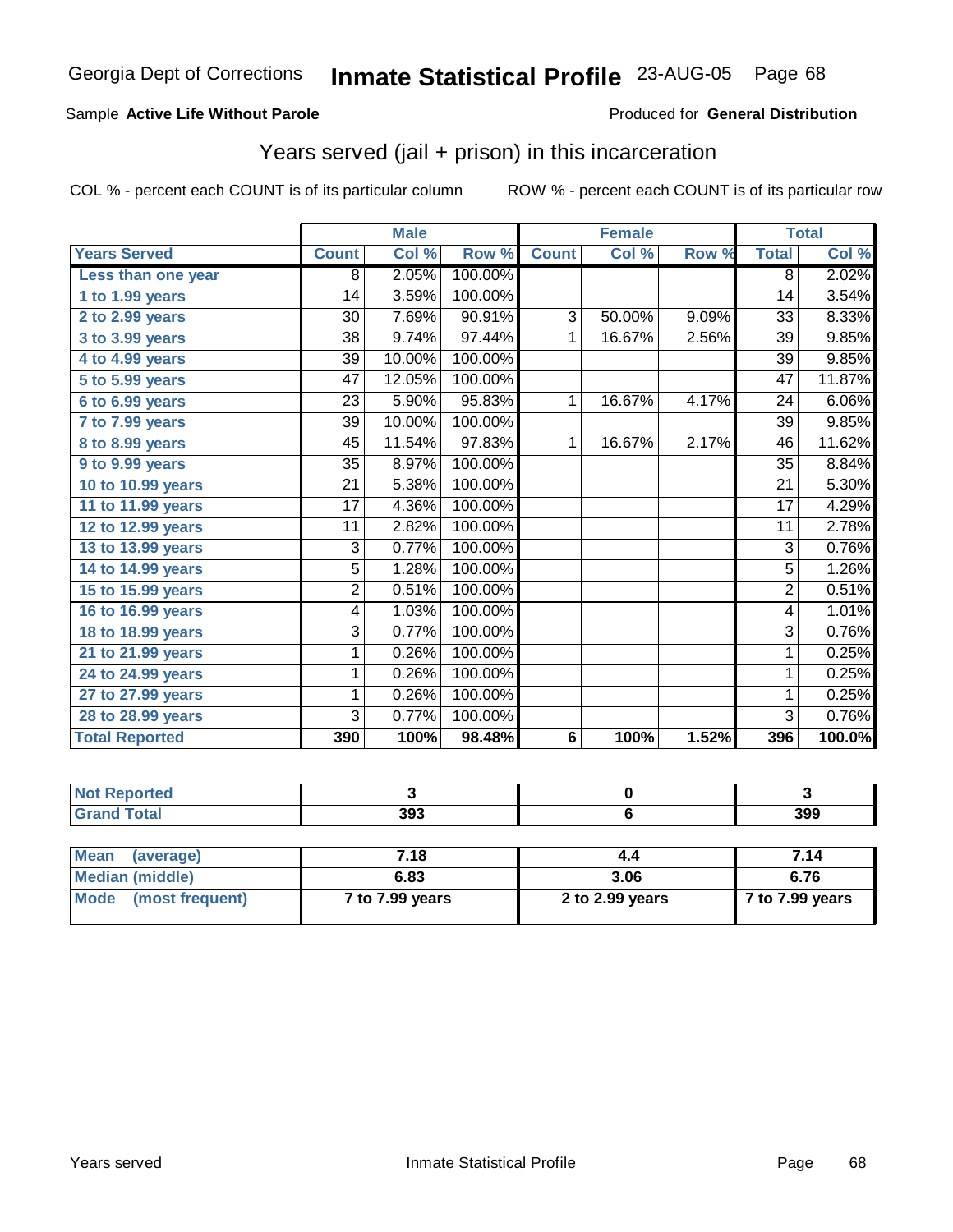Georgia Dept of Corrections **Inmate Statistical Profile** 23-AUG-05 Page 69

### Sample **Active Life Without Parole**

Produced for **General Distribution**

## Results of most recent HIV tests

COL % - percent each COUNT is of its particular column ROW % - percent each COUNT is of its particular row

|                         | <b>Male</b>  |          | <b>Female</b> |              |        | Total  |       |         |
|-------------------------|--------------|----------|---------------|--------------|--------|--------|-------|---------|
| <b>HIV Test Results</b> | <b>Count</b> | Col %    | Row %         | <b>Count</b> | Col %  | Row %  | Total | Col %   |
| <b>Positive</b>         |              | $0.77\%$ | 75.00%        |              | 16.67% | 25.00% |       | $.01\%$ |
| <b>Negative</b>         | 388          | 99.23%   | 98.73%        |              | 83.33% | 1.27%  | 393   | 98.99%  |
| <b>Total Reported</b>   | 391          | 100%     | 98.49%        |              | 100%   | 1.51%  | 397   | 100%    |

| <b>Not Reported</b> |     |     |
|---------------------|-----|-----|
| <b>Grand Total</b>  | 393 | 399 |

| Mode | Negative | egative | Negative |
|------|----------|---------|----------|
|      |          |         |          |